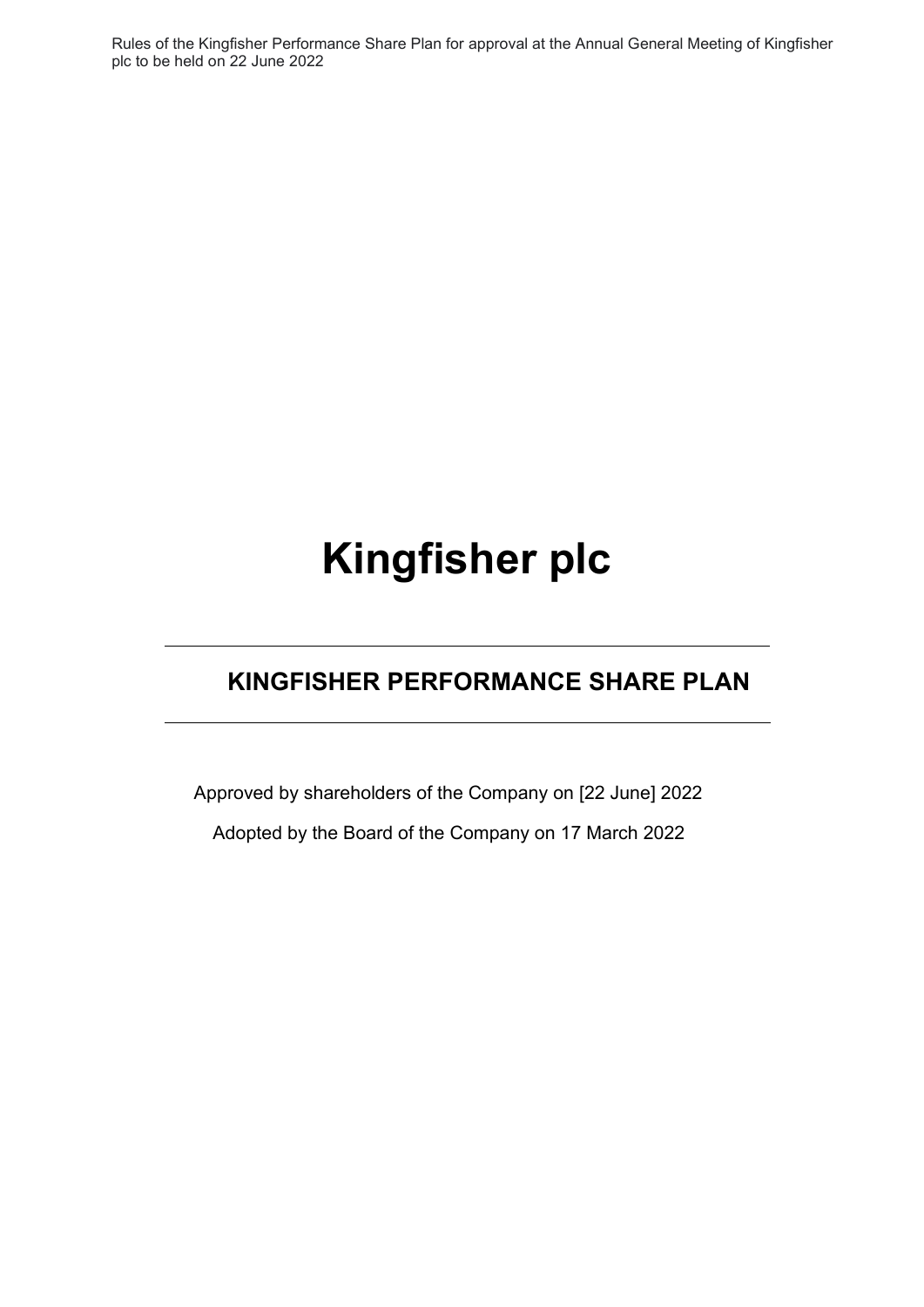## **CONTENTS**

| <b>Rule</b>    |                                            | Page |
|----------------|--------------------------------------------|------|
| $\mathbf{1}$ . |                                            |      |
| 2.             |                                            |      |
| 3.             |                                            |      |
| $\mathbf{4}$   |                                            |      |
| 5.             |                                            |      |
| 6.             |                                            |      |
| 7.             |                                            |      |
| 8.             |                                            |      |
| 9.             |                                            |      |
|                |                                            |      |
|                |                                            |      |
|                |                                            |      |
|                |                                            |      |
|                |                                            |      |
|                |                                            |      |
|                |                                            |      |
|                |                                            |      |
|                |                                            |      |
|                | <b>PSP FRENCH FREE SHARE SUB PLAN 2022</b> |      |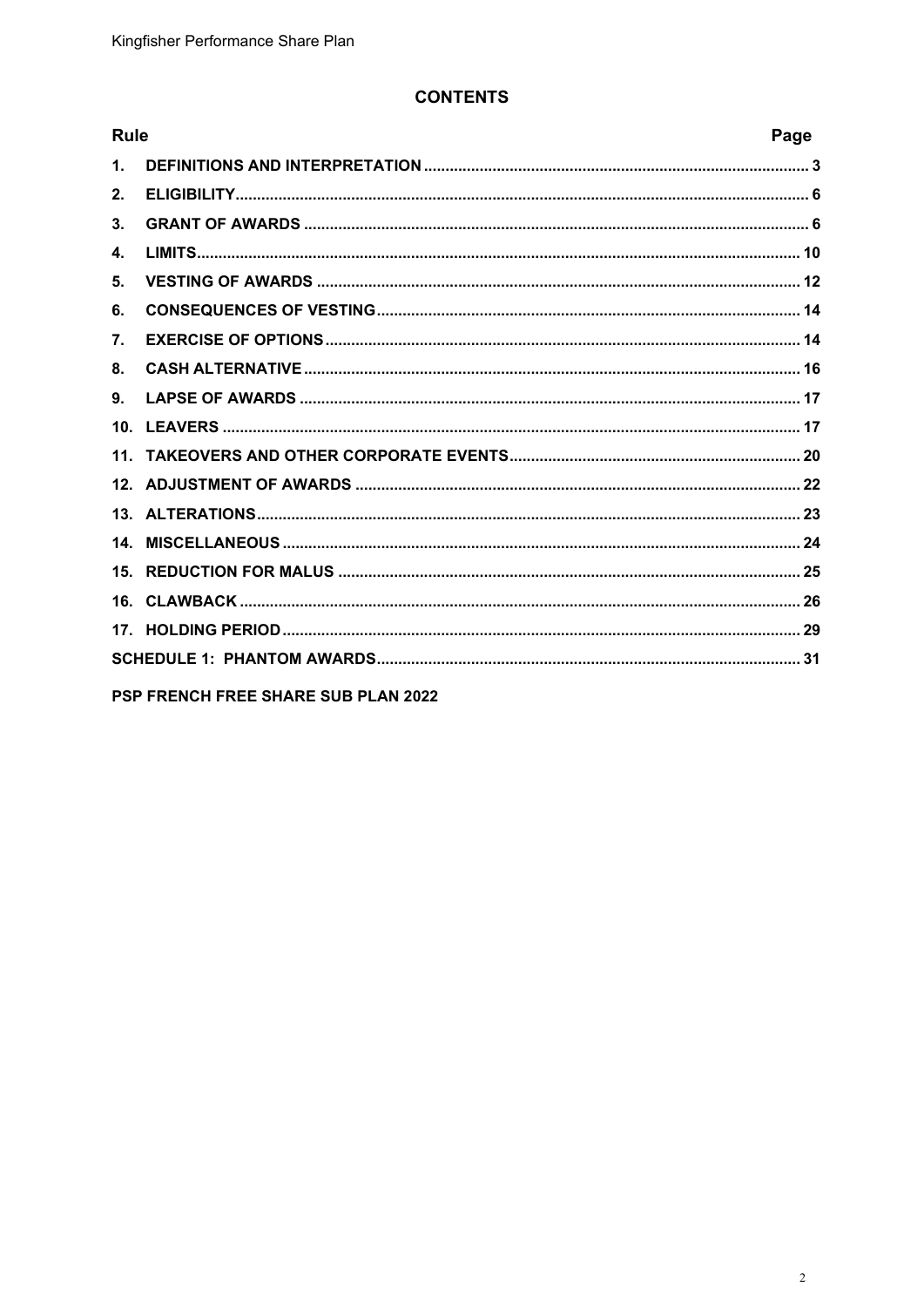## <span id="page-2-0"></span>**1. DEFINITIONS AND INTERPRETATION**

1.1 In the Plan, unless the context otherwise requires:

"**Associated Company**" means a company or limited liability partnership which is not under the Control of any single person but is under the Control of two persons, one of them being the Company, and to which the Board has resolved that the Plan shall, for the time being, extend;

"**Award**" means an Option or a Conditional Award;

"**Board**" means the board of directors of the Company or a duly authorised committee of the Board or a duly authorised person;

"**Cause**" means, in relation to a Participant, a reason which gives the Participant's employing company the right, under their contract of employment, to terminate their contract summarily without notice or a reason which, in the opinion of the Committee is sufficiently serious that it should warrant such termination even if termination does occur otherwise;

"**Committee**" means a duly authorised committee of the Board or, on and after the occurrence of a corporate event described in Rule 11 (*Takeovers and other corporate events*), a duly authorised committee of the Board as constituted immediately before such event occurs;

"**Company**" means Kingfisher plc (registered in England and Wales with registered number 1664812);

"**Conditional Award**" means a conditional right to acquire Shares granted under the Plan;

"**Control**" means control within the meaning of section 719 of ITEPA;

"**DB Award**" means an Award representing the deferral of all of part of an individual's annual bonus which is designated by the Committee as such under Rule 3.2(b);

"**Dealing Day**" means any day on which the London Stock Exchange is open for the transaction of business;

"**Dealing Restrictions**" means any restrictions on dealing in Shares imposed by legislation, regulation, the Kingfisher Share Dealing Policy or any other code or guidance on share dealing adopted by the Company or with which the Company seeks to comply;

"**Directors' Remuneration Policy**" has the meaning given to it by section 422A(6) of the Companies Act 2006;

"**Dividend Equivalent**" means a benefit calculated by reference to dividends paid on Vested Shares as described in Rule 3.7;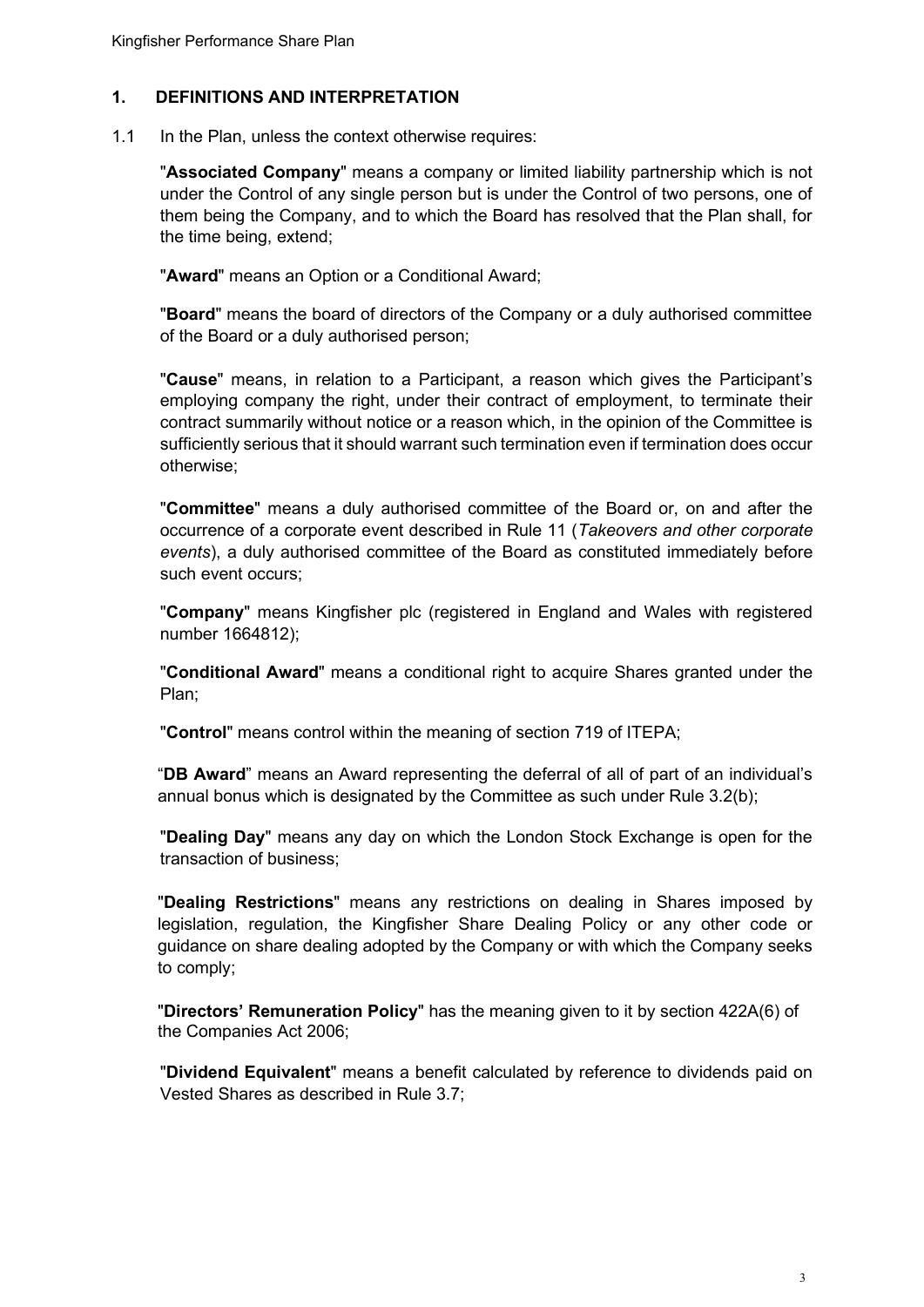#### "**Early Vesting Date**" means either:

- (a) the date of cessation of employment of a Participant in the circumstances referred to in Rule 10.1 or 10.2 (*Good leavers*); or
- (b) a date of notification referred to in Rule 11.1 (*General offers*) or Rule 11.2 (*Schemes of arrangement and winding-up*) or the date of Vesting referred to in Rule 11.3 (*Demerger and similar events*);

"**Eligible Employee**" means any person who, on the Grant Date, is, or in relation to a DB Award, was an employee of the Group;

"**Exercise Period**" means the period referred to in Rule 6.2 during which an Option may be exercised;

**"FCA"** means the Financial Conduct Authority;

"**Final Exercise Date**" means in respect of an Award which is an Option the date specified when the Award is granted, at the discretion of the Committee, being no later than one month before the tenth anniversary of the Start Date (and which, if not so specified, is one month before the tenth anniversary of the Start Date) or the date referred to in Rules 10.1, 10.2, 10.3, 10.6, 11.1, 11.2 or 11.3 (as the case may be);

"**Financial Year**" means a financial year of the Company;

"**Grant Date**" means the date on which an Award is granted in accordance with Rule 3.3;

"**Group**" means the Company and any company which is either a subsidiary of the Company or a subsidiary of the Company's holding company (in each case as defined in section 1159 Companies Act 2006);

**"Holding Period Holder"** means a trustee or nominee designated by the Committee in accordance with Rule 17;

**"Holding Period Shares"** means Shares which are or were the subject of an Award to which a Holding Period applies, and in respect of which the Holding Period has not ended in accordance with Rule 17;

"**ITEPA**" means the Income Tax (Earnings and Pensions) Act 2003;

"**Listing Rules**" means the Listing Rules published by the FCA;

"**London Stock Exchange**" means London Stock Exchange plc;

**"Malus"** means the right of the Committee, in its discretion, and as set out in Rule 15 to effect in respect of an Award either:

- (a) an adjustment and/or
- (b) forfeiture

of all or some of the Shares (or equivalent cash value in respect of those Shares) of the Award or of some other award or payment, as the Committee considers appropriate;

"**Normal Vesting Date**" means the date or dates on which an Award Vests under Rule 5.1 as specified under Rule 3.2(e);

"**Option**" means a right to acquire shares granted under the Plan which is designated as an option by the Committee under Rule 3.2;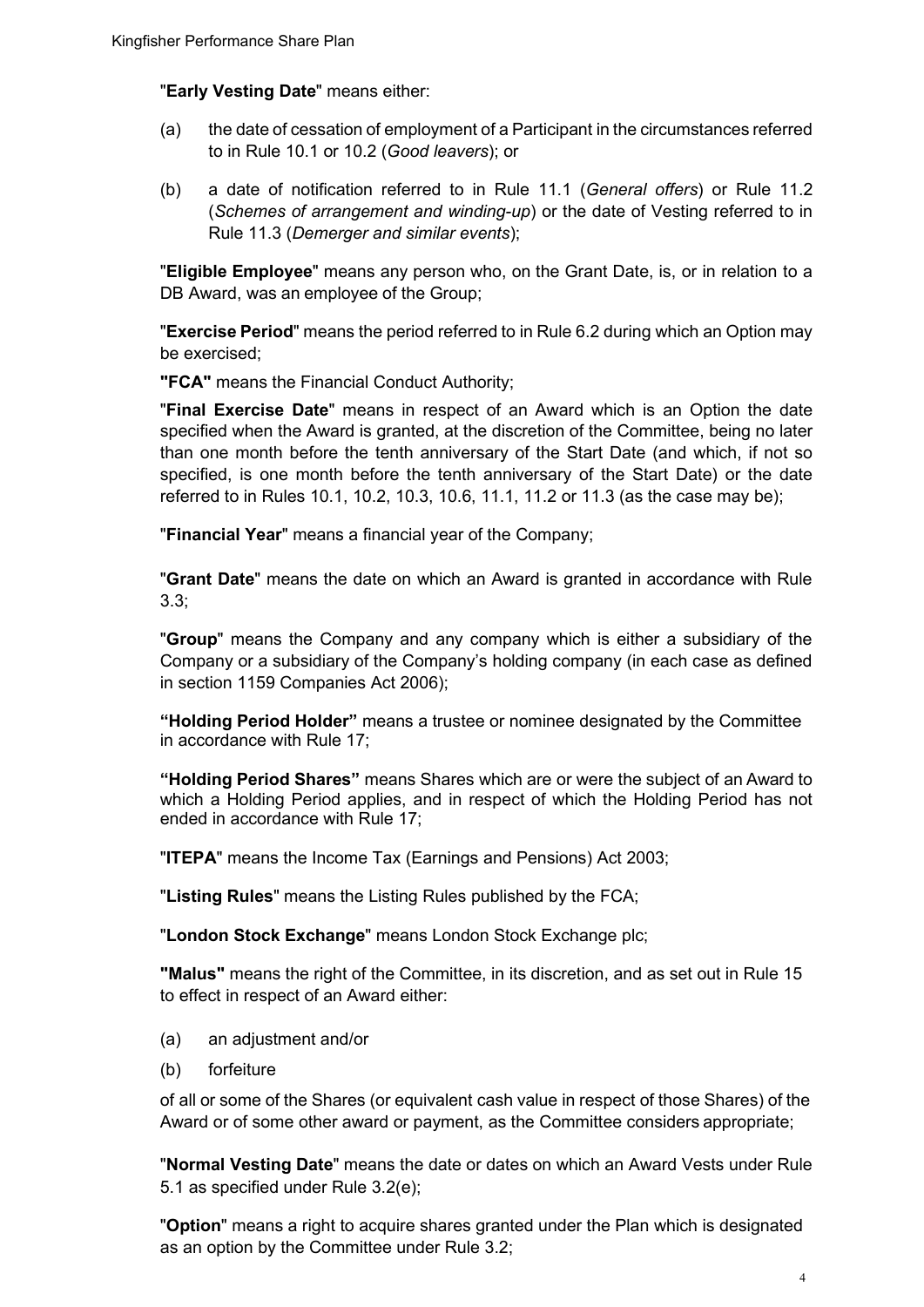"**Option Price**" means the amount, if any, payable on the exercise of an Option;

"**Participant**" means a person who holds an Award including their personal representatives;

"**Performance Condition**" means in respect of an Award, one or more conditions related to performance which is specified by the Committee under Rule 3.6;

"**Plan**" means the Kingfisher Performance Share Plan as amended from time to time;

"**Pro-Rata End Date**" means in relation to an Award, its Normal Vesting Date or such other date as is specified at or before the Grant Date in accordance with Rule 3.2 in relation to an Award;

**"PS Award**" means an Award designated by the Committee as such under Rule  $3.2(b)$ ;

"**Recruitment Award**" means an Award granted under Rule 3.10;

**"RS Award"** means an Award designated by the Committee as such under Rule  $3.2(b)$ ;

"**Rule** or **Rules**" means a rule or rules of the Plan;

"**Shares**" means fully paid ordinary shares in the capital of the Company;

"**Start Date**" means, in respect of an Award, the date from which the Normal Vesting Date and the Final Exercise Date are calculated;

"**Tax Liability**" means any amount of tax or social security contributions for which a Participant would or may be liable and for which any member of the Group or Associated Company (or the Participant's employing company or former employing company, if different) would or may be obliged to (or would or may suffer a disadvantage if it were not to) account to any relevant authority;

"**Trustee**" means the trustee from time to time of the applicable Kingfisher employee share trust;

"**Vest**" means:

- (a) in relation to an Award which is a Conditional Award, a Participant becoming entitled to have Shares issued or transferred to them (or their nominee) subject to the Rules;
- (b) in relation to an Award which is an Option, it becoming exercisable;

and **Vesting** shall be construed accordingly;

**"Vested Shares"** means those Shares in respect of which an Award Vests.

- 1.2 Any reference in the Plan to any enactment includes a reference to that enactment as from time to time modified, extended or re-enacted.
- 1.3 Expressions in italics and headings are for guidance only and do not form part of the Plan.
- 1.4 In the Plan, unless otherwise specified, the singular includes the plural and *vice versa* and the masculine includes the feminine and neuter.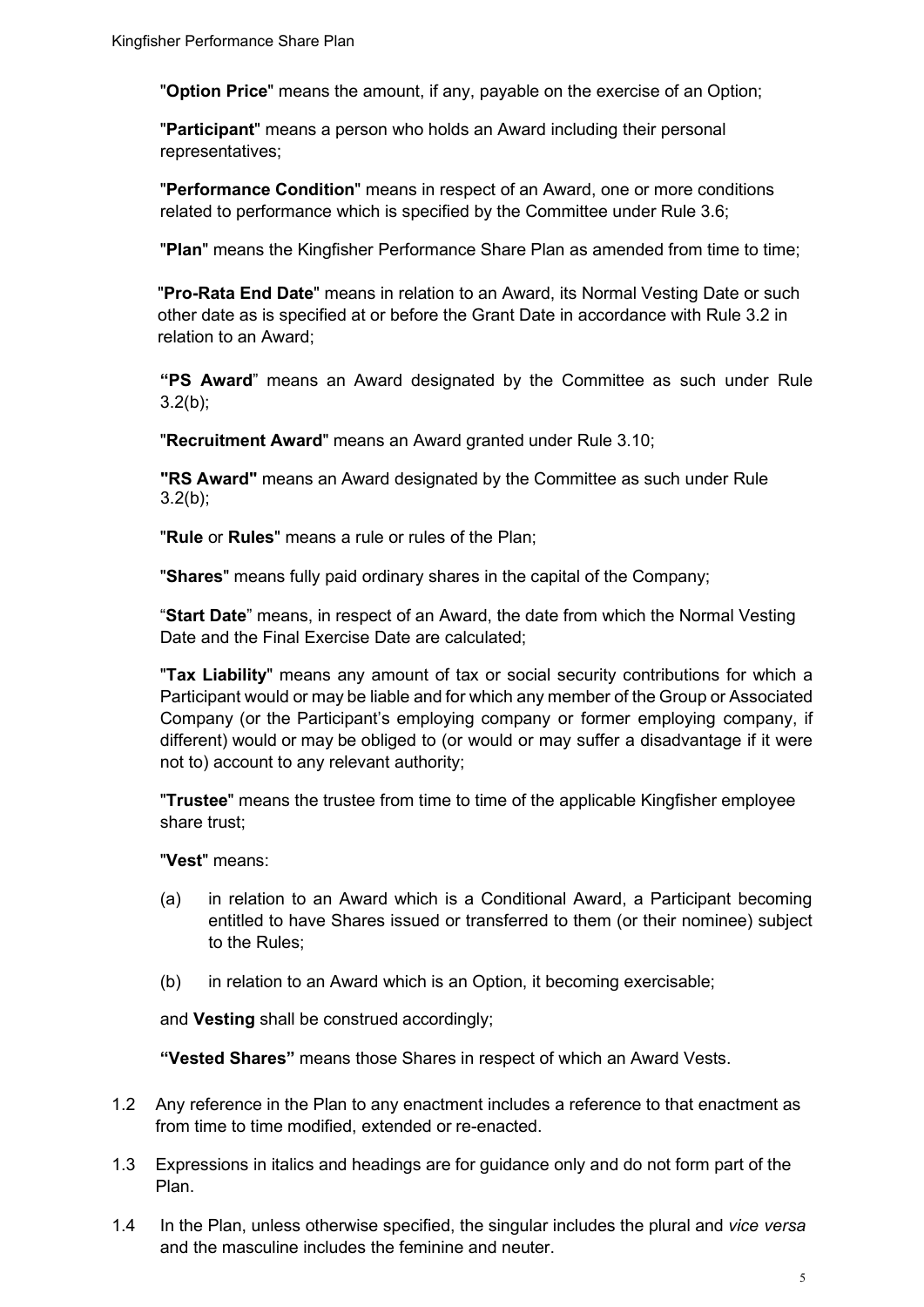## <span id="page-5-0"></span>**2. ELIGIBILITY**

An Eligible Employee may be recommended from time to time for the grant of an Award and the grant of any Award to an Eligible Employee will be at the discretion of the Committee.

Subject to the following paragraph, an Award may only be granted to an individual who is an Eligible Employee at the Grant Date. Unless the Committee decides otherwise, an Award will not be granted to an Eligible Employee who on or before the Grant Date has given or received notice of termination of employment (whether or not lawful).

In the case of a DB Award, the Board may at its absolute discretion grant a DB Award to an individual who was an employee of the Group during the Financial Year to which the bonus in respect of which the DB Award is to be granted relates and to whom the Committee has determined to provide an annual bonus.

The grant of an Award to an Eligible Employee on a particular basis does not create the right or expectation of the grant of an Award on the same basis, or at all, in the future.

#### <span id="page-5-1"></span>**3. GRANT OF AWARDS**

#### **3.1 When Awards can be granted**

An Award may only be granted during the period of 42 days beginning on:

- (a) the day immediately following the date on which the Plan is approved by the shareholders of the Company; or
- (b) the Dealing Day after the date on which the Company announces its results for any financial period; or
- (c) the day following the lifting of any restrictions imposed by Dealing Restrictions.

An Award may be granted at any other time (provided not prohibited under any relevant Dealing Restrictions) when the Committee determines that the circumstances, are in its view, sufficiently unusual or exceptional, to justify the grant of an Award.

An Award may not be granted after 21 June 2032, being the expiry of 10 years beginning with the date on which the Plan is approved by shareholders of the Company.

#### **3.2 Decisions about the terms of Awards**

On or before the Grant Date, the Committee shall determine in respect of each Award:

- (a) whether it will be a Conditional Award or an Option and in the absence of a specific determination, an Award will be an Option;
- (b) whether it is being granted as a PS Award, an RS Award, a DB Award, or a Recruitment Award;
- (c) the number of Shares subject to the Award;
- (d) its Grant Date and its Start Date(s) and in the absence of any specific determination by the Committee, the Start Date shall be the same as the Grant Date;
- (e) the Normal Vesting Date(s) and, if the Award is an Option, the Final Exercise Date(s);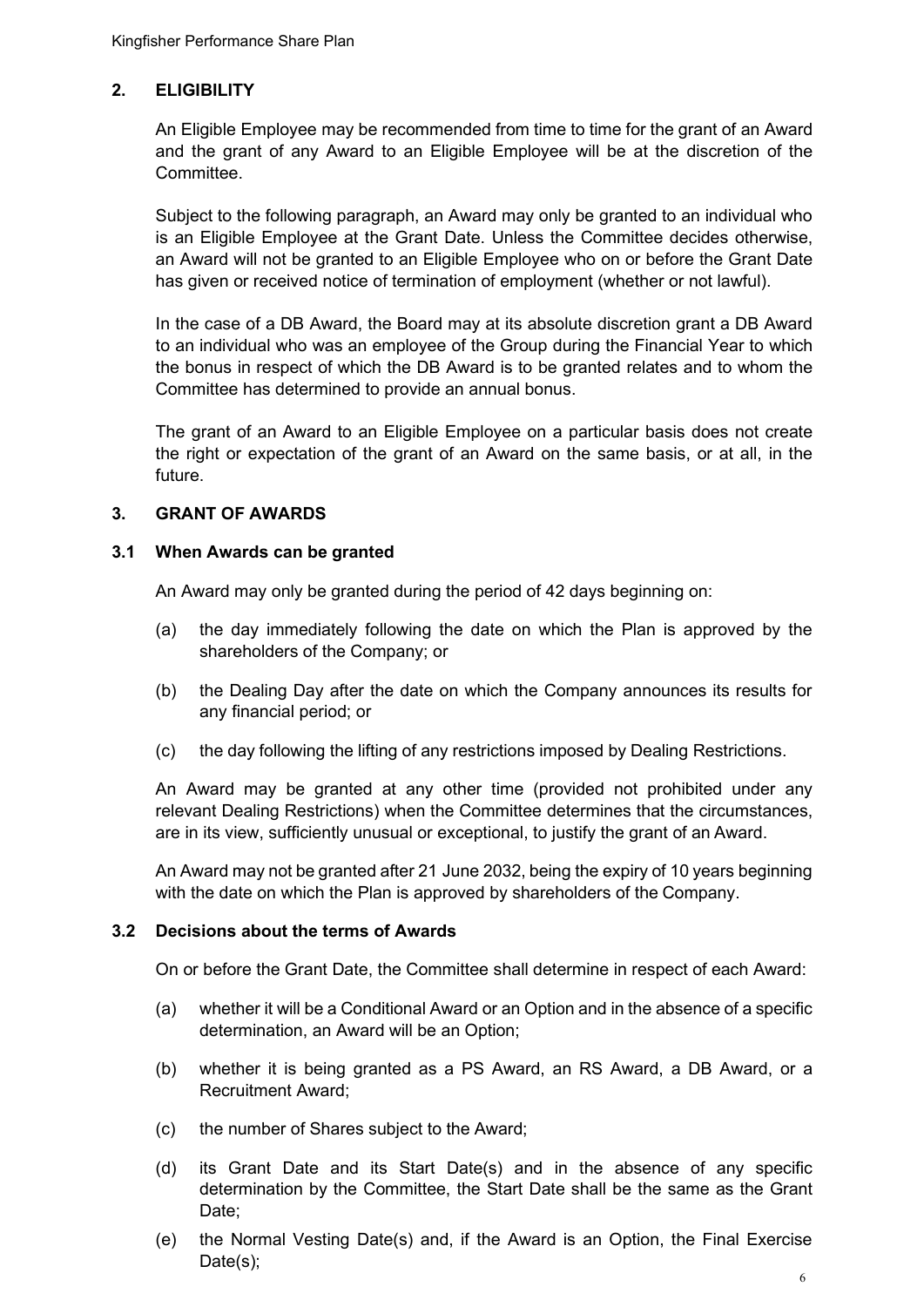- (f) the Pro-Rata End Date(s) and in the absence of any specific determination bythe Committee, the Pro Rata End Date(s) shall be as set out in the definition of "Pro-Rata End Date";
- (g) the applicable Performance Conditions (if any) and any other terms or conditions to apply to the Award which are not inconsistent with the Plan, in accordance with Rule 3.6;
- (h) if the Award is an Option, the Option Price (if any) and in the absence of any specific determination by the Committee, the Option Price shall be nil;
- (i) whether Rule 16 (Clawback) shall apply to the Award and in the absence of any specific determination by the Committee, Rule 16 (Clawback) shall apply; and
- (j) any Holding Period which shall apply to the Award.

Where the Company has in place a Directors' Remuneration Policy approved by the Company in general meeting, the terms of an Award to be granted to an Eligible Employee who is a director of the Company must fall within the scope of the Directors' Remuneration Policy most recently approved by the Company in a general meeting. Such terms may include by way of example but without limitation any relevant individual limit in Rule 4, any Performance Condition set in accordance with Rule 3.6 and malus and clawback provisions.

#### **3.3 How Awards are granted, the Grant Date and the Start Date(s)**

An Award shall be granted by the Company by deed and there shall be no payment for the grant of an Award. The Grant Date and the Start Date(s) shall be stated in thedeed of grant in respect of the Award. A single deed of grant can be executed in favour of any number of Participants.

#### **3.4 Approvals and consents**

The grant of any Award shall be subject to obtaining any approval or consent required under the Listing Rules, any Dealing Restrictions, the City Code on Takeovers and Mergers, or any other UK or overseas regulation or enactment.

#### **3.5 Notification of grant**

A Participant shall be notified of the grant of an Award and will have written notification of the grant of the Award specifying in respect of the Award:

- (a) the Grant Date and the Start Date(s);
- (b) the maximum number of Shares under the Award;
- (c) any applicable Performance Conditions or other terms or conditions to which the Award is subject;
- (d) if the Award is an Option, the Option Price (if any); and
- (e) the Normal Vesting Date(s), and if the Award is an Option, the Final Exercise Date(s).

The Board may require an Eligible Employee who is (or is to be) granted an Award to confirm their acceptance of the Rules and the terms of any Award granted to them by a specified date. Such confirmation will be in a manner and form set by the Board (which may require the Eligible Employee to confirm acceptance on a portal or execute a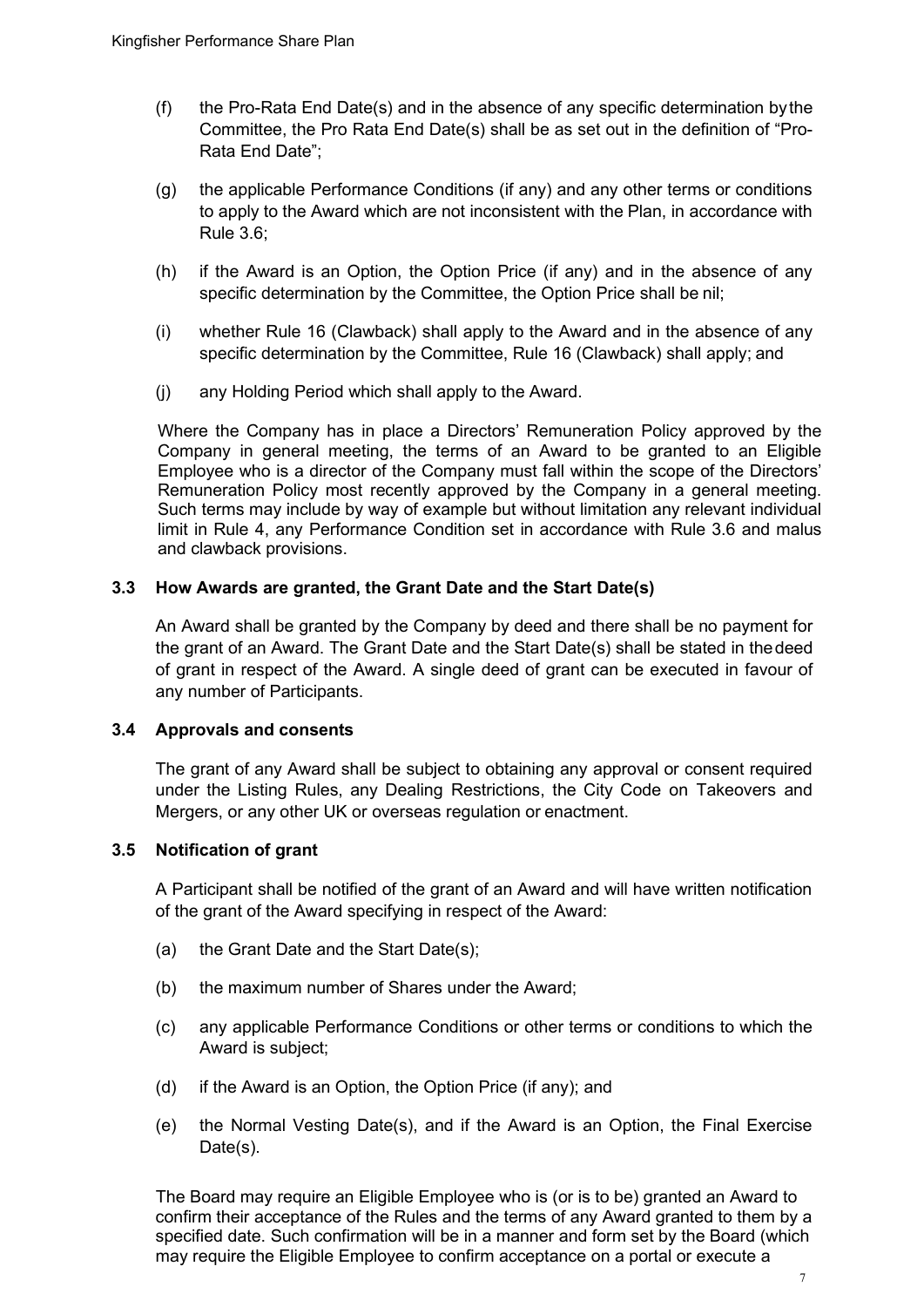document). The Board may provide that the Award will lapse (and as a result be treated as never having been granted) if the confirmation of acceptance is not provided by the specified date, or provide that the Award will not Vest until they do so agree in writing.

## **3.6 Performance Condition (and any other terms or conditions)**

The Vesting or exercise of an Award (or part of an Award) may be subject to one or more performance conditions selected by the Committee or any other terms or conditions which, in either case, will normally have to be met before the Award can Vest in whole or part. The Committee will have discretion to decide whether and to what extent the performance conditions or any other terms or conditions to which an Award is subject have been met.

Any Performance Condition or other terms or conditions must be confirmed in writing in accordance with Rule 3.5.

A Performance Condition or other term or condition may be amended, provided that a Performance Condition may be amended only if:

- (a) one or more event(s) have occurred which causes the Committee reasonably to consider that it would be appropriate to amend the Performance Condition;
- (b) the altered Performance Condition will, in the reasonable opinion of the Committee, be not materially less difficult to satisfy than the unamended Performance Condition would have been but for the event in question; and
- (c) the Committee shall act fairly and reasonably in making the amendment.

A Performance Condition or other term or condition may be waived (or such other term or condition may be replaced) if anything happens which causes the Committee reasonably to consider that it should be waived or replaced.

By way of example and without limiting the scope of this Rule 3.6, an event for the purposes of paragraph a) above may include accounting or equivalent changes or a corporate event (such as a transaction, corporate restructuring event, special dividend or rights issue).

#### **3.7 Dividend Equivalent**

The number of Shares comprised in an Award may, at the discretion of the Committee, be increased to reflect the value of any ordinary dividends (net of any tax credits) that would have been paid on the Vested Shares comprised in that Award in respect of record dates falling within the period from the relevant Start Date to the date of issue or transfer of any Shares following the Vesting of an Award or the exercise of an Option. The Committee may decide to exclude the value of all or part of any special dividend from the amount of the Dividend Equivalent.

The number of any such additional Shares (which may be paid out in Shares or cash, at the discretion of the Committee) will be calculated by such method as the Committee shall, in its absolute discretion, select.

The Committee may make any adjustment to the calculation of Shares under this Rule 3.7 to take account of any event specified in Rule 12.1.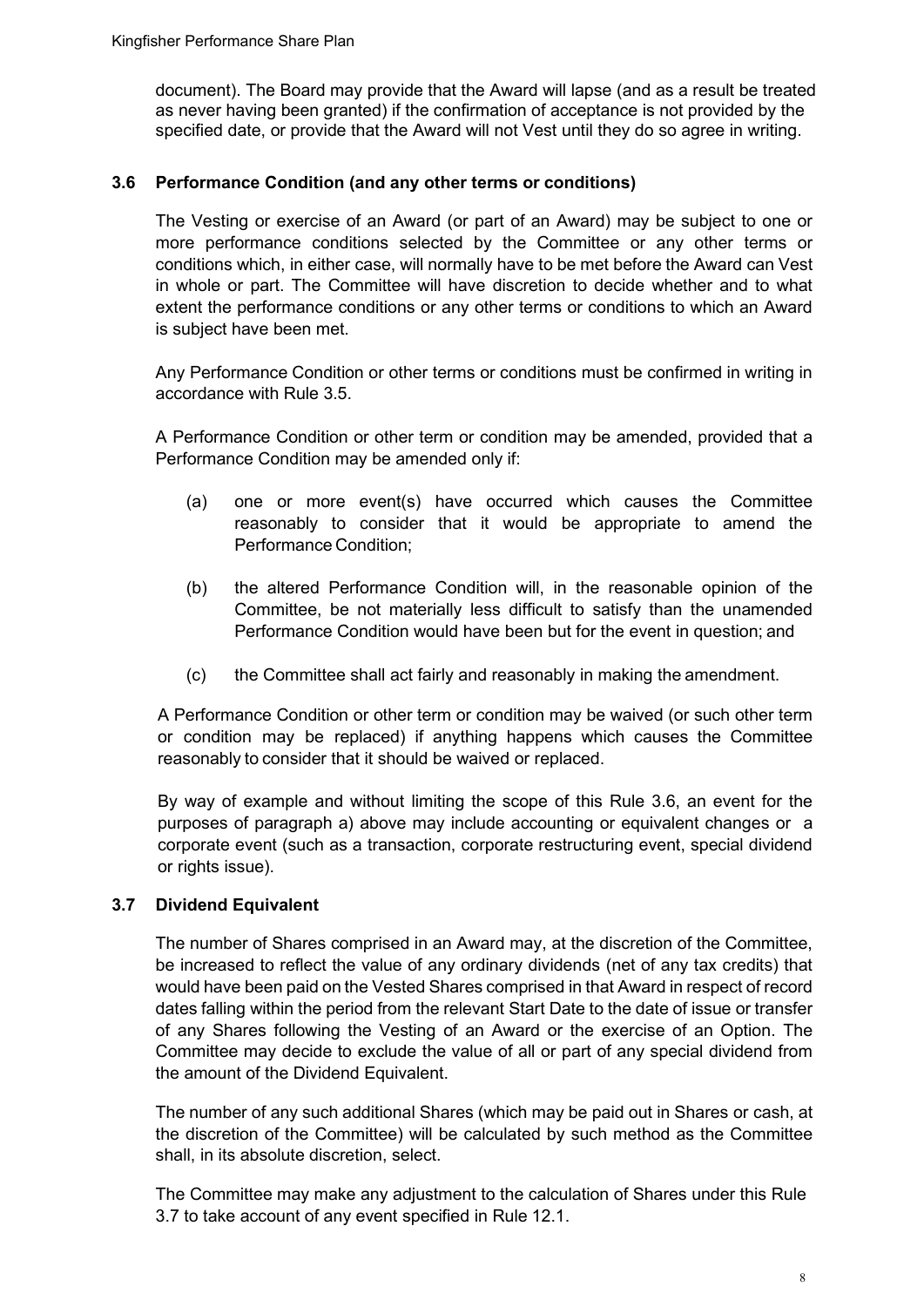## **3.8 Method of satisfying Awards**

Unless specified to the contrary by the Committee on the Grant Date, an Award may be satisfied:

- (a) by the issue of new Shares; and/or
- (b) by the transfer of treasury Shares; and/or
- (c) by the transfer of Shares (other than the transfer of treasury Shares).

The Committee may decide to change the way in which it is intended that an Award granted as a Conditional Award or an Option may be satisfied after it has been granted, having regard to the provisions of Rule 4 *(Limits)*.

#### **3.9 Non-transferability and bankruptcy**

An Award granted to a Participant:

- (a) shall not be transferred, assigned, charged or otherwise disposed of (except on their death to their personal representatives) and any attempt to do so shall result in its lapse); and
- (b) shall lapse immediately if they are declared bankrupt.

#### **3.10 Grant of an Award in the context of recruitment or promotion**

In the context of the recruitment or promotion of an Eligible Employee the Committee has the discretion to grant an Award (a "**Recruitment Award**") to the Eligible Employee, whether (in the case of recruitment) to replace any incentive award made by their previous employer which the Eligible Employee has forfeited as a result of accepting employment with a member of the Group (a "**Forfeited Award**") or otherwise.

The Committee will determine in respect of any Recruitment Award granted in accordance with this Rule 3.10:

- (a) the Performance Condition (where the Committee determines that the Recruitment Award will be subject to a Performance Condition) by reference to performance indicators appropriate to the Group and referable over such performance period as the Committee may determine, for which purpose the Committee may have regard, where the Recruitment Award is replacing a Forfeited Award, to the performance period applicable to the Forfeited Award. If the Forfeited Award was not subject to any performance condition, the Committee may determine that the Recruitment Award will not be subject to any Performance Condition; and
- (b) the Normal Vesting Date. In determining the Normal Vesting Date, the Committee may, where the Recruitment Award is replacing a Forfeited Award, have regard to the vesting date applicable to the Forfeited Award.

#### **3.11 Awards non-pensionable**

Neither an Award nor the Shares in respect of it shall be pensionable.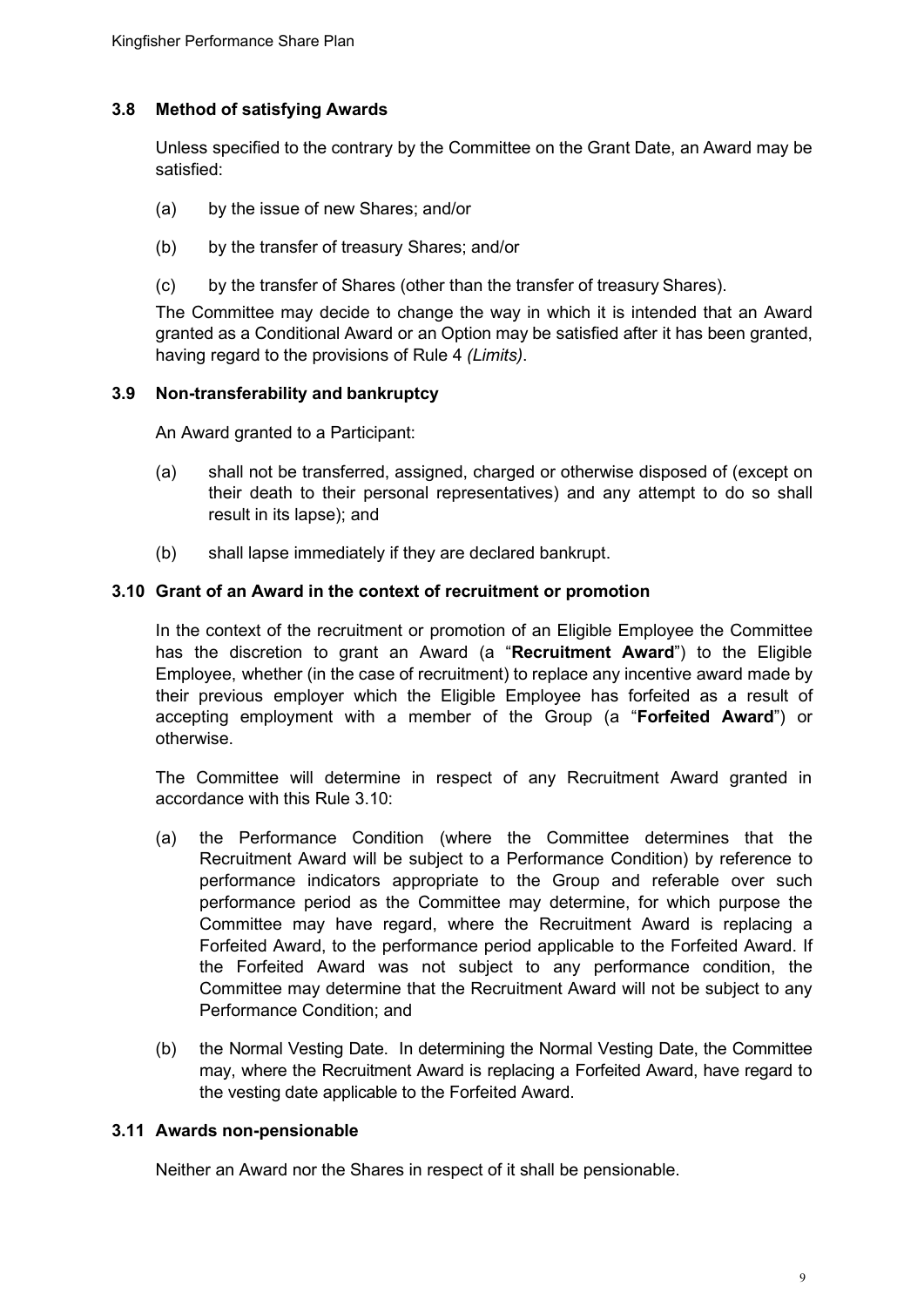## <span id="page-9-0"></span>**4. LIMITS**

#### **4.1 5 per cent. in 10 years limit**

An Award shall not be granted in any calendar year if, at the time of its proposed Grant Date, it would cause the number of Shares allocated (as defined in Rule 4.3) in the period of 10 calendar years ending with that calendar year under the Plan and under any other executive share plan operated by the Company to exceed such number as represents 5 per cent. of the ordinary share capital of the Company in issue at that time.

## **4.2 10 per cent. in 10 years limit**

An Award shall not be granted in any calendar year if, at the time of its proposed Grant Date, it would cause the number of Shares allocated (as defined in Rule 4.3) in the period of 10 calendar years ending with that calendar year under the Plan and under any other employee share plan operated by the Company to exceed such number as represents 10 per cent. of the ordinary share capital of the Company in issue at that time.

## **4.3 Meaning of "allocated"**

For the purposes of Rules 4.1 and 4.2:

- (a) Shares are allocated:
	- (i) when an option, award or other contractual right to acquire unissued Shares or treasury Shares is granted;
	- (ii) where Shares are issued or treasury Shares are transferred otherwise than pursuant to an option, award or other contractual right to acquire Shares, when those Shares are issued or treasury Shares transferred;
- (b) any Shares which have been issued or which may be issued (or any Shares transferred out of treasury or which may be transferred out of treasury) to any trustees to satisfy the exercise of any option, award or other contractual right granted under any employee share plan shall count as allocated; and
- (c) for the avoidance of doubt, existing Shares other than treasury Shares that are transferred or over which options, awards or other contractual rights are granted shall not count as allocated.

#### **4.4 Post-grant events affecting numbers of "allocated" Shares**

For the purposes of Rule 4.3:

- (a) where:
	- (i) any option, award or other contractual right to acquire unissued Shares or treasury Shares is released or lapses (whether in whole or in part); or
	- (ii) after the grant of an option, award or other contractual right the Committee determines that:
		- (aa) where an amount is normally payable on its exercise it shall be satisfied without such payment but instead by the issue of Shares and/or the transfer of treasury Shares and/or the payment of cash equal to the gain made on its exercise; or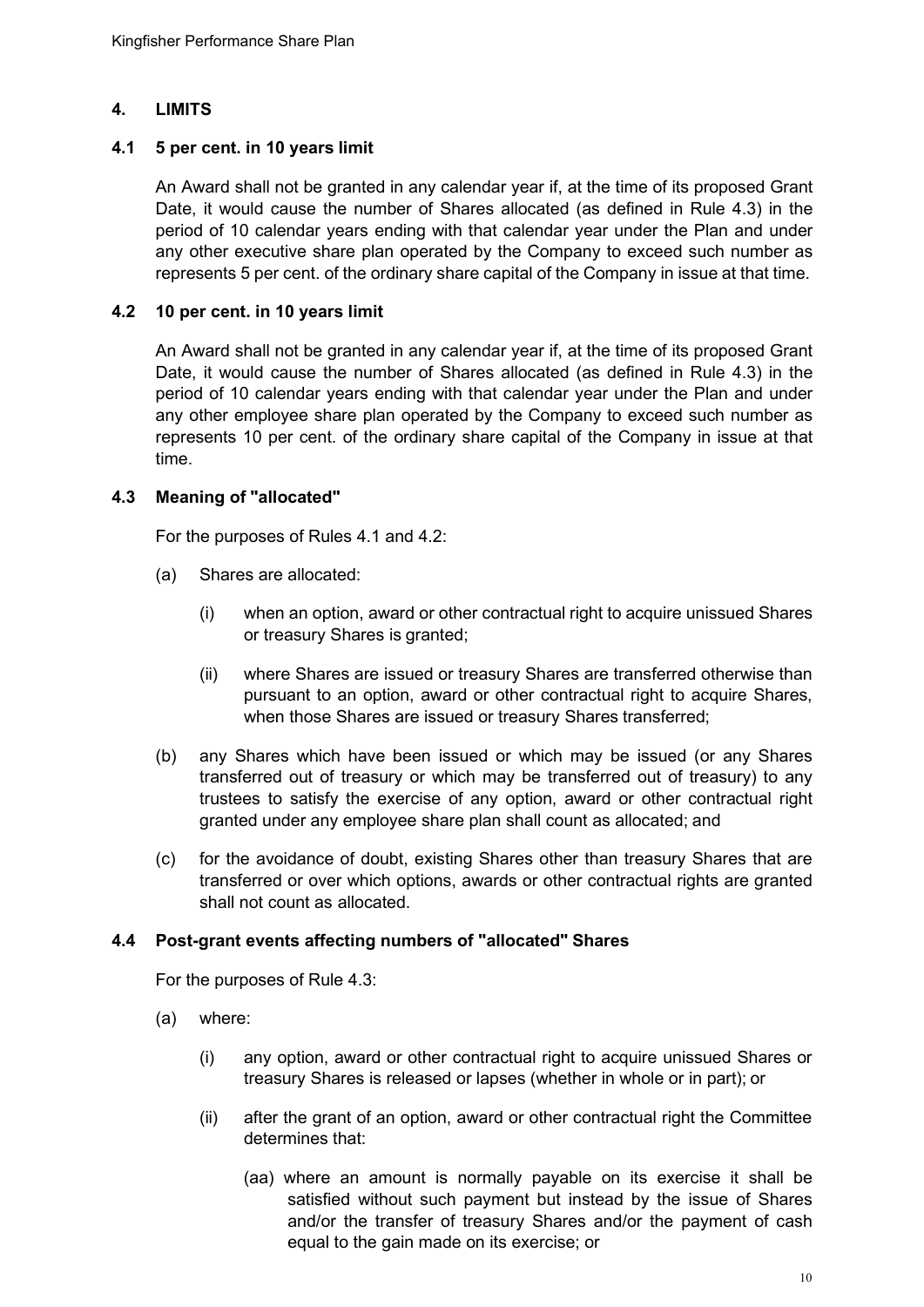(bb) it shall be satisfied by the transfer of existing Shares (other than Shares transferred out of treasury)

the unissued Shares or treasury Shares which consequently cease to be subject to the option, award or other contractual right from time to time or absolutely (as appropriate) shall not count as allocated; and

(b) the number of Shares allocated in respect of an option, award or other contractual right shall be such number as the Committee shall reasonably determine from time to time.

## **4.5 Changes to investor guidelines**

Treasury Shares shall cease to count as allocated Shares for the purposes of Rule 4.3 if institutional investor guidelines cease to require such Shares to be so counted.

## **4.6 Individual limit for a PS Award**

The maximum total market value of Shares (calculated as set out in Rule 4.10) over which a PS Award may be granted to any Eligible Employee during any Financial Year shall be equivalent to the Relevant Percentage of their salary. For these purposes, "**Relevant Percentage"** means the percentage which is the maximum percentage of the salary of the Chief Executive Officer of the Company by reference to which a PS Award may be granted to the Chief Executive Officer of the Company under the Company's Directors Remuneration Policy as at the Grant Date.

## **4.7 Individual limit for an RS Award**

The maximum total market value of Shares (calculated as set out in Rule 4.10) over which an RS Award may be granted to any Eligible Employee during any Financial Year is 125% of their salary.

#### **4.8 Individual limit for a DB Award**

The maximum total market value of Shares (calculated as set out in Rule 4.10) over which a DB Award may be granted to any Eligible Employee during any Financial Year is such proportion (not exceeding 100%) of the annual bonus for the Eligible Employee to which the DB Award relates as the Committee determines.

#### **4.9 Individual limit for a Recruitment Award**

There shall be no limit on the maximum total market value of Shares over which a Recruitment Award may be granted to an Eligible Employee.

#### **4.10 Meaning of "salary" and "market value"**

For the purposes of Rules 4.6, 4.7, 4.8 and 4.9:

- (i) an employee's **salary** shall be taken to be their base salary (excluding benefits in kind), expressed as an annual rate payable to them on the Grant Date (or such earlier date as the Committee shall determine). Where a payment of salary is made in a currency other than sterling, the payment shall be treated as equal to the equivalent amount of sterling determined by using any rate of exchange which the Committee may reasonably select; and
- (ii) the **market value** of the Shares over which an Award is granted shall be taken to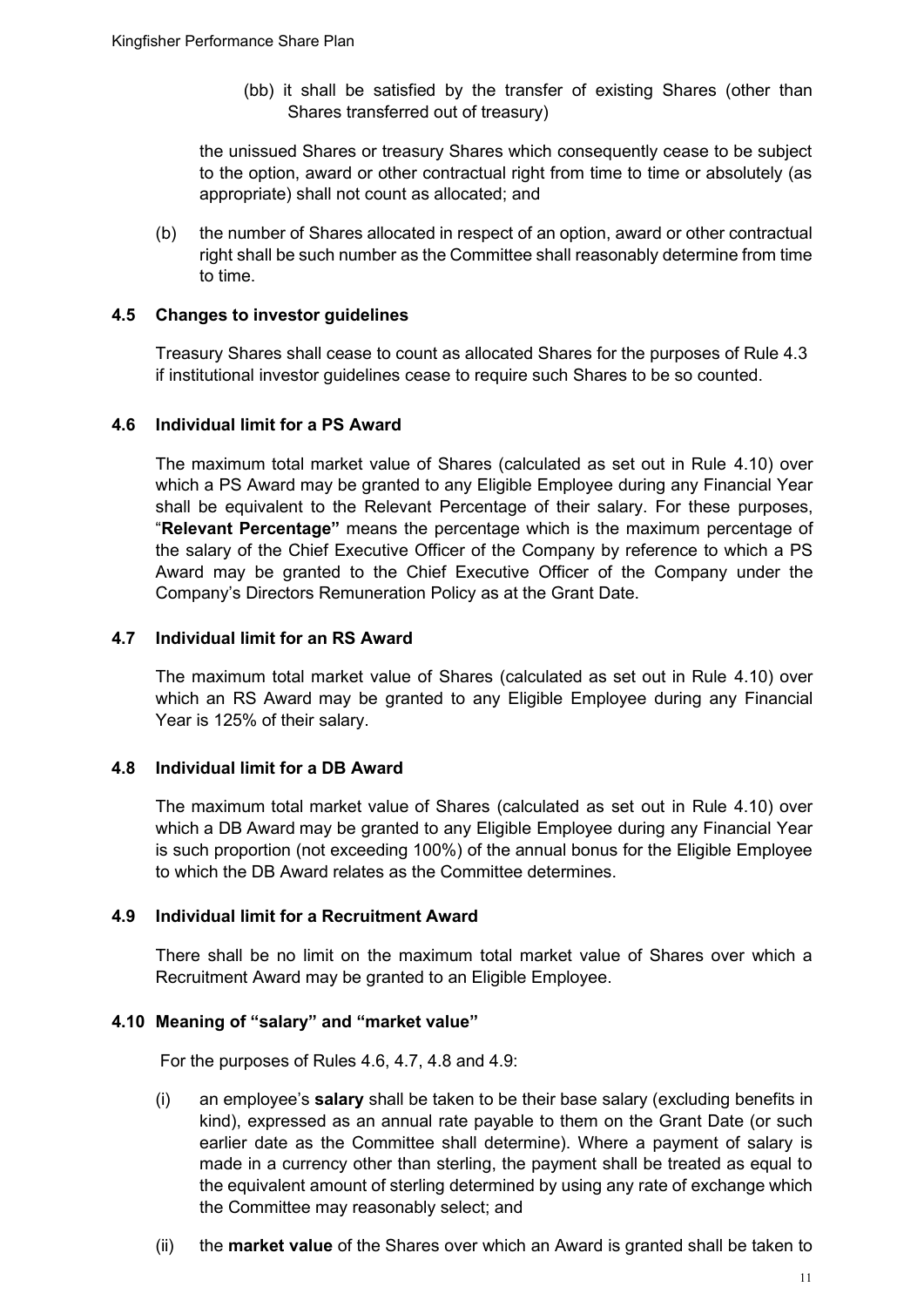be an amount equal to the average of the closing middle market quotations of such Shares (as derived from the London Stock Exchange Daily Official List) over a period determined by the Committee not exceeding the 3 consecutive Dealing Days ending with the Dealing Day before the Grant Date or, if the Committee so determines the closing middle market quotation on the Dealing Day before the Grant Date (provided such Dealing Day(s) do not fall within any period when dealings in Shares are prohibited by Dealing Restrictions (unless the Award is granted when such dealings are generally prohibited but under an exemption from such Dealing Restrictions)).

## **4.11 Effect of limits**

Any Award shall be limited and take effect so that the limits in this Rule 4 are complied with.

## **4.12 Restriction on use of unissued Shares and treasury Shares**

No Shares may be issued or treasury Shares transferred (subject to Rule 4.5) tosatisfy the Vesting of any Conditional Award or the exercise of any Option to the extent that such issue or transfer would cause the number of Shares allocated (as defined in Rule 4.3 and adjusted under Rule 4.4) to exceed the limits in Rules 4.1 (*5 per cent. in 10 years limit*) and 4.2 (*10 per cent. in 10 years limit*).

## <span id="page-11-0"></span>**5. VESTING OF AWARDS**

## **5.1 Timing of Vesting: Normal Vesting Date**

Subject to Rule 5.2 (*Committee considering Malus or performance adjustment*) and Rule 5.5 (*Restrictions on Vesting: regulatory and tax issues*), an Award will Vest on the later of:

- (a) the date on which the Committee determines whether or not any Performance Condition and any other condition imposed on the Vesting of the Award have been satisfied (in whole or part); and
- (b) the Normal Vesting Date

except where earlier Vesting occurs on an Early Vesting Date under Rule 10 (*Leavers)*  or Rule 11 (*Takeovers and other corporate events*).

## **5.2 Committee considering Malus or performance adjustment**

If the Committee is determining whether or not a reduction for Malus or performance adjustment should be made in accordance with Rules 5.4 or 15 prior to the Vesting of an Award in accordance with Rule 5.1, it may delay the Vesting of that Award for a period which it considers necessary to make its determination. Any such delay will be communicated to Participants as soon as practicable.

## **5.3 Extent of Vesting**

An Award will only Vest to the extent:

- (a) that any Performance Condition is determined to be satisfied on the Normal Vesting Date or, if appropriate, the Early Vesting Date;
- (b) as permitted by any other term or condition imposed on the Vesting of theAward; and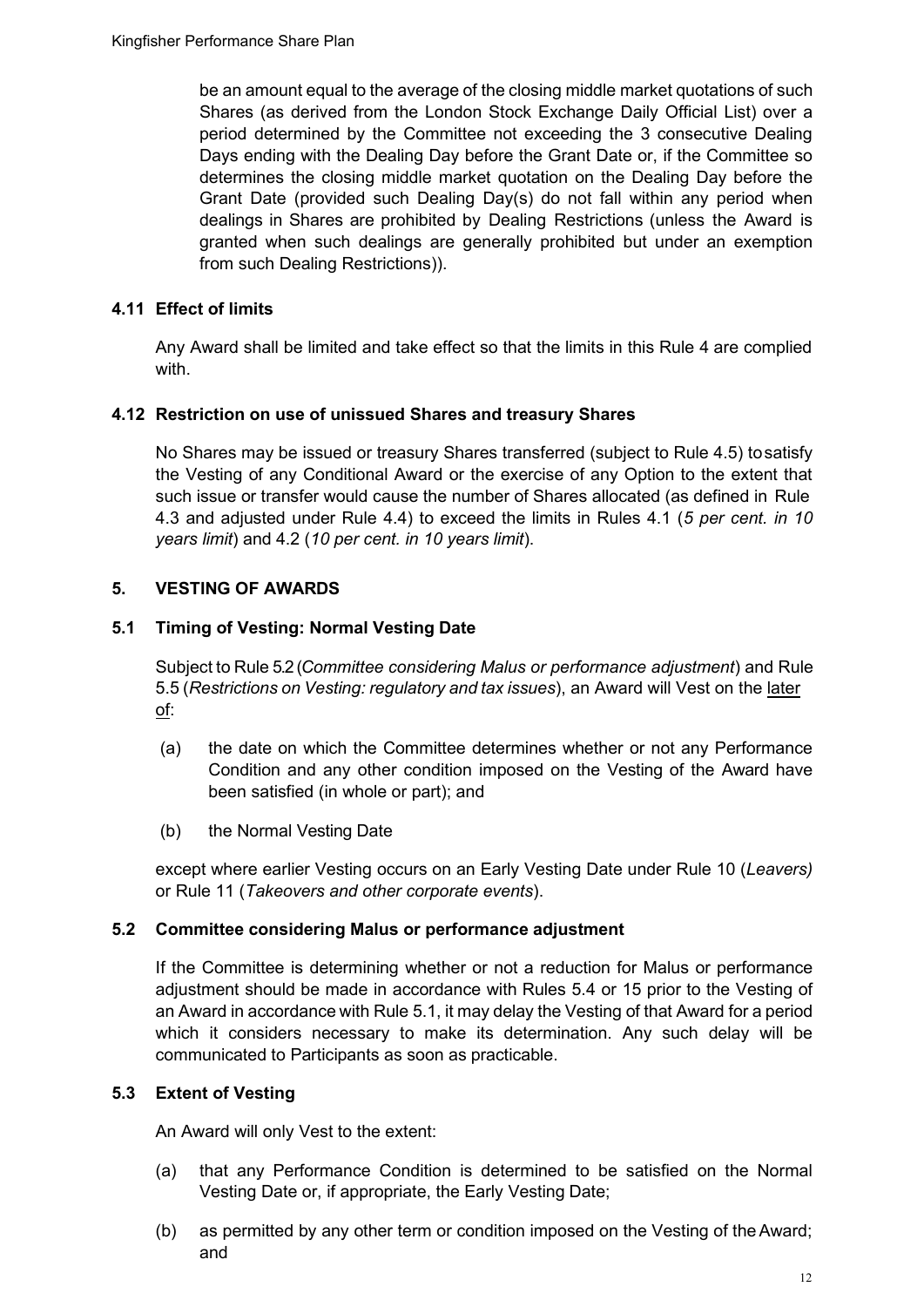(c) in relation to Vesting before the Normal Vesting Date, as permitted by Rules 10.4 and 11.5 (*Reduction in number of Vested Shares*).

Where, under Rule 11 (*Takeovers and other corporate events*), an Award would (subject to the satisfaction of any Performance Condition) Vest before the end of the full period over which performance would be measured under the Performance Condition then, unless provided to the contrary by the Performance Condition, the extent to which the Performance Condition has been satisfied in such circumstances shall be determined by the Committee on such reasonable basis as it decides.

## **5.4 Committee's discretion to adjust Vesting of Awards**

The Committee may in its absolute discretion determine that an Award will Vest to a different extent from that determined in accordance with Rule 5.3 or at a later time than that determined in accordance with Rule 5.1 where in the opinion of the Committee this is appropriate, taking into account factors including (but not limited to) the overall performance of the Group.

#### **5.5 Restrictions on Vesting: regulatory and tax issues**

An Award will not Vest unless and until the following conditions are satisfied:

- (a) the Vesting of the Award, and the issue or transfer of Shares after such Vesting, would be lawful in all relevant jurisdictions and in compliance with the Listing Rules, any relevant Dealing Restrictions, the City Code on Takeovers and Mergers and any other relevant UK or overseas regulation or enactment;
- (b) if, on the Vesting of the Award, a Tax Liability would arise by virtue of such Vesting then the Participant must have entered into arrangements acceptable to the Committee that the relevant employing company (or former employing company) will receive the amount of such Tax Liability (whether pursuant to Rule 5.7 (*Payment of Tax Liability*) or otherwise);
- (c) the Participant has entered into such arrangements as the Committee requires (and where permitted in the relevant jurisdiction) to satisfy the relevantemploying company's (or former employing company's) liability to social security contributions in respect of the Vesting of the Award; and
- (d) where the Committee requires, the Participant has entered into, or agreed to enter into, a valid election under Part 7 of ITEPA (Employment income: elections to disapply tax charge on restricted securities) or any similar arrangement in any overseas jurisdiction.

Where the Company has in place a Directors' Remuneration Policy:

- (i) the Vesting of an Award held by a Participant who is or was a director of the Company;
- (ii) the delivery of Shares or payment of cash pursuant to the Vesting of an Award held by a Participant who is or was a director of the Company; and
- (iii) in the case of an Option held by a Participant who is or was a director of the Company, the exercise of the Option

must where relevant fall within the scope of the Directors' Remuneration Policy most recently approved by the Company in a general meeting prior to the relevant event in paragraphs (i) to (iii) above.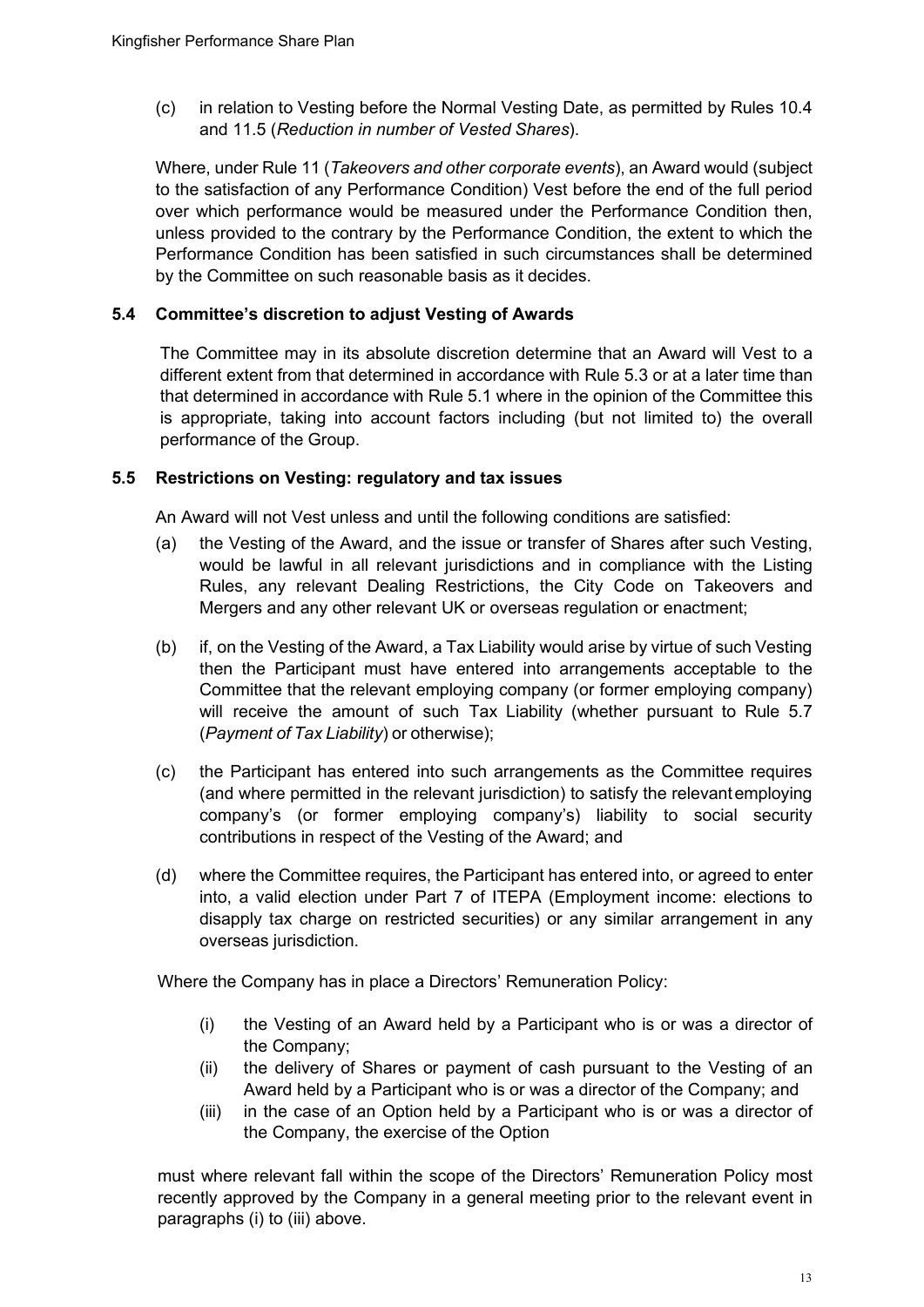## **5.6 Tax Liability before Vesting**

If a Participant will, or is likely to, incur any Tax Liability before the Vesting of an Award then that Participant must enter into arrangements acceptable to the relevant employing company (or former employing company) to ensure that it receives the amount of such Tax Liability. If no such arrangement is made then the Participant will be deemed to have authorised the Company to sell or procure the sale of sufficient of the Shares subject to their Award on their behalf to ensure that the relevant employing company (or former employing company) receives the amount required to discharge the Tax Liability and the number of Shares subject to their Award shall be reduced accordingly.

## **5.7 Payment of Tax Liability**

The Participant authorises the Company to sell or procure on their behalf the sale of sufficient Vested Shares on or following the Vesting of their Award to ensure that the relevant employing company (or former employing company) receives the amount required to discharge the Tax Liability which arises on Vesting except to the extent that they agree to fund all or part of the Tax Liability in a different manner.

## <span id="page-13-0"></span>**6. CONSEQUENCES OF VESTING**

#### **6.1 Conditional Awards**

Subject to Rule 17, on or as soon as reasonably practicable after the Vesting of a Conditional Award, the Committee shall, subject to Rule 5.7 (*Payment of Tax Liability*) and any arrangement made under Rules 5.5(b) and 5.5(c) (*Restrictions on Vesting: regulatory and tax issues*), transfer or procure the transfer of the Vested Shares to the Participant (or a nominee for them).

#### **6.2 Options**

An Option shall, subject to Rule 7.1 (*Restrictions on the exercise of an Option: regulatory and tax issues*), be exercisable in respect of Vested Shares during the period beginning with the date on which the Option Vests and expiring on the Final Exercise Date unless it lapses earlier under Rule 10.3 (*Cessation of employment in other circumstances*), Rule 11.1 (*General offers*), Rule 11.2 (*Schemes of arrangement and winding-up*) or Rule 11.3 (*Demerger and similar events*).

If an Option is not exercised during the last 30 days of the Exercise Period because of any regulatory restrictions referred to in Rule 7.1(a), the Committee may extend the period during which the Option may be exercised so as to permit the Option to be exercised as soon as those restrictions cease to apply.

## <span id="page-13-1"></span>**7. EXERCISE OF OPTIONS**

#### **7.1 Restrictions on the exercise of an Option: regulatory and tax issues**

An Option which has Vested may not be exercised unless the following conditions are satisfied:

- (a) the exercise of the Option and the issue or transfer of Shares after such exercise would be lawful in all relevant jurisdictions and in compliance with the Listing Rules, any relevant Dealing Restrictions, the City Code on Takeovers and Mergers and any other relevant UK or overseas regulation or enactment;
- (b) if, on the exercise of the Option, a Tax Liability would arise by virtue of such exercise then the Participant must have entered into arrangements acceptable to the Committee that the relevant employing company (or former employing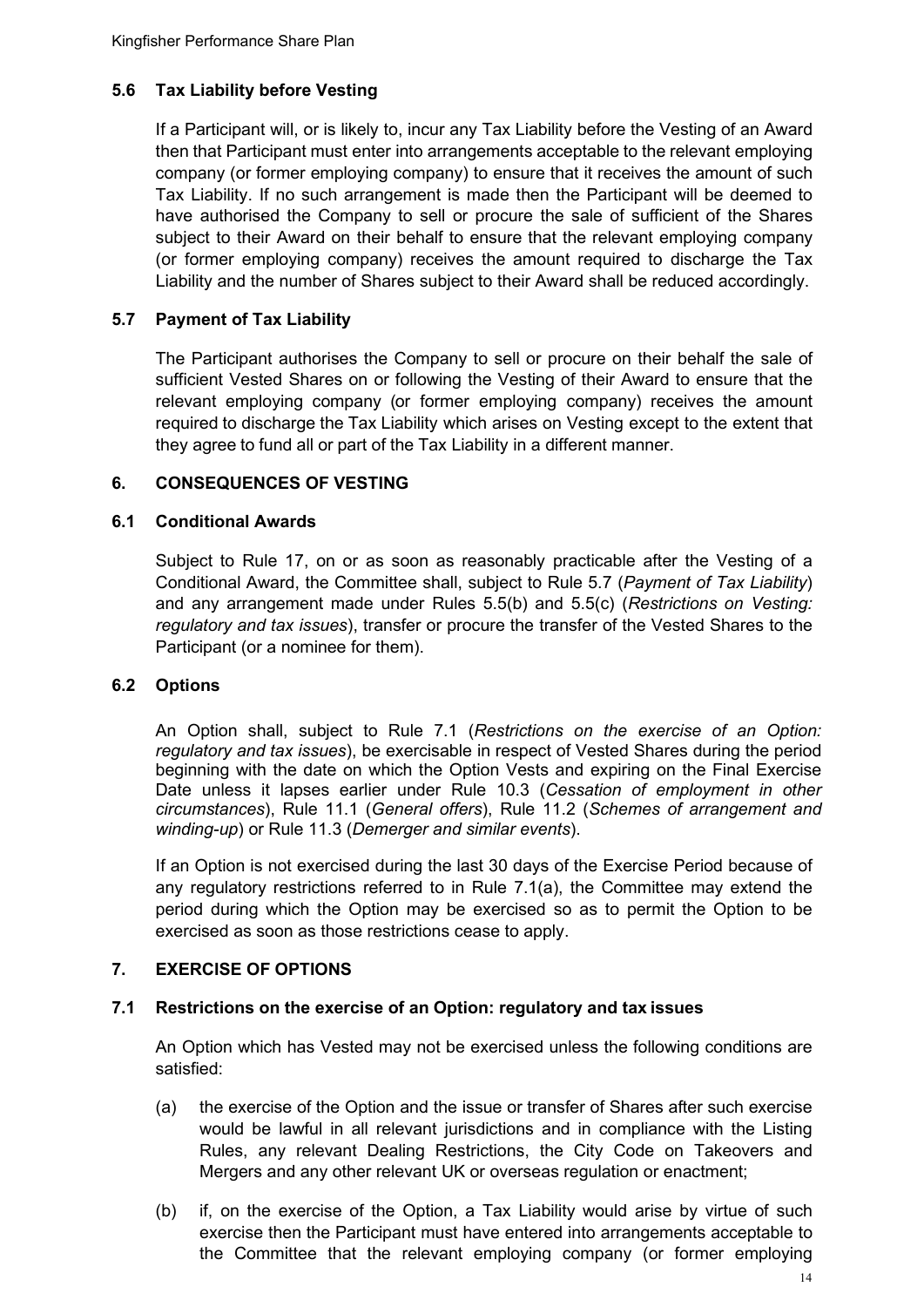company) will receive the amount of such Tax Liability (whether pursuant to Rule 7.5 (*Payment of Tax Liability*) or otherwise);

- (c) the Participant has entered into such arrangements as the Committee requires (and where permitted in the relevant jurisdiction) to satisfy the relevantemploying company's (or former employing company's) liability to social security contributions in respect of the exercise of the Option; and
- (d) where the Committee requires, the Participant has entered into, or agreed to enter into, a valid election under Part 7 of ITEPA (Employment income: elections to disapply tax charge on restricted securities) or any similar arrangement in any overseas jurisdiction.

## **7.2 Exercise in whole or part**

An Option may be exercised either in whole or in part. If exercised in part, the Participant will be notified of the balance of Shares remaining exercisable.

## **7.3 Method of exercise**

Subject to Rule 7.4 (*Deemed exercise of Option*), the exercise of any Option shall be effected in the form and manner prescribed by the Committee. Unless the Committee, acting fairly and reasonably determines otherwise, any notice of exercise shall, subject to Rule 7.1 (*Restrictions on the exercise of an Option: regulatory and tax issues*), take effect only when the Company receives it, together with payment of any relevant Option Price (or, if the Committee so permits, an undertaking to pay that amount).

## **7.4 Deemed exercise of Option**

- (a) Subject to Rule 7.4(b), to the extent that an Option has not either been exercised or lapsed on the Final Exercise Date, the Participant will be deemed to have served a notice to exercise the Option in accordance with Rule 7.3 on the Final Exercise Date in respect of all of the Vested Shares then subject to the Option.
- (b) If, on the Final Exercise Date:
	- (i) the exercise of the Option;
	- (ii) the delivery of Shares pursuant to the exercise of the Option; or
	- (iii) the sale of Shares acquired pursuant to the exercise of the Option in order to discharge any Tax Liability pursuant to Rule 7.5,

would be restricted because of any regulatory restrictions referred to in Rule 7.1(a), the Participant may, at the discretion of the Company, receive such number of Shares whose total market value on the Final Exercise Date is no more than the amount which the Participant would receive net of their Tax Liability and the Participant shall be deemed to have instructed the Company to apply the balance to pay their Tax Liability without selling their Shares.

For the purposes of Rule 7.4(b), the market value of a Share on any day shall be determined as follows:

(a) if on the date of exercise, the price for Shares is quoted on the London Stock Exchange Daily Official List, the closing middle market quotation, as derived from that List, on the Dealing Day before that day; or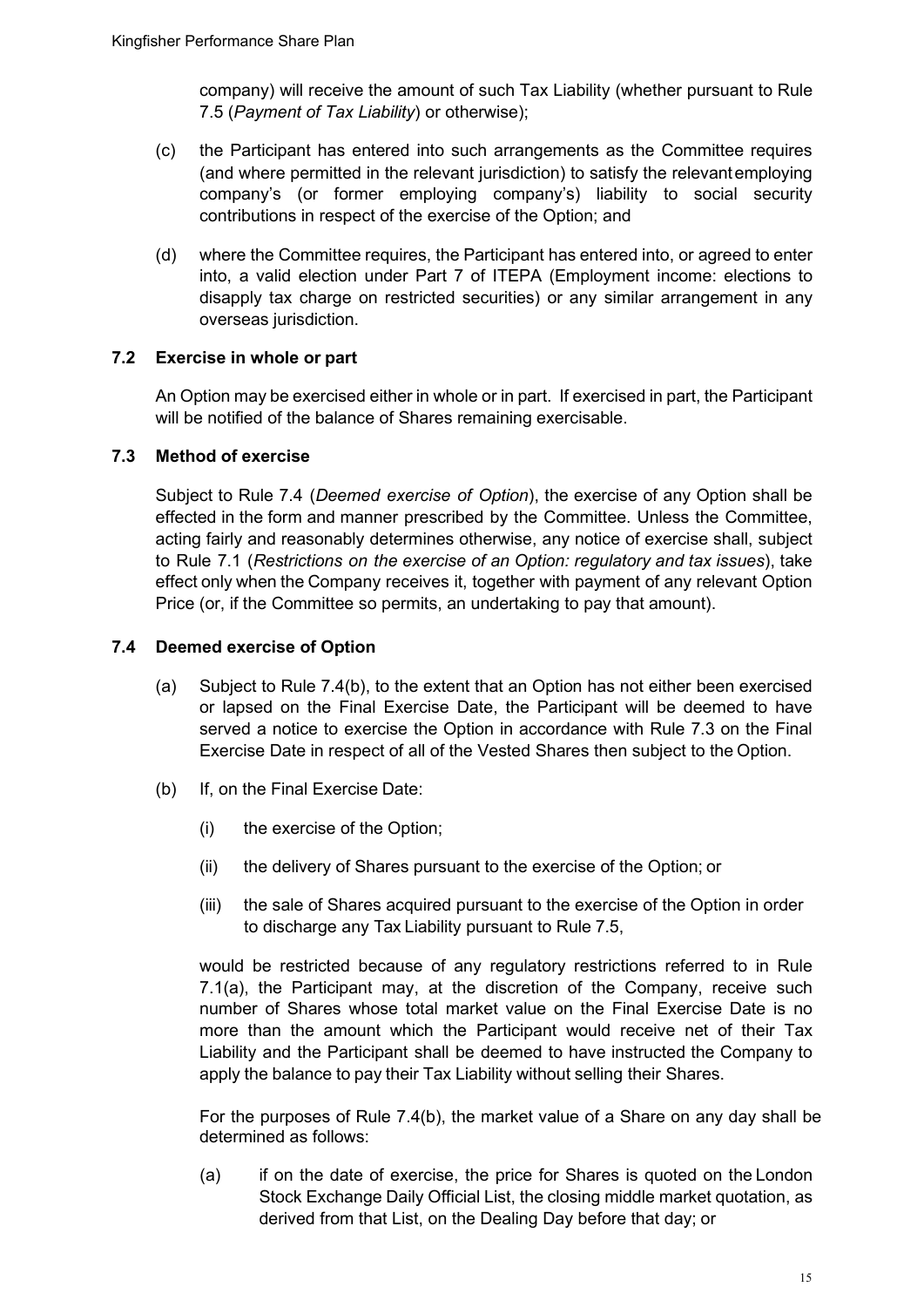(b) if the price for Shares is not so quoted, such value of a Share as the Committee reasonably determines.

## **7.5 Payment of Tax Liability**

The Participant authorises the Company to sell or procure the sale of sufficient Vested Shares on or following exercise of their Option on their behalf to ensure that the relevant employing company (or former employing company) receives the amount required to discharge the Tax Liability which arises on such exercise, except to the extent that they agree to fund all or part of the Tax Liability in a different manner or that Rule 7.4(b) applies.

## **7.6 Transfer or allotment timetable**

As soon as reasonably practicable after an Option has been exercised, the Company shall, subject to Rule 7.5 (*Payment of Tax Liability*) and any arrangement made under Rules 7.1(b) and 7.1(c) (*Restrictions on exercise: regulatory and tax issues*) and subject also to Rule 17 (*Holding Period*), transfer or procure the transfer to the Participant (or a nominee for them) or, if appropriate, allot to the Participant (or a nominee for them) the number of Shares in respect of which the Option has been exercised.

## <span id="page-15-0"></span>**8. CASH ALTERNATIVE**

## **8.1 Committee determination**

Where a Conditional Award Vests or where an Option has been exercised and Vested Shares have not yet been allotted or transferred to the Participant (or their nominee), the Committee may determine that, in substitution for their right to acquire such number of Vested Shares as the Committee may decide (but in full and final satisfaction of their right to acquire those Shares), they shall be paid by way of additional employment income a sum equal to the cash equivalent (as defined in Rule 8.2) of that number of Shares in accordance with the following provisions of this Rule 8.

The Committee may not make any such determination where the power to do so would result in a tax liability for the Participant in relation to the Award at an earlier time than would otherwise be the case (unless the Committee determines when the Award is granted that this restriction shall not apply nor where such power would cause the grant of the Award to be unlawful in any jurisdiction).

## **8.2 Cash equivalent**

For the purpose of this Rule 8, the cash equivalent of a Share is:

- (a) in the case of a Conditional Award, the market value of a Share on the day when the Award Vests;
- (b) in the case of an Option, the market value of a Share on the day when the Option is exercised reduced by the Option Price in respect of that Share.

Market value on any day shall be determined as follows:

- (i) if on the date of Vesting or exercise, the price for Shares is quoted on the London Stock Exchange Daily Official List, the closing middle market quotation, as derived from that List, on the Dealing Day before that day; or
- (ii) if the price for Shares is not so quoted, such value of a Share as the Committee reasonably determines.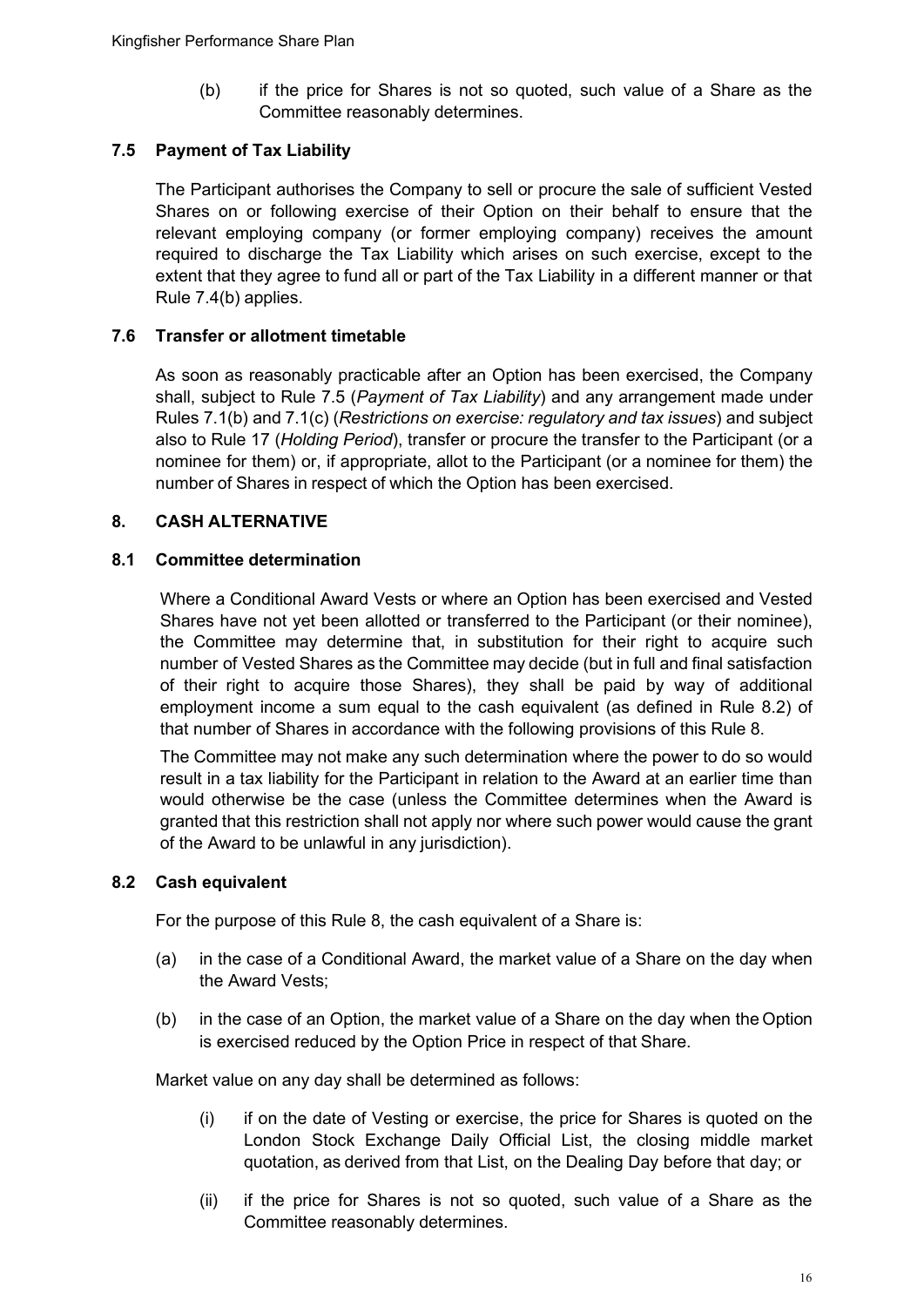## **8.3 Payment of cash equivalent**

Subject to Rule 8.4 (*Share alternative*), as soon as reasonably practicable after the Committee has determined under Rule 8.1 that a Participant shall be paid a sum in substitution for their right to acquire any number of Vested Shares:

- (a) the Company shall pay to them or procure the payment to them of that sum in cash; and
- (b) if they have already paid the Company for those Shares, the Company shall return to them the amount so paid by them.

#### **8.4 Share alternative**

If the Committee so decides, the whole or any part of the sum payable under Rule 8.3 shall, instead of being paid to the Participant in cash, be applied on their behalf:

- (a) in subscribing for Shares at a price equal to the market value by reference to which the cash equivalent is calculated in accordance with Rule 8.2; or
- (b) in purchasing or requesting the transfer of such Shares; or
- (c) partly in one way and partly in the other

and, subject to Rule 17, the Company shall allot or transfer to the Participant (or their nominee) or procure the transfer to the Participant (or their nominee) of such Shares.

#### **8.5 Deductions**

There shall be deducted from any payment under this Rule 8 such amounts (on account of any Tax Liability or otherwise) as may be required by law or as the Committee may reasonably consider to be necessary or desirable.

#### <span id="page-16-0"></span>**9. LAPSE OF AWARDS**

An Award will lapse:

- (a) in accordance with the Rules; or
- (b) to the extent it does not Vest under these Rules or, in the case of an Award which is an Option, to the extent it is not exercised by its Final Exercise Date (subject to the application of Rule 7.4); or
- (c) on the earlier of any notice for the termination of employment being given and the date of termination of employment, unless the Rules provide otherwise.

#### <span id="page-16-1"></span>**10. LEAVERS**

#### **10.1 Good leavers (other than on death)**

If a Participant ceases to be a director or employee of a member of the Group or an Associated Company before the Normal Vesting Date and such cessation is by reason of:

- (a) ill health, injury or disability;
- (b) redundancy (within the meaning of the Employment Rights Act 1996) or any overseas equivalent;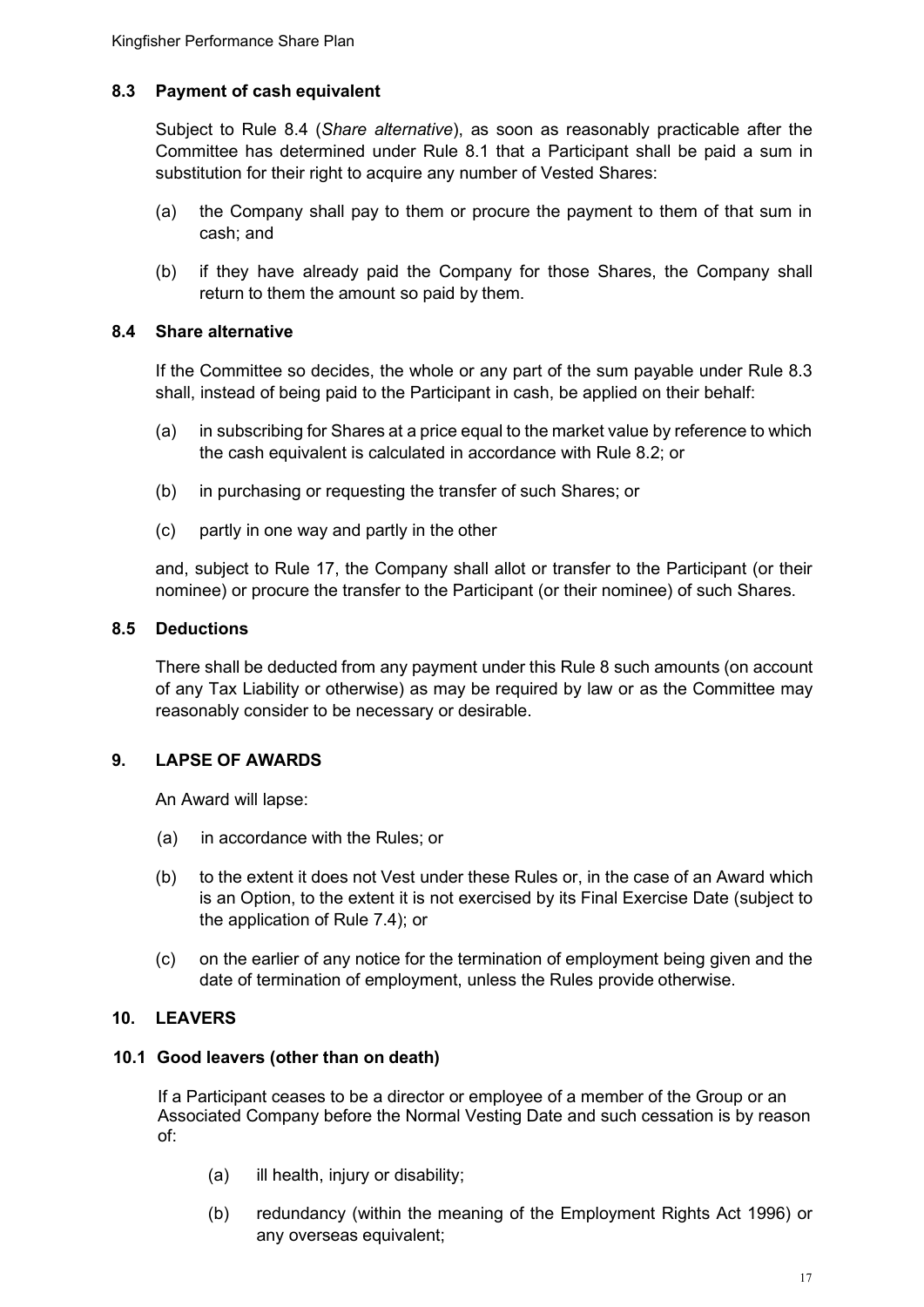- (c) his office or employment being with either a company which ceases to be a member of the Group or an Associated Company or relating to a business or part of a business which is transferred to a person who is not a member of the Group or an Associated Company;
- (d) retirement with the agreement of their employer; or
- (e) any other reason not otherwise specified in Rule 10, if the Committee so decides

then

- (i) subject to Rule 5.5 (*Restrictions on Vesting: regulatory and tax issues*), their Award shall Vest on the Normal Vesting Date and the Committee shall apply Rule 10.4 (*Leavers: reduction in number of Vested Shares*); unless
- (ii) the Committee decides in its absolute discretion and subject to Rule 5.5 (*Restrictions on Vesting: regulatory and tax issues*) and Rule 11 (*Takeovers and other corporate events*), that their Award shall Vest on the date of cessation in which case Rule 10.4 (*Leavers: reduction in number of Vested Shares*) shall apply; and
- (iii) if the Award is an Option, its Final Exercise Date will be six months from the applicable Vesting date (and twelve months in the case of death), in accordance with (i) and (ii) of this Rule 10.1.

If a Participant ceases to be a director or employee of a member of the Group or an Associated Company for any reason referred to in Rule 10.1(a) to 10.1(e), the Final Exercise Date for any Award which is already Vested by such cessation shall be six months from the date of the cessation (or such earlier date as is provided for by the Rules) and (for the avoidance of doubt) Rule 7.4 (*Deemed exercise of Option*) shall apply.

#### **10.2 Death**

If a Participant ceases to be a director or employee of a member of the Group or an Associated Company before the Normal Vesting Date by reason of death, their Award will Vest on or shortly after the date on which the Company is notified of this and Rule 10.4 (*Leavers: reduction in number of Vested Shares*) shall apply. If the Award is an Option, its Final Exercise Date shall be twelve months following the date on which the Award Vests under this Rule 10.2.

#### **10.3 Cessation of employment in other circumstances (including for Cause) and following a corporate event**

If a Participant gives notice or is given notice to terminate their employment with a member of the Group or an Associated Company prior to the Normal Vesting Date for any reason other than those specified in Rule 10.1(a) to 10.1(e) or ceases employment with a member of the Group or an Associated Company for Cause then any Award held by the Participant shall lapse on the earlier of any notice being given or the cessation of the employment.

If a Participant gives notice or is given notice to terminate their employment with a member of the Group or an Associated Company for any reason other than those referred to in Rule 10.1(a) to 10.1(e) or ceases employment with a member of the Group or an Associated Company for Cause then any Award which has Vested shall lapse on the earlier of any notice being given or the cessation of employment.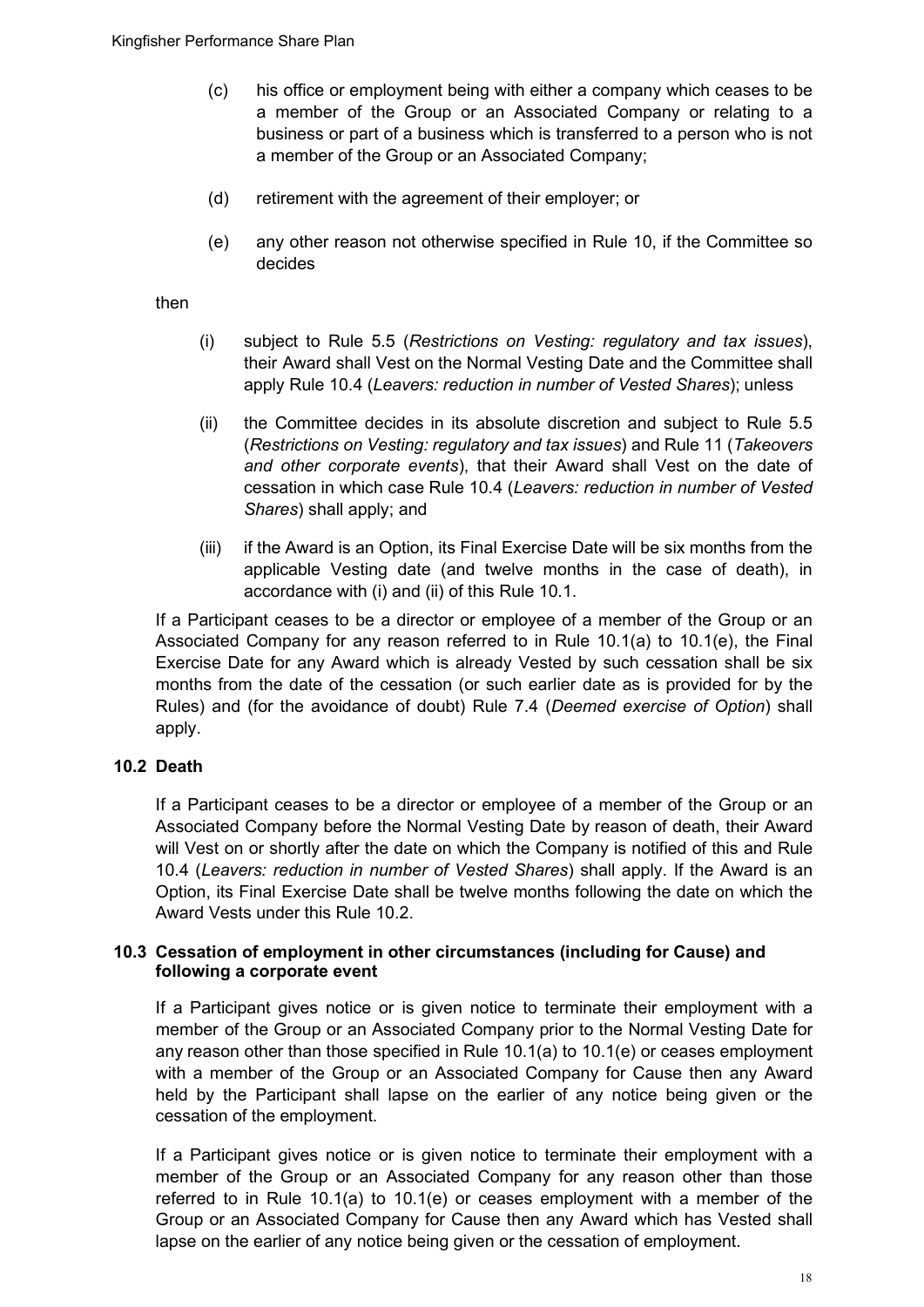If an individual ceases to be a director or employee of a member of the Group or an Associated Company after an event mentioned in Rules 11.1 to 11.3, then Rule 11.5 shall take precedence over this Rule 10.2.

#### **10.4 Leavers: reduction in number of Vested Shares**

Where an Award Vests on or after a Participant ceasing to be a director or employee of a member of the Group or an Associated Company, the Committee shall determine the number of Vested Shares of that Award by the following steps:

- (a) applying any Performance Condition and any other term or condition imposed on the Vesting of the Award; and
- (b) except for a DB Award, applying a pro rata reduction to the number of Shares determined under Rule 10.4(a) based on the period of time after the Start Date and ending on the date of cessation relative to the period between its Start Date and its Pro-Rata End Date, unless otherwise specified in the Deed of Grant; and
- (c) determining whether or not there are personal performance issues in respect of the Participant which, in the opinion of the Committee, justify a further reduction to the number of Shares determined under this Rule, and which, for the avoidance of doubt, could result in zero Shares vesting in respect of the Participant's Award

unless the Committee, in its absolute discretion, decides that the reduction in the number of Vested Shares under Rules 10.4(a) or 10.4(b) is inappropriate in any particular case when it shall increase the number of Vested Shares to such higher number as it decides provided that number does not exceed the number of Shares subject to the Award at that time.

If a Participant's Award Vests under any of Rules 11.1 to 11.3 when the Participant has ceased to be a director or employee of a member of the Group or an Associated Company then this Rule 10.4 shall take precedence over Rule 11.5 (*Corporate events: reduction in number of Vested Shares*).

If a Participant ceases to be a director or employee of a member of the Group or an Associated Company after an event mentioned in Rules 11.1 to 11.3, then Rule 11.5 (*Corporate events: reduction in number of Vested Shares*) shall take precedence over this Rule 10.4.

## **10.5 Meaning of ceasing employment**

A Participant shall not be treated for the purposes of this Rule 10 as ceasing to be a director or employee of a member of the Group or an Associated Company until such time as they are no longer a director or employee of any member of the Group or an Associated Company. If any Participant ceases to be such a director or employee before the Vesting of their Award in circumstances where they retain a statutory right to return to work then the Participant shall be treated as not having ceased to be such a director or employee until such time (if at all) as they cease to have such a right to return to work while not acting as an employee or director.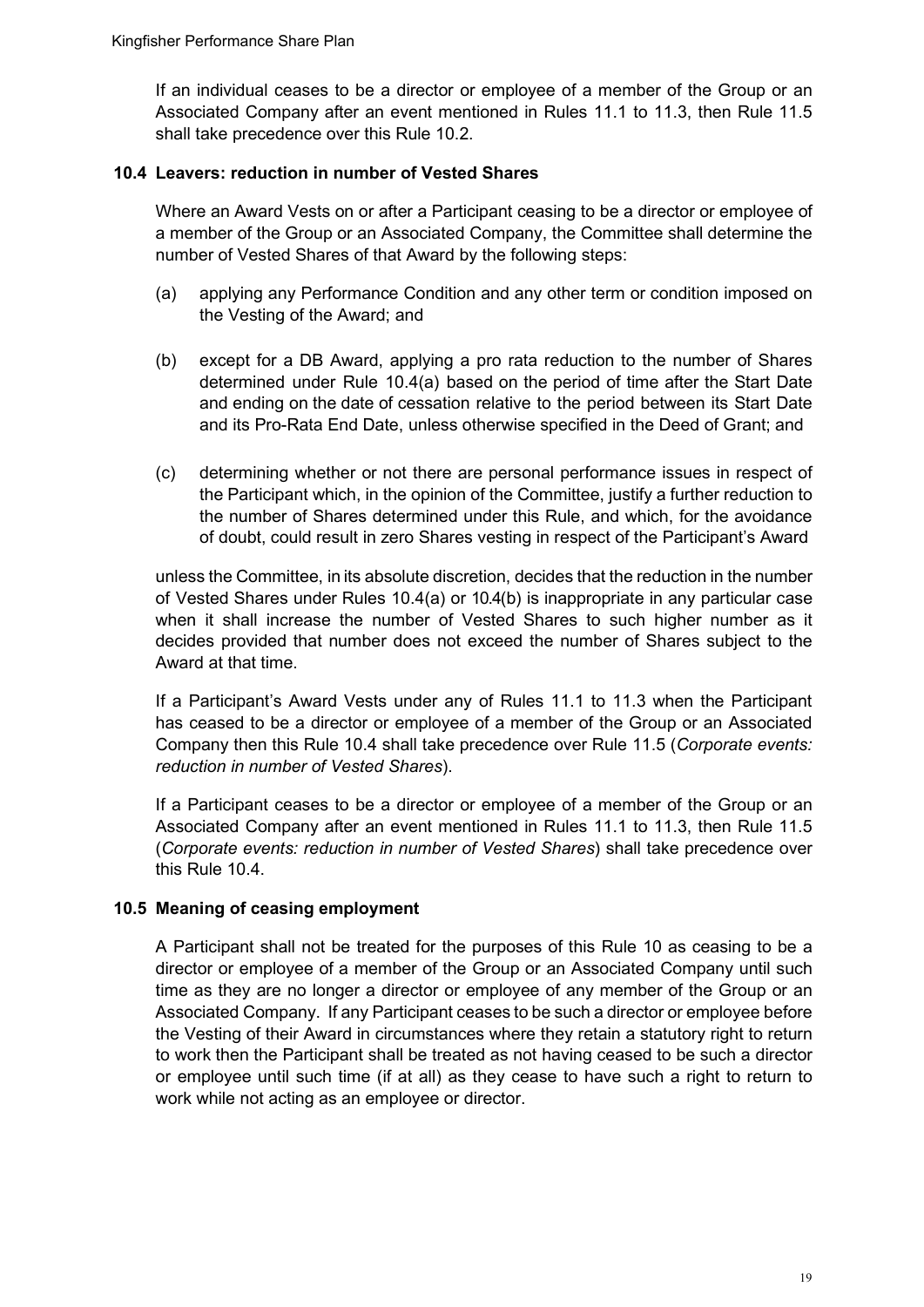#### **10.6 Death following cessation of employment**

If a Participant dies following cessation of employment with a member of the Group or an Associated Company in circumstances where their Award did not lapse but it had not Vested by the time of their death, it shall Vest on or shortly after the date on which the Company is notified of their death, to the extent determined at the time of cessation in accordance with Rule 10.1. If the Award is an Option, its Final Exercise Date shall be twelve months following the date on which the Award Vests under this Rule 10.6.

## <span id="page-19-0"></span>**11. TAKEOVERS AND OTHER CORPORATE EVENTS**

#### **11.1 General offers**

If any person (or group of persons acting in concert):

- (a) obtains Control of the Company as a result of making a general offer to acquire Shares; or
- (b) having obtained Control of the Company makes such an offer and such offer becomes unconditional in all respects

the Board shall within 10 days of becoming aware of that event notify every Participant of it and, subject to Rule 11.4 (*Internal reorganisations*), the following provisions shall apply:

- (i) subject to Rule 5.5 (*Restrictions on Vesting: regulatory and tax issues*), all Awards shall Vest on the date of such notification if they have not then Vested and Rule 11.5 (*Corporate events: reduction in number of Vested Shares*) shall apply; and
- (ii) to the extent that an Award is structured as an Option, it may be exercised within one month of the date of such notification and will lapse at the end of that period to the extent not so exercised (regardless of any other provision of the Plan).

#### **11.2 Schemes of arrangement and winding-up**

In the event that:

- (a) any person obtains Control of the Company as a result of a compromise or arrangement sanctioned by the Court under section 899 of the Companies Act 2006; or
- (b) the Company passes a resolution for a voluntary winding-up of the Company; or
- (c) an order is made for the compulsory winding-up of the Company

the Board shall, as soon as practicable, notify every Participant of that event and, subject to Rule 11.4 (*Internal reorganisations*), the following provisions shall apply:

(i) subject to Rule 5.5 (*Restrictions on Vesting: regulatory and tax issues*), all Awards shall Vest on the date of such notification if they have not then Vested and Rule 11.5 (*Corporate events: reduction in number of Vested Shares*) shall apply; and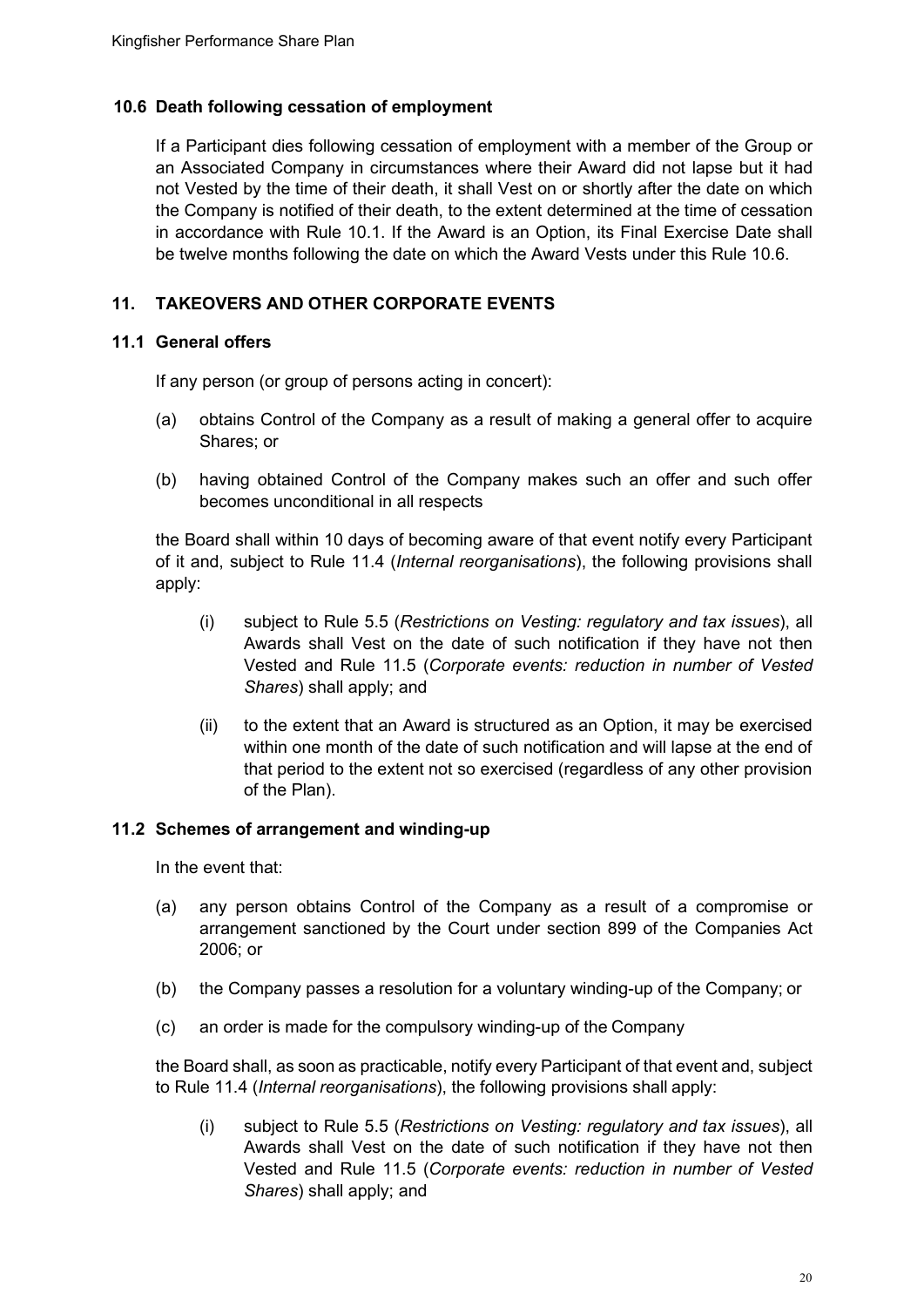(ii) to the extent that an Award is structured as an Option, it may be exercised within one month of such notification and will lapse at the end of that period to the extent that it is not so exercised (regardless of any other provision of the Plan).

#### **11.3 Demerger and similar events**

If a demerger, special dividend or other similar event (the "**Relevant Event**") is proposed which, in the opinion of the Committee, would affect the market price of Shares to a material extent, then the Committee may, at its discretion, decide that the following provisions will apply:

- (a) the Committee shall, as soon as reasonably practicable after deciding to apply these provisions, notify a Participant that, subject to earlier lapse under Rule 10 (*Leavers*), their Award Vests and, if relevant, their Option may be exercised on such terms as the Committee may determine and during such period preceding the Relevant Event or on the Relevant Event as the Committee may determine;
- (b) if an Award Vests, or an Option is exercised, conditional upon the Relevant Event and such event does not occur then the conditional Vesting or exercise shall not be effective and the Award shall continue to subsist; and
- (c) if the Committee decides that an Award Vests under this Rule 11.3 then the date of that Vesting shall be the Early Vesting Date and the provisions of Rule 11.5 (*Corporate events: reduction in number of Vested Shares*) shall apply.

#### **11.4 Internal reorganisations**

In the event that:

- (a) a company (the "**Acquiring Company**") is expected to obtain Control of the Company as a result of an offer referred to in Rule 11.1 (*General offers*) or a compromise or arrangement referred to in Rule 11.2 (a) (*Schemes of arrangement and winding-up*); and
- (b) at least 75% of the shares in the Acquiring Company are expected to be held by substantially the same persons who, immediately before the obtaining of Control of the Company, were shareholders in the Company

then the Committee, with the consent of the Acquiring Company, may decide before the obtaining of such Control that an Award shall not Vest under Rule 11.1 or Rule 11.2 but shall be automatically surrendered in consideration for the grant of a new award which the Committee determines is equivalent to the Award it replaces except that it will be over shares in the Acquiring Company or some other company.

The Rules will apply to any new award granted under this Rule 11.4 as if references to Shares were references to shares over which the new award is granted and references to the Company were references to the company whose shares are subject to the new award.

#### **11.5 Corporate events: reduction in number of Vested Shares**

If an Award Vests under any of Rules 11.1 to 11.3, the Committee shall determine the number of Vested Shares of that Award by the following steps:

- (a) applying any Performance Condition and any other term or condition imposed on the Vesting of the Award; and
- (b) except for a DB Award, subject to Rule 10.4 (*Leavers: reduction in number of*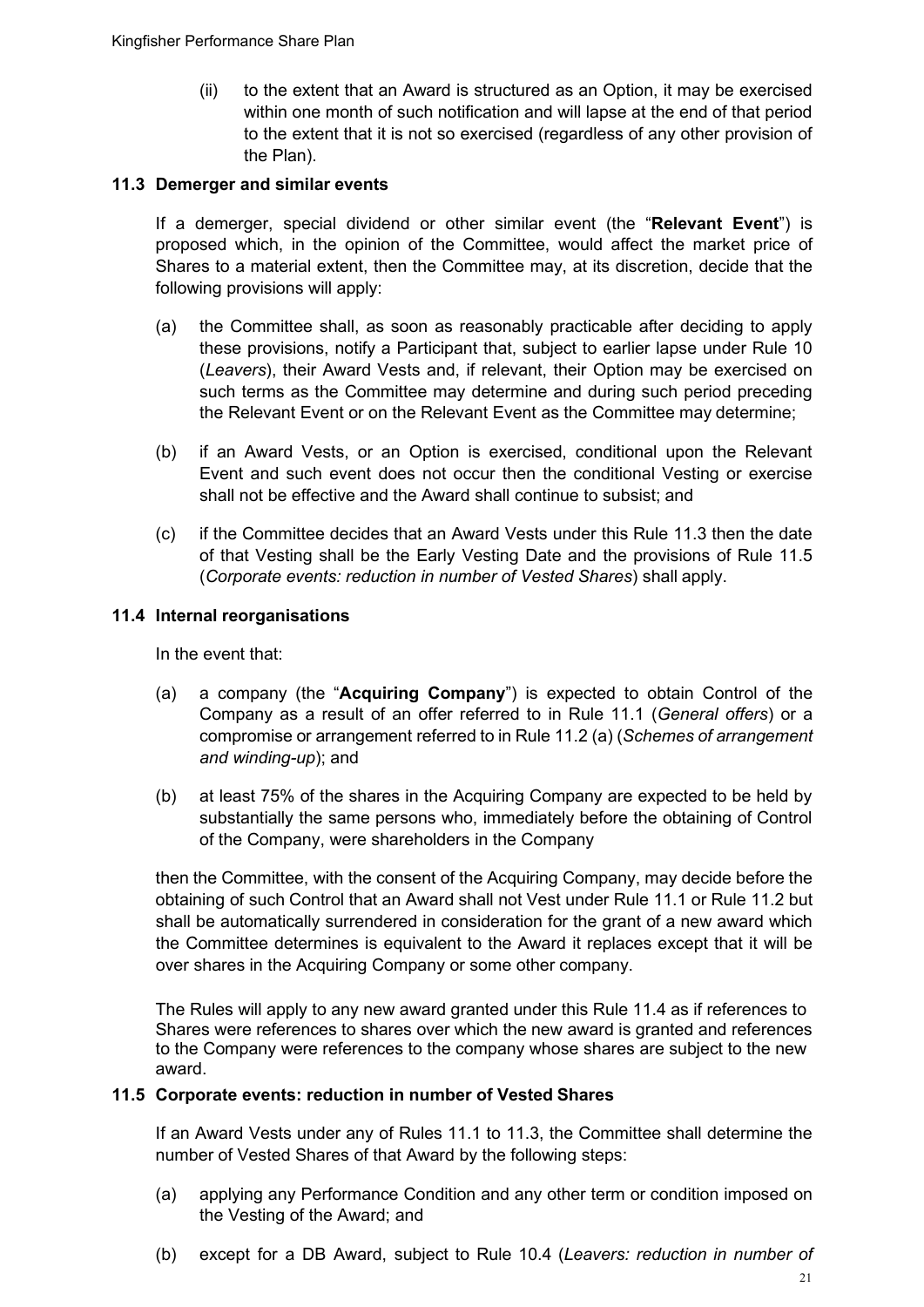*Vested Shares*), by applying a pro rata reduction to the number of Shares determined under Rule 11.5(a) based on the period of time after the Start Date and ending on the Early Vesting Date relative to the period between its Start Date and its Pro-Rata End Date, unless otherwise specified in the deed of grant for the Award

unless the Committee, in its absolute discretion, decides that the reduction in the number of Vested Shares under Rules 11.5(a) or (b) is inappropriate in any particular case when it shall increase the number of Vested Shares to such higher number as it decides provided that number does not exceed the number of Shares subject to the Award at that time.

If a Participant's Award Vests under any of Rules 11.1 to 11.3 after the Participant has ceased to be a director or employee of a member of the Group or an Associated Company then Rule 10.4 (*Leavers: reduction in number of Vested Shares*) shall take precedence over this Rule 11.5.

## <span id="page-21-0"></span>**12. ADJUSTMENT OF AWARDS**

## **12.1 General rule**

In the event of:

- (a) any variation of the share capital of the Company; or
- (b) a demerger, special dividend or other similar event which affects the market price of Shares to a material extent

the Committee may make such adjustments as it considers appropriate under Rule 12.2 (*Method of adjustment*).

## **12.2 Method of adjustment**

An adjustment made under this Rule 12.2 shall be to one or more of the following:

- (a) the number of Shares comprised in an Award;
- (b) subject to Rule 12.3 (*Adjustment below nominal value*), the Option Price; and
- (c) where any Award has Vested or any Option has been exercised but no Shares have been transferred or allotted after such Vesting or exercise, the number of Shares which may be so transferred or allotted and (if relevant) the price at which they may be acquired.

#### **12.3 Adjustment below nominal value**

An adjustment under Rule 12.2 may have the effect of reducing the price at which Shares may be subscribed for on the exercise of an Option to less than their nominal value, but only if and to the extent that the Board is authorised:

- (a) to capitalise from the reserves of the Company a sum equal to the amount by which the nominal value of the Shares in respect of which the Option is exercised and which are to be allotted after such exercise exceeds the price at which the Shares may be subscribed for; and
- (b) to apply that sum in paying up such amount on such Shares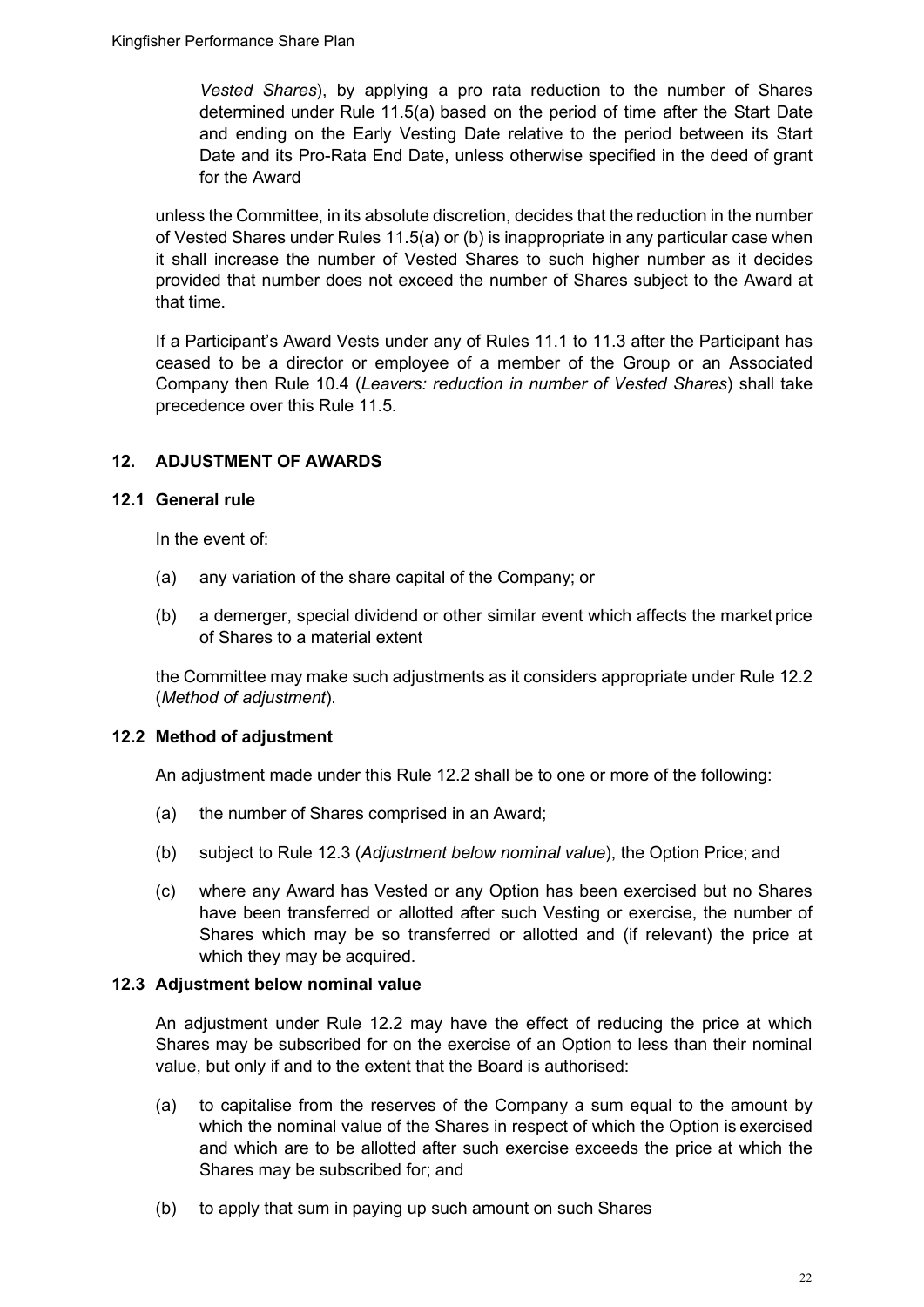so that on exercise of any Option in respect of which such a reduction shall have been made the Board shall capitalise that sum (if any) and apply it in paying up that amount.

## <span id="page-22-0"></span>**13. ALTERATIONS**

#### **13.1 General rule on alterations**

Except as described in Rule 13.2 (*Shareholder approval*) and Rule 13.4 (*Alterations to disadvantage of Participants*), the Committee may at any time alter the Plan or the terms of any Award granted under it.

#### **13.2 Shareholder approval**

Except as described in Rule 13.3 (*Exceptions to shareholder approval)*, no alteration to the advantage of an individual to whom an Award has been or may be granted shall be made under Rule 13.1 to the provisions concerning:

- (a) eligibility;
- (b) the individual limits on participation;
- (c) the overall limits on the issue of Shares or the transfer of treasury Shares;
- (d) the basis for determining a Participant's entitlement to, and the terms of, Shares or cash provided under the Plan;
- (e) the adjustments that may be made in the event of any variation of capital; and
- (f) the terms of this Rule 13.2

without the prior approval by ordinary resolution of the members of the Company in general meeting.

#### **13.3 Exceptions to shareholder approval**

Rule 13.2 (*Shareholder approval*) shall not apply to:

- (a) any minor alteration to benefit the administration of the Plan, to take account of a change in legislation or to obtain or maintain favourable tax, exchange control or regulatory treatment for Participants or any member of the Group;
- (b) for the avoidance of doubt, any alteration relating to the Performance Condition made under Rule 3.6; or
- (c) the establishment of schedules to the Rules, modifying the Rules to apply in any overseas jurisdictions to take account of local tax, exchange control or securities laws, provided that any ordinary shares made available under such schedules are treated as counting against any limits on individual or overall participation in the Plan.

#### **13.4 Alterations to disadvantage of Participants**

No alteration to existing Awards that is to the material disadvantage of Participants shall be made under Rule 13.1 unless:

(a) the Board shall have invited every relevant Participant to indicate whether or not they approve the alteration; and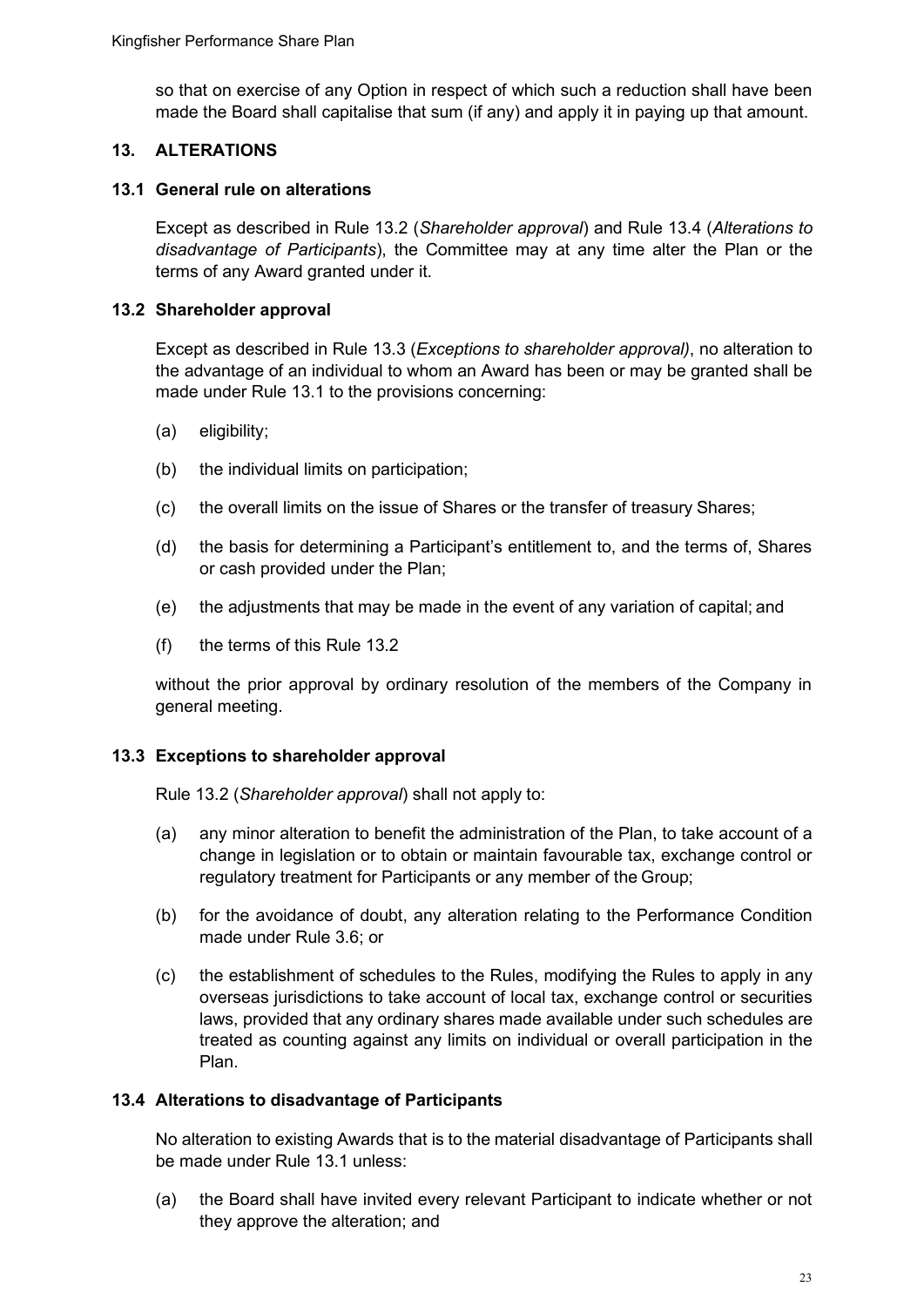(b) the alteration is approved by a majority of those Participants who have given such an indication.

#### <span id="page-23-0"></span>**14. MISCELLANEOUS**

#### **14.1 Employment**

The Plan shall not form part of any contract of employment between any member of the Group or an Associated Company and an Eligible Employee. The rights and obligations of any individual under the terms of their office or employment with any member of the Group or an Associated Company shall not be affected by their participation in the Plan or any right which they may have to participate in it. An individual who participates in the Plan waives any and all rights to compensation or damages in consequence of the termination of their office or employment for any reason whatsoever (whether the termination was lawful or unlawful) insofar as those rights arise or may arise from them ceasing to have rights under an Award as a result of such termination. Participation in the Plan shall not confer a right to continued employment upon any individual who participates in it. An Eligible Employee has no right to be granted an Award under the Plan and the grant of any Award does not imply that any further Award will be granted nor that a Participant has any right to receive any further Award.

#### **14.2 Disputes**

In the event of any dispute or disagreement as to the interpretation of the Plan, or as to any question or right arising from or relating to the Plan, the decision of the Committee shall be final and binding upon all persons.

#### **14.3 Exercise of powers and discretions**

The exercise of any power or discretion by the Committee shall not be open to question by any person and a Participant or former Participant shall have no rights in relation to the exercise or omission to exercise any such power or discretion.

#### **14.4 Share rights**

All Shares allotted under the Plan shall rank equally in all respects with Shares then in issue except for any rights attaching to such Shares by reference to a record date before the date of the allotment.

Where Vested Shares are transferred to Participants (or their nominee) Participants will be entitled to all rights attaching to such Shares by reference to a record date on or after the date of such transfer.

#### **14.5 Notices**

Any notice or other communication under or in connection with the Plan may be given:

(a) by personal delivery or by post, in the case of a company to its registered office, and in the case of an individual to their last known address, or, where they are a director or employee of a member of the Group, or an Associated Company either to their last known address or to the address of the place of business at which they perform the whole or substantially the whole of the duties of their office or employment;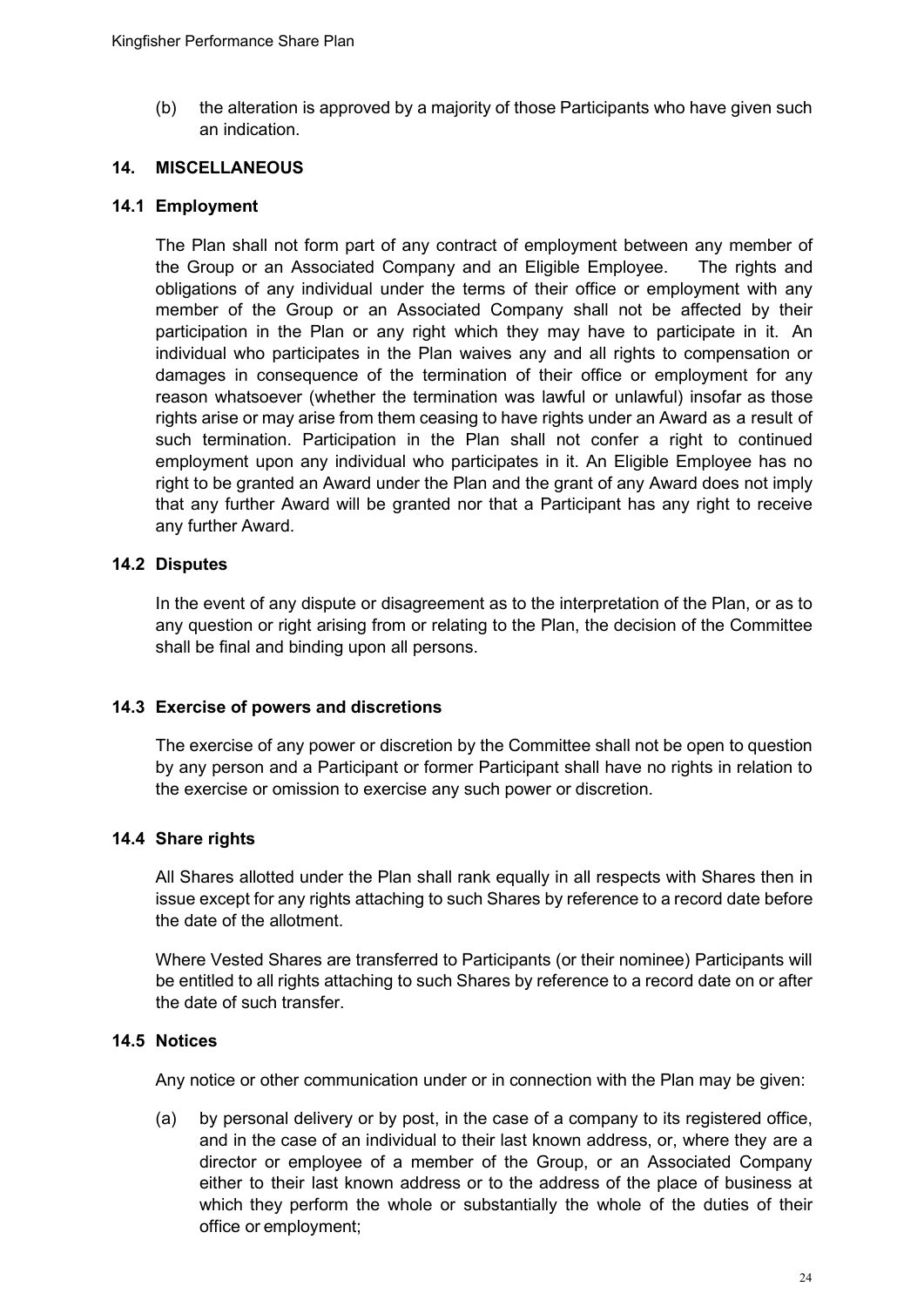- (b) in an electronic communication to their usual business address or such other address for the time being notified for that purpose to the person giving the notice; or
- (c) by such other method as the Board determines.

## **14.6 Third parties**

No third party has any rights under the Contracts (Rights of Third Parties) Act 1999 to enforce any term of the Plan.

#### **14.7 Benefits not pensionable**

Benefits provided under the Plan shall not be pensionable.

## **14.8 Data Protection**

The Company will ensure a Participant's personal data will be processed in a manner compliant with applicable data protection legislation. For the purposes of operating the Plan, the Privacy notice for the Kingfisher Performance Share Plan (**Privacy Notice**) will inform the Participant on how their personal data is processed.

## **14.9 Governing law**

The Plan and all Awards shall be governed by and construed in accordance with the law of England and Wales and the Courts of England and Wales have exclusive jurisdiction to hear any dispute.

#### <span id="page-24-0"></span>**15. REDUCTION FOR MALUS**

#### **15.1 Reduction for Malus**

The Committee may decide at any time before an Award Vests that the individual to whom the Award was granted (the "**relevant individual**") shall be subject to Malus if:

- (a) the Committee forms the view that the Company materially misstated its financial results for whatever reason and that such misstatement resulted either directly or indirectly in that Award being granted or would result in it Vesting to a greater degree than would have been the case had that misstatement not been made;
- (b) the Committee forms the view that, in assessing any Performance Condition and/or any other condition imposed on the grant of an Award or the extent to which any Performance Condition and/or any other condition imposed on the Award was satisfied, such assessment was based on an error, or on inaccurate or misleading information or assumptions (together and individually, the "**Error**") and that such Error resulted either directly or indirectly in that Award being granted or would result in it Vesting to a greater degree than would have been the case had that Error not been made; and/or
- (c) the Committee forms the view that one or more actions or events, notpreviously known when or after the Award was granted, are or have, in the opinion of the Committee, caused the Group or a member of it or an Associated Company serious reputational damage; and/or
- (d) the Committee forms the view that there are material misconduct issues in respect of the relevant individual which, in the opinion of the Committee, warrant Malus

and, in order to ensure that Malus is satisfied, the Committee may, in its discretion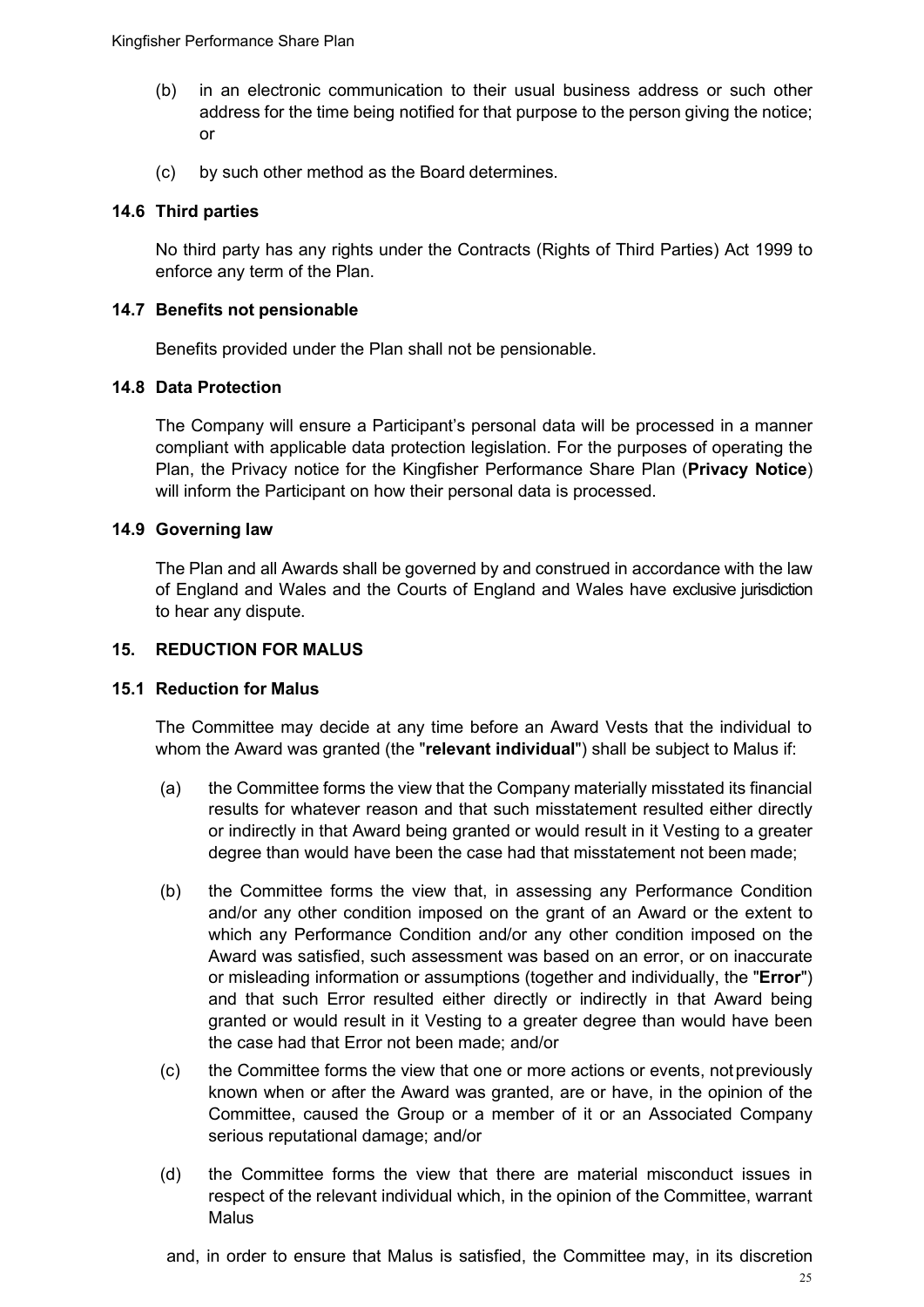reduce the number of Shares the subject of any Award which have not yet Vested and any reduction shall take effect prior to the Award Vesting.

#### **15.2 Additional provisions**

In carrying out any action under Rule 15.1, the Committee shall act fairly and reasonably but its decision shall be final and binding.

For the avoidance of doubt, any action carried out under Rule 15.1 may be applied on an individual basis as determined by the Committee. Whenever a reduction of an Award is made under Rule 15.1, the relevant Award shall be treated to that extent as having lapsed.

For the avoidance of doubt the provisions of Rule 15.1 will be enforced to the extent possible by local law in each jurisdiction in which they are applied.

## <span id="page-25-0"></span>**16. CLAWBACK**

#### **16.1 Trigger Events**

In Rules 16.1 to 16.7, "**Trigger Event"** means:

- (a) the Committee forms the view that the Company materially misstated its financial results for whatever reason and that such misstatement resulted either directly or indirectly in that Award being granted or Vesting to a greater degree than would have been the case had that misstatement not been made;
- (b) the Committee forms the view that, in assessing any Performance Condition and/or any other condition imposed on the grant of an Award or the extent to which any Performance Condition and/or any other condition imposed on the Award was satisfied, such assessment was based on an error, or on inaccurate or misleading information or assumptions (together and individually, the "**Error**") and that such Error resulted either directly or indirectly in that Award being granted or Vesting to a greater degree than would have been the case had that Error not been made; and/or
- (c) the Committee forms the view that one or more actions or events, not known when the Award Vested, are or have, in the opinion of the Committee, caused the Group or a member of it, or an Associated Company serious reputational damage; and/or
- (d) the Committee forms the view that there are material misconduct issues in respect of the relevant individual which, in the opinion of the Committee, warrant action by the Committee under Rules 16.1 to 16.7.

#### **16.2 Clawback period and method**

Notwithstanding any other provision of the Rules, if at any time during:

- (1) the period of two years following the Vesting of an Award (other than a DB Award) to which the Committee has specified under Rule 3.2(i) that this Rule 16 applies; or
- (2) the period of three years following the grant of a DB Award to which the Committee has specified under Rule 3.2(i) that this Rule 16 applies,

a Trigger Event occurs then the Committee may in its absolute discretion require the relevant Participant: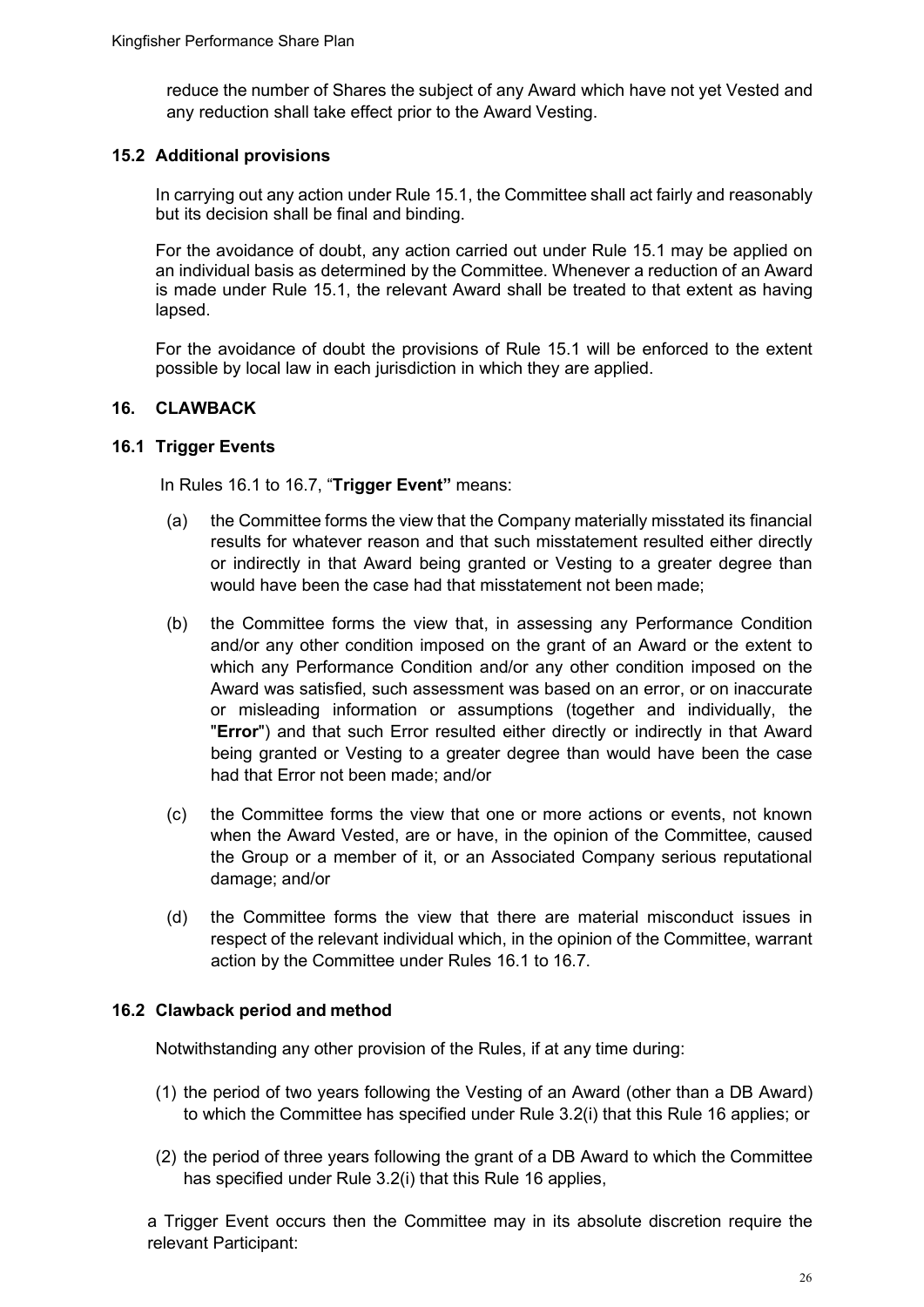- (a) to transfer to the Company (or, if required by the Company, any other person specified by the Company) all or some of the Shares acquired by the Participant (or their nominee) pursuant to the Vesting of the Award or, in the case of an Award which is an Option, the exercise of that Option (including the number of Shares equal to any Shares sold under Rule 5.7 and/or Rule 7.5); and/or
- (b) to pay to the Company (or if required by the Company, any other person specified by the Company) an amount equivalent to all or part of the proceeds of sale or, in the event of a disposal of the Shares at a price which the Committee reasonably determines was less than market value at the time of disposal and where the disposal was not made at arm's length, an amount equivalent to the market value (as reasonably determined by the Committee) at the time of disposal of all or some of the Shares acquired pursuant to the Vesting of the Award or, in the case of an Award that is an Option, the exercise of that Option; and/or
- (c) to pay to the Company (or, if required by the Company, any other person specified by the Company) an amount equivalent to all or part of the amount of any cash in respect of an Award paid to or for the benefit of the Participant including, but not limited to, any amounts paid under Rule 8.3 and including an amount equivalent to any amount deducted under Rule 8.5 or otherwise; and/or
- (d) to pay to the Company (or, if required by the Company, any other person specified by the Company) all or part of any benefit or value derived from or attributable to the Shares referred to in paragraph (a) above (including but not limited to any special dividend or additional or replacement shares) on such terms as the Committee may reasonably direct.

#### **16.3 Authorisation of deductions**

To satisfy the Participant's obligations in Rules 16.1 to 16.7, the Participant hereby authorises the Company or such other member of the Group or Associated Company as may be the employer of the Participant to make deductions, which the Participant hereby authorises, from any payment owing to them including but not limited to salary, bonus, holiday pay or otherwise in respect of any sum which would otherwise be payable by the Participant under Rules 16.1 to 16.7.

#### **16.4 Timing of payment or repayment**

Any payments or repayments made by the Participant to the Company under Rules 16.1 to 16.7 shall be made within 30 days of the date the Participant is notified in writing of the amount due.

#### **16.5 Additional methods for effecting clawback**

In addition to or in substitution for the actions described above that the Committee may take under Rules 16.1 to 16.4 (the **"Actions"**) the Committee may:

- (i) reduce the amount of any future bonus payable to the Participant (including, for the avoidance of doubt, to nil); and/or
- (ii) determine that the number of Shares over which an award or right to acquire Shares is to be granted to the Participant under any employee share plan (including the Plan) operated by any member of the Group shall be reduced by such number as the Committee may determine; and/or
- (iii) reduce the number of Shares (including, for the avoidance of doubt, to nil) subject to any award or right to acquire Shares which has been granted to the Participant under any employee share plan (including the Plan) operated by any member of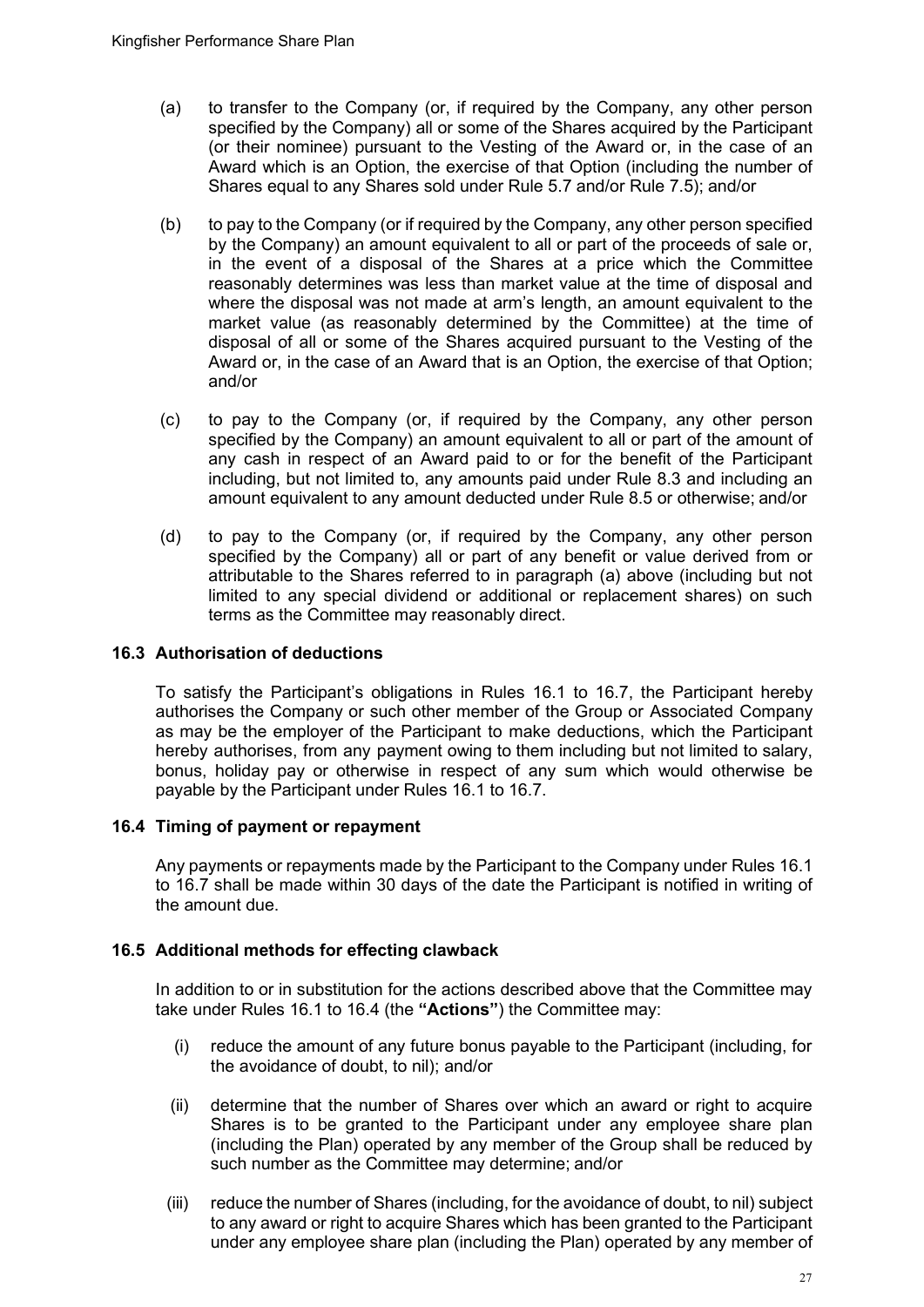the Group (other than any tax-advantaged employee share plan that complies with the requirements of Schedules 2 to 4 of ITEPA) before the date on which the relevant award or right vests or becomes exercisable by such number as the Committee may determine; and/or

(iv) reduce the number of Shares (including, for the avoidance of doubt, to nil) subject to any option to acquire Shares which has been granted to the Participant under any employee share plan (including the Plan) operated by any member of the Group (other than any tax-advantaged employee share plan that complies with the requirements of Schedules 2 to 4 of ITEPA) which has vested but not yet been exercised by such number as the Committee may determine,

provided that the total amount represented by such reductions and any amount or value payable under Rule 16.3 shall not, in the Committee's reasonable opinion, exceed the amount or value which would have been due if the Committee had only carried out the Actions.

#### **16.6 Clawback: Vested but unexercised Options**

Notwithstanding any other provision of the Rules, if (i) at any time during the period of two years following the Vesting of an Award (other than a DB Award) to which the Committee has specified under Rule 3.2(i) that Rule 16 applies or (ii) in the case of a DB Award to which the Committee has specified under Rule 3.2(i) that Rule 16 applies, if at any time during the period of three years following the grant of the DB Award a Trigger Event occurs then, where the Award takes the form of an Option and the Participant has not exercised such Option in full, the Committee may in its absolute discretion reduce the number of Shares subject to such Option to the extent that it has not been exercised (including, for the avoidance of doubt, to nil). In addition to or in substitution for reducing such Option, the Committee may take any of the actions set out in paragraphs (i) to (iv) of Rule 16.5 provided that the total amount represented by reductions under paragraphs (i) to (iv) of Rule 16.5 and any reduction of the Option under this Rule 16.6 shall not, in the Committee's reasonable opinion, exceed the amount which would have been the case if the Committee had only reduced the Option.

#### **16.7 Additional provisions**

In carrying out any action under Rules 16.1 to 16.6, the Committee shall act fairly and reasonably but its decision shall be final and binding.

For the avoidance of doubt, any action carried out under Rules 16.1 to 16.6 may be applied on an individual basis as determined by the Committee. Whenever a reduction of an award, right to acquire Shares or option is made under Rules 16.1 to 16.6, the relevant award, right to acquire Shares or option shall be treated to that extent as having lapsed.

For the avoidance of doubt the provisions of Rules 16.1 to 16.6 will be enforced to the extent possible by local law in each jurisdiction in which they are applied.

#### **16.8 Interaction with other plans**

The Committee may determine at any time to reduce the number of Shares subject to an Award (including for the avoidance of doubt to nil) either:

- (a) to give effect to one or more clawback provisions of any form contained in any employee share plan operated by any member of the Group (other than the Plan) or any bonus plan operated by any member of the Group; or
- (b) as an alternative to giving effect to any such clawback provision.

The value of any reduction under paragraph (a) shall be determined in accordancewith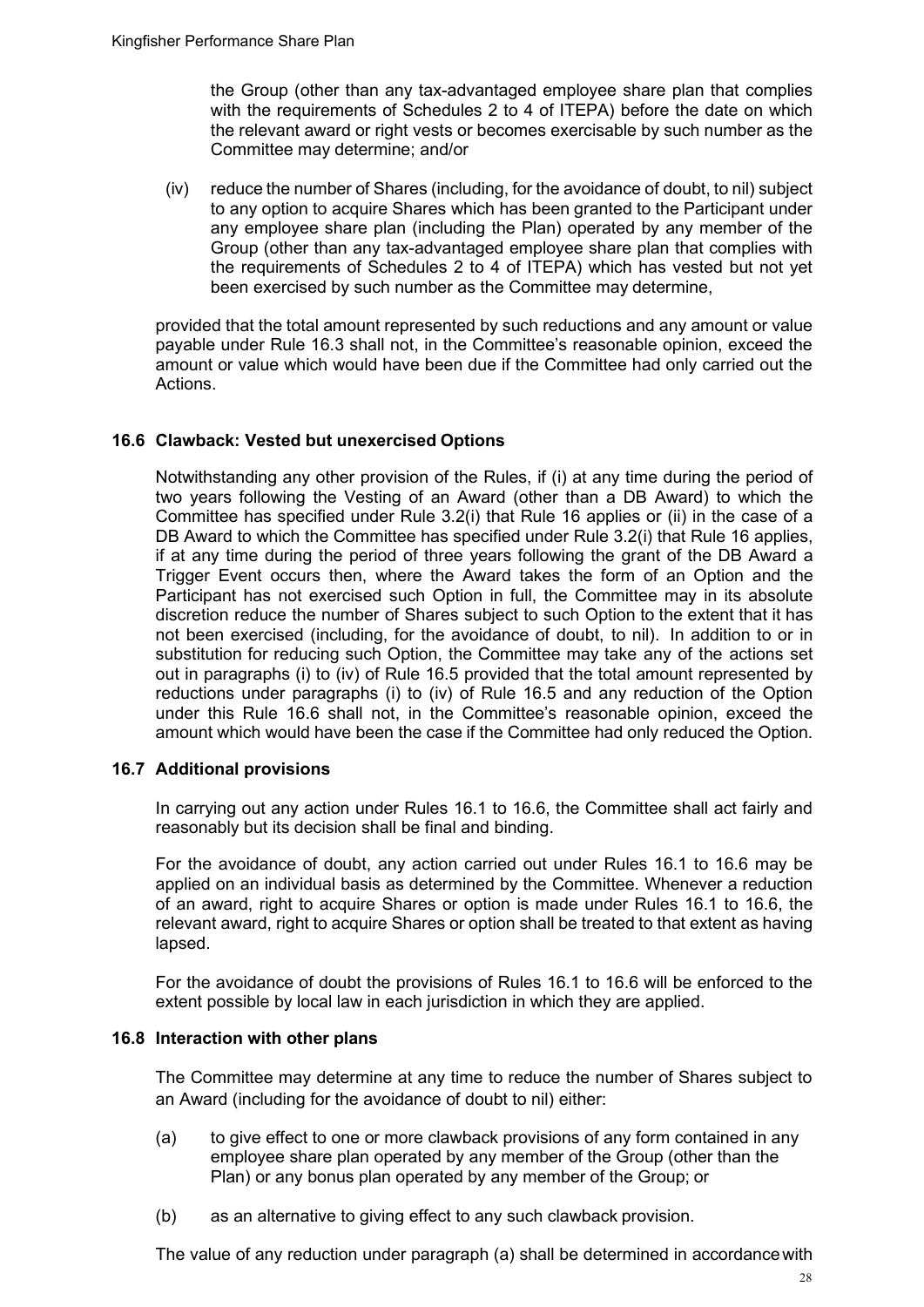the terms of the relevant clawback provisions in the relevant employee share plan or plan as interpreted by the Committee in its absolute discretion.

The value of any reduction under paragraph (b) shall be determined as if the terms of the relevant clawback provisions in the relevant employee share plan or plan as interpreted by the Committee in its absolute discretion.

#### <span id="page-28-0"></span>**17. HOLDING PERIOD**

#### **17.1 Application**

This Rule 17 applies to the extent that some or all of the Shares acquired on Vesting of an Award or exercise of an Option are subject to a Holding Period.

## **17.2 Issue or transfer to Holding Period Holder**

Instead of arranging for the issue or transfer of the Holding Period Shares to the Participant on Vesting of a Conditional Award or exercise of an Option, the Committee may arrange for the Holding Period Shares to be issued or transferred to the Holding Period Holder, as designated by the Committee, to be held for the benefit of the Participant. Any balance of the Shares in respect of which an Award Vests or is exercised will be issued or transferred as described in the Rules.

## **17.3 No transfer during Holding Period**

The Participant or Holding Period Holder may not transfer, assign or otherwise dispose of any of the Holding Period Shares or any interest in them (or, where applicable, instruct the Holding Period Holder to do so) during the Holding Period except in the following circumstances:

- (a) the sale of sufficient entitlements nil-paid in relation to a Share to take up the balance of the entitlements under a rights issue; and
- (b) the sale of sufficient Holding Period Shares to satisfy any liability to tax or employee social security contributions (or where applicable, secondary class 1) national insurance contributions arising in relation to Holding Period Shares.

## **17.4 Shareholder rights during Holding Period**

Unless the Committee decides otherwise, the restrictions in this Rule 17 will apply to any cash or assets (other than ordinary dividends, which will be paid to the Participant as soon as reasonably practicable) received in respect of the Holding Period Shares and such cash or assets will be held by the Participant or the Holding Period Holder until the end of the Holding Period. During the Holding Period, the Participant or the Holding Period Holder will be entitled to vote and have all other rights of a shareholder in respect of the Holding Period Shares.

#### **17.5 Ceasing employment during the Holding Period**

Ceasing employment with the Group or an Associated Company during the Holding Period will have no impact on the provisions of this Rule 17, save where cessation is by reason of death in which case the Holding Period shall immediately be deemed to have ended.

## **17.6 Clawback**

For the avoidance of doubt, Rule 16 shall apply to the Holding Period Shares in the same way that it applies to any Shares acquired by a Participant following Vesting of an Award or exercise of an option which are not Holding Period Shares.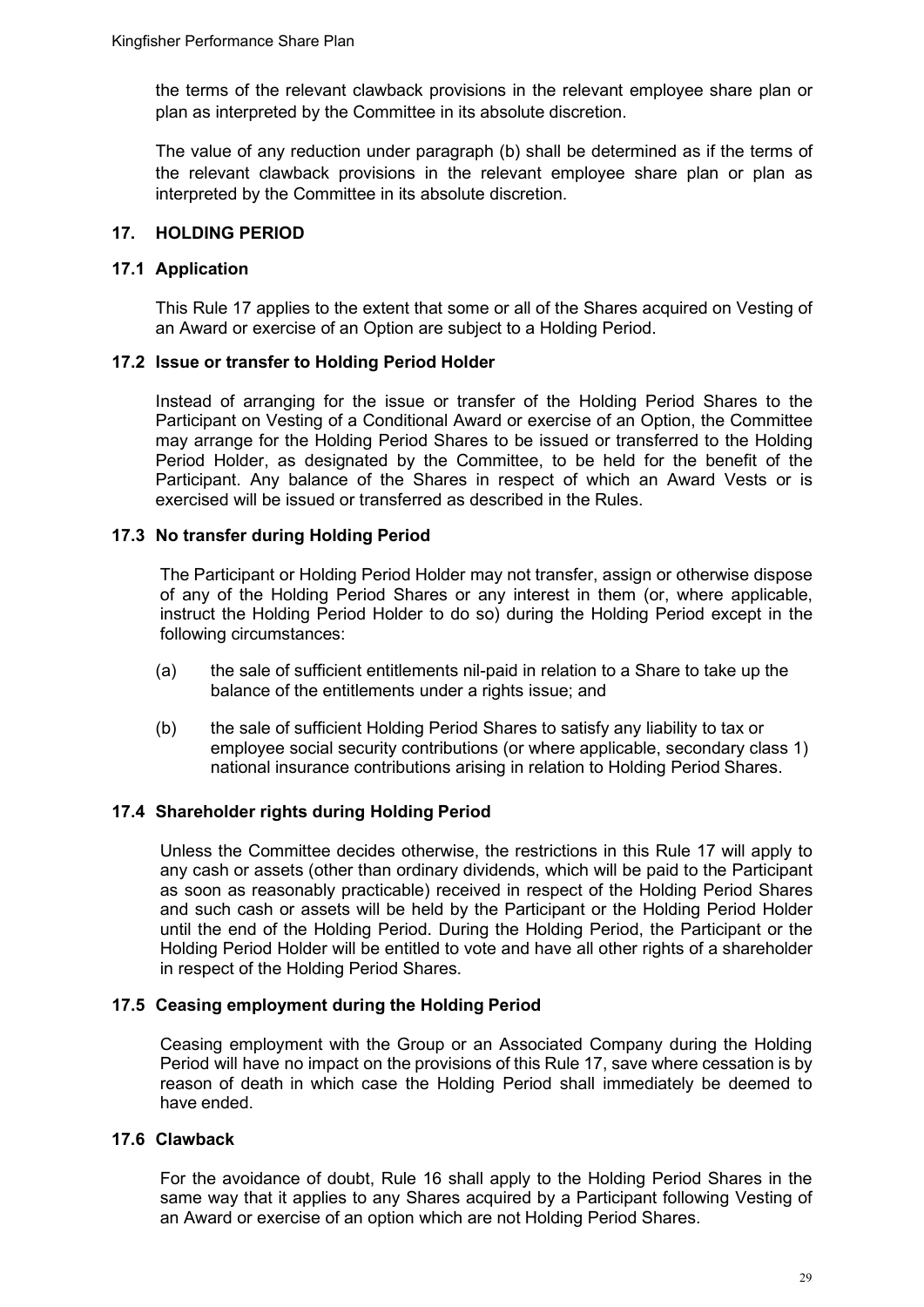## **17.7 End of Holding Period**

Subject to the provisions of this Rule 17, the Holding Period will end on the earliest of the following:

- (a) the date set under Rule  $3.2(j)$ ;
- (b) subject to Rule 17.5, the relevant date on which an Award would have Vested under Rules 17.1 to 17.4;
- (c) if the Committee so allows, the circumstances in which any event described in Rule 11.3 would apply; and
- (d) any other circumstances in the absolute discretion of the Committee. Where this Rule 17.7(d) applies, the Committee may additionally determine that the Holding Period shall end only for such number of Holding Period Shares as it may specify.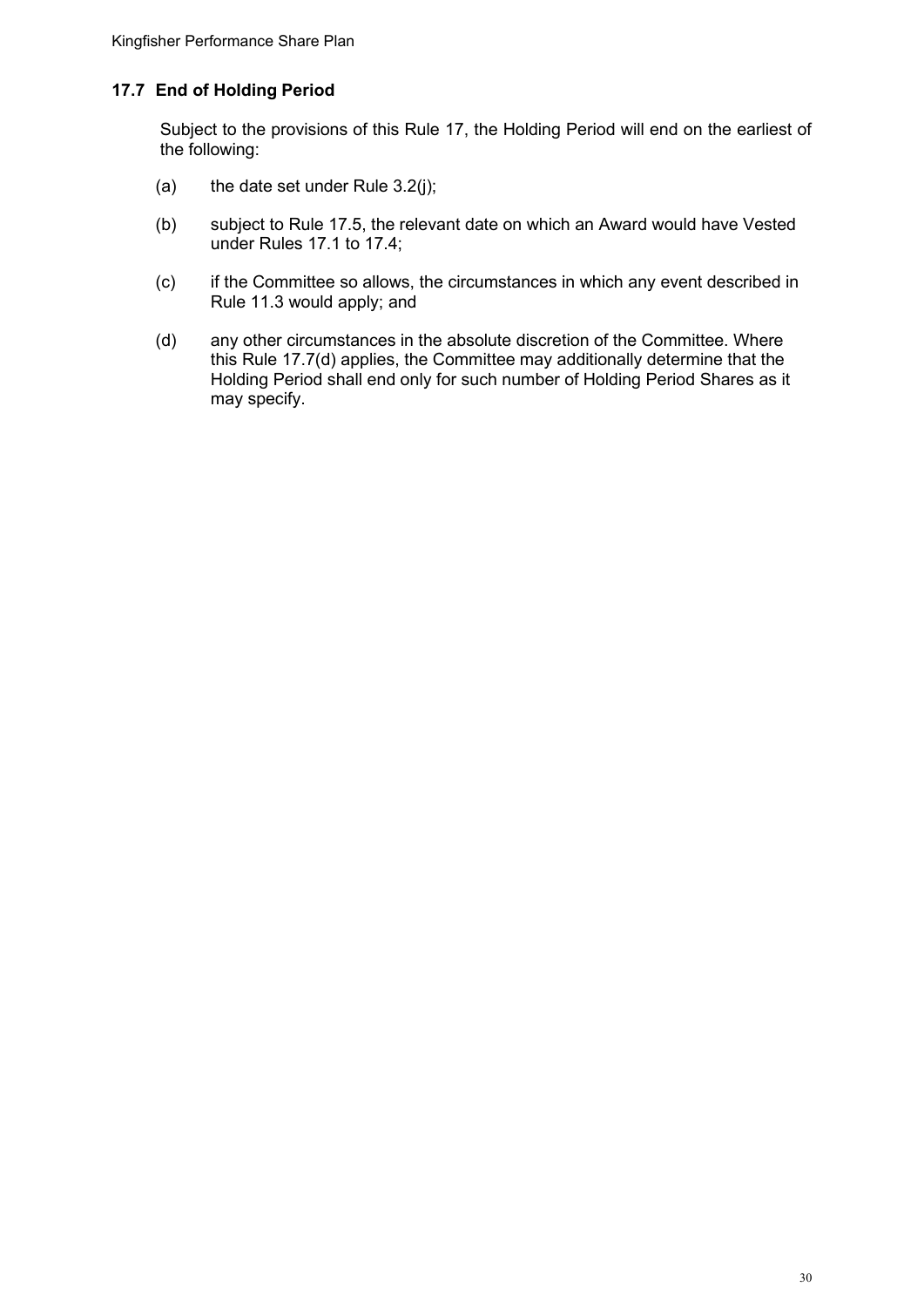## <span id="page-30-0"></span>**SCHEDULE 1: PHANTOM AWARDS**

The Committee may determine that an Eligible Employee shall participate in the Kingfisher Performance Share Plan (the "**Plan**") in respect of notional Shares in which case this Schedule 1 shall apply.

#### **Application of the Rules**

The rules of the Plan (the "**Rules**") shall apply to Awards, in the form of Phantom Awards, granted under this Schedule 1, as amended by the terms of this Schedule 1.

#### **1. Definitions and interpretation of the Rules where this Schedule 1 applies**

Definitions used in the Rules shall have the same meaning in this Schedule 1 except as set out in this Schedule 1. The following definitions shall apply in addition to the definitions set out in the Rules:

**"Phantom Award"** means a Phantom Conditional Award or a Phantom Option;

**"Phantom Conditional Award"** means a conditional right under the Plan to be paid a cash payment subject to the Rules as amended by this Schedule 1;

**"Phantom DB Award"** means a Phantom Award designated by the Committee as such under Rule 3.2(b);

**"Phantom Holding Period Shares"** means notional Shares which are or were the subject of a Phantom Award to which a Holding Period applies, and in respect of which the Holding Period has not ended in accordance with Rule 17;

**"Phantom Option"** means a right in relation to notional Shares which, when exercised, entitles the Participant to be paid a cash amount subject to the Rules as amended by this Schedule 1;

"**Phantom PS Award**" means a Phantom Award designated by the Committee as such under Rule 3.2(b);

"**Phantom Recruitment Award**" means a Phantom Award designated by the Committee as such under Rule 3.2(b);

"**Phantom RS Award**" means a Phantom Award designated by the Committee as such under Rule 3.2(b);

**"Vest"** means:

- (a) in relation to a Phantom Award which is a Phantom Conditional Award, a Participant becoming entitled to a cash payment subject to the Rules as amended by this Schedule 1;
- (b) in relation to a Phantom Award which is a Phantom Option, the Phantom Option becoming exercisable subject to the Rules as amended by this Schedule 1;

and **Vesting** shall be construed accordingly; and

"**Vested Phantom Shares**" means those notional Shares in respect of which a Phantom Award Vests.

Where this Schedule 1 applies, the Rules shall be construed as follows unless the context otherwise requires:

- i. References to **Shares** shall be construed as references to **notional Shares**;
- ii. References to an **Award** shall be construed as references to a **Phantom Award**;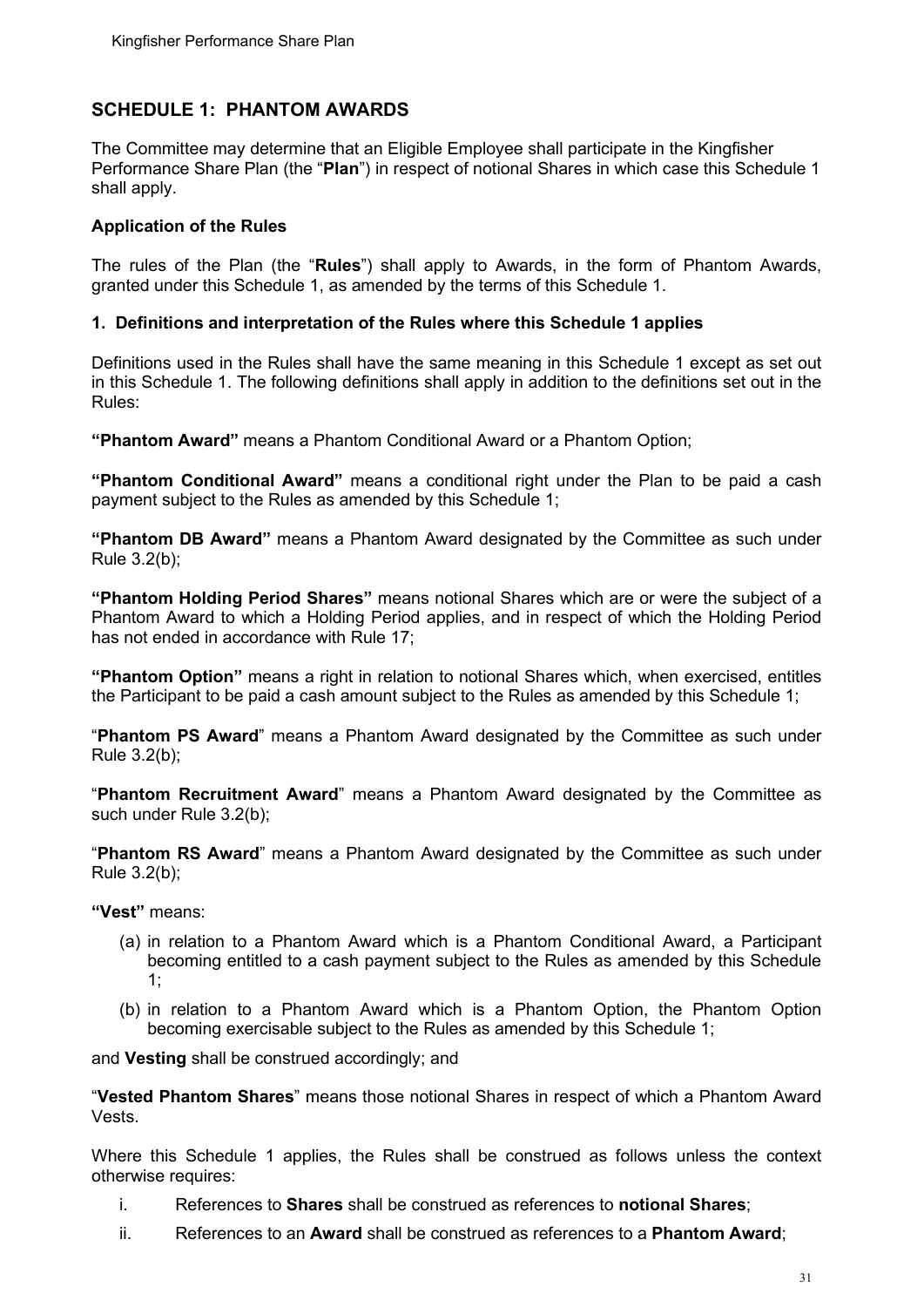- iii. References to a **Conditional Award** shall be construed as references to a **Phantom Conditional Award**;
- iv. References to an **Option** shall be construed as references to a **Phantom Option**;
- v. References to an Award designated as a **DB Award** shall be construed as references to a **Phantom DB Award;**
- vi. References to an Award designated as a **PS Award** shall be construed as references to a **Phantom PS Award**;
- vii. References to an Award designated as an **RS Award** shall be construed as references to a **Phantom RS Award**;
- viii. References to an Award designated as a **Recruitment Award** shall be construed as references to a **Phantom Recruitment Award**; and
- ix. References to the number or market value of Shares over which an Award may be granted or held shall be construed as references to the number or total market value of notional Shares in respect of which a Phantom Award may be granted or held.

#### **2. Grant of Phantom Awards**

The Committee may determine under Rule 3.2 that an Award shall be granted under this Schedule 1 to an Eligible Employee in the form of a Phantom Award in respect of a number of notional Shares specified by the Committee.

Where the Committee grants an Award in the form of a Phantom Award, the written notification of the grant of the Award under Rule 3.5 must state that the Award is in the form of a Phantom Award.

Where the Committee grants a Phantom Award, the Phantom Award shall be satisfied only in cash and shall not be satisfied by the issue or transfer of actual Shares. References in the Rules to the issue or transfer of Shares in respect of an Award shall not apply to a Phantom Award.

#### **3. Disapplication and variation of certain Rules**

Where this Schedule 1 applies in respect of a Participant, the Rules shall be disapplied or amended as follows:

a. Rule 3.7 shall be deleted and replaced with the following:

#### *3.7 Dividend Equivalent*

*The number of notional Shares relating to a Phantom Award may, at the discretion of the Committee, be increased to reflect the value of any ordinary dividends (net of any tax credits) that would have been paid on the number of Shares equal to the Vested Phantom Shares relating to that Phantom Award in respect of record dates falling within the period from the relevant Start Date to the date of cash payment following the Vesting of a Phantom Award or the exercise of a Phantom Option. The Committee may decide to exclude the value of all or part of any special dividend from the amount of the Dividend Equivalent.*

*The number of any such additional notional Shares will be calculated by such method as the Committee shall, in its absolute discretion, select.*

*The Committee may make any adjustment to the calculation of Shares and notional Shares under this Rule 3.7 to take account of any event specified in Rule 12.1.*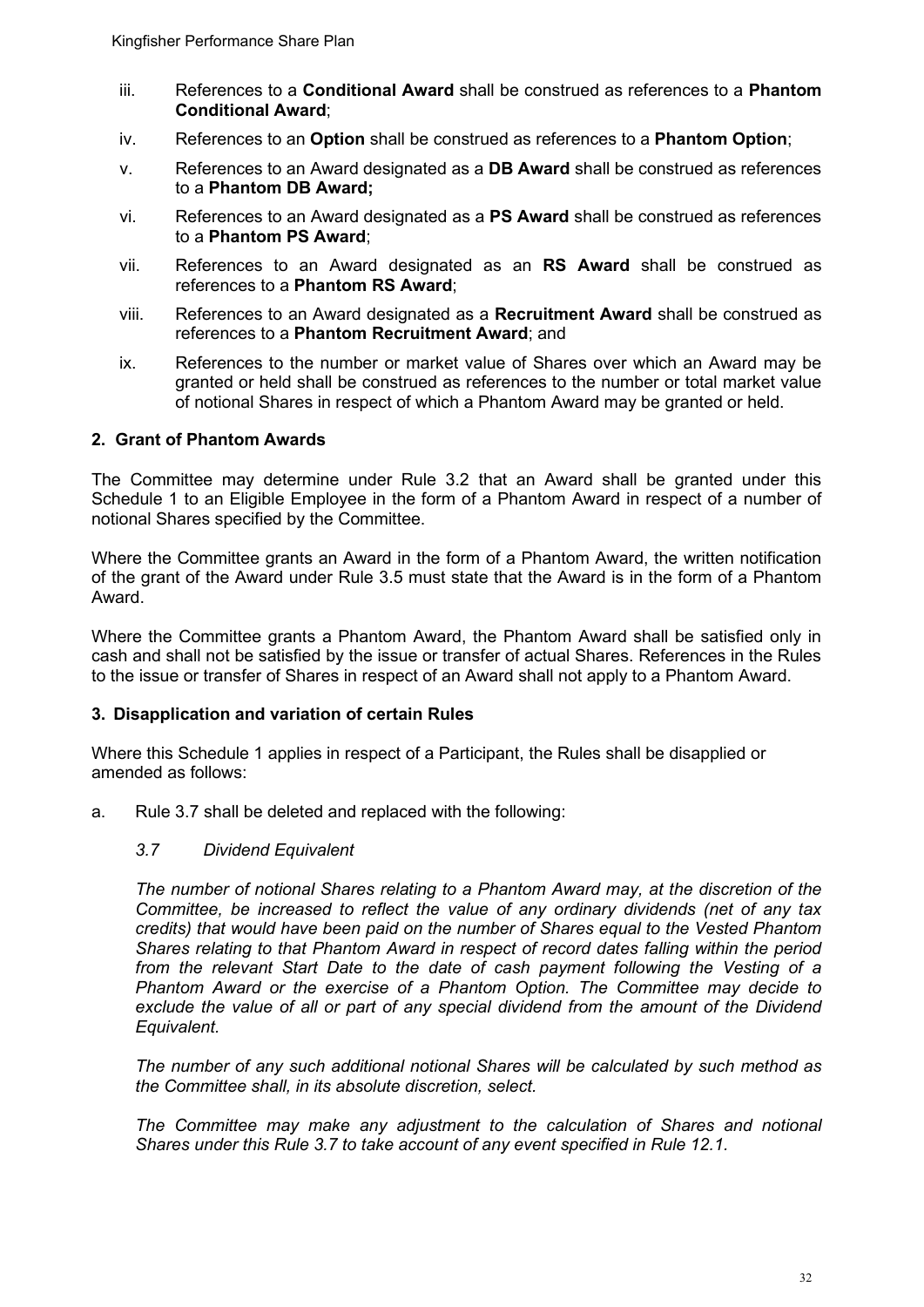b. Rule 5.6 shall be deleted and replaced with the following:

## *5.6 Tax liability before Vesting*

*If a Participant will, or is likely to, incur any Tax Liability before the Vesting of a Phantom Award then that Participant must enter into arrangements acceptable to the relevant employing company (or former employing company) to ensure that it receives the amount of such Tax Liability. If no such arrangement is made then the Participant will be deemed to have authorised the Company to withhold such amount to meet any Tax Liability in respect of their Phantom Award to ensure that the relevant employing company receives the amount required to discharge the Tax Liability and the cash payment subject to their Phantom Award shall be reduced accordingly.*

c. Rule 5.7 shall be deleted and replaced with the following:

## *5.7 Payment of Tax liability*

*The Participant authorises the Company to withhold or procure the withholding of such amount on or following the Vesting of their Award to ensure that the relevant employing company receives the amount required to discharge the Tax Liability which arises on Vesting except to the extent that they agree to fund all or part of the Tax Liability in a different manner.*

d. Rule 6.1 shall be deleted and replaced by the following:

## *6.1 Payment following Vesting of Phantom Conditional Award*

*Subject to Rule 17, on or as soon as reasonably practicable after the Vesting of a Phantom Conditional Award, the Committee shall, subject to Rule 5.7 (Payment of Tax Liability) and any arrangement made under Rules 5.5(b) and 5.5(c) (Restrictions on Vesting: regulatory and tax issues), pay or procure payment to the Participant (following any necessary currency conversion determined at the Committee's discretion) of an amount in cash equal to:*

*A x B*

*where*

*A is the market value of a Share on the date of Vesting of the Phantom Conditional Award; and*

*B is the number of notional Shares in relation to which the Phantom Conditional Award has Vested.*

*Market value on any day shall be determined as follows:* 

- *(a) if on the date of Vesting, the price for Shares is quoted on the London Stock Exchange Daily Official List, the closing middle market quotation, as derived from that List, on the Dealing Day before that day; or*
- *(b) if the price for Shares is not so quoted, such value of a Share as the Committee reasonably determines.*

*There shall be deducted from any payment under this Rule 6.1:*

- *(c) such amounts (on account of any Tax Liability or otherwise) as may be required by law or as the Committee may reasonably consider to be necessary or desirable; and*
- *(d) if the Committee so determines, an amount considered by the Committee to be equivalent to the sale costs that a Participant would incur if they sold a number of Shares equal to the number of notional Shares to which the Vesting of the Phantom Conditional Award relates.*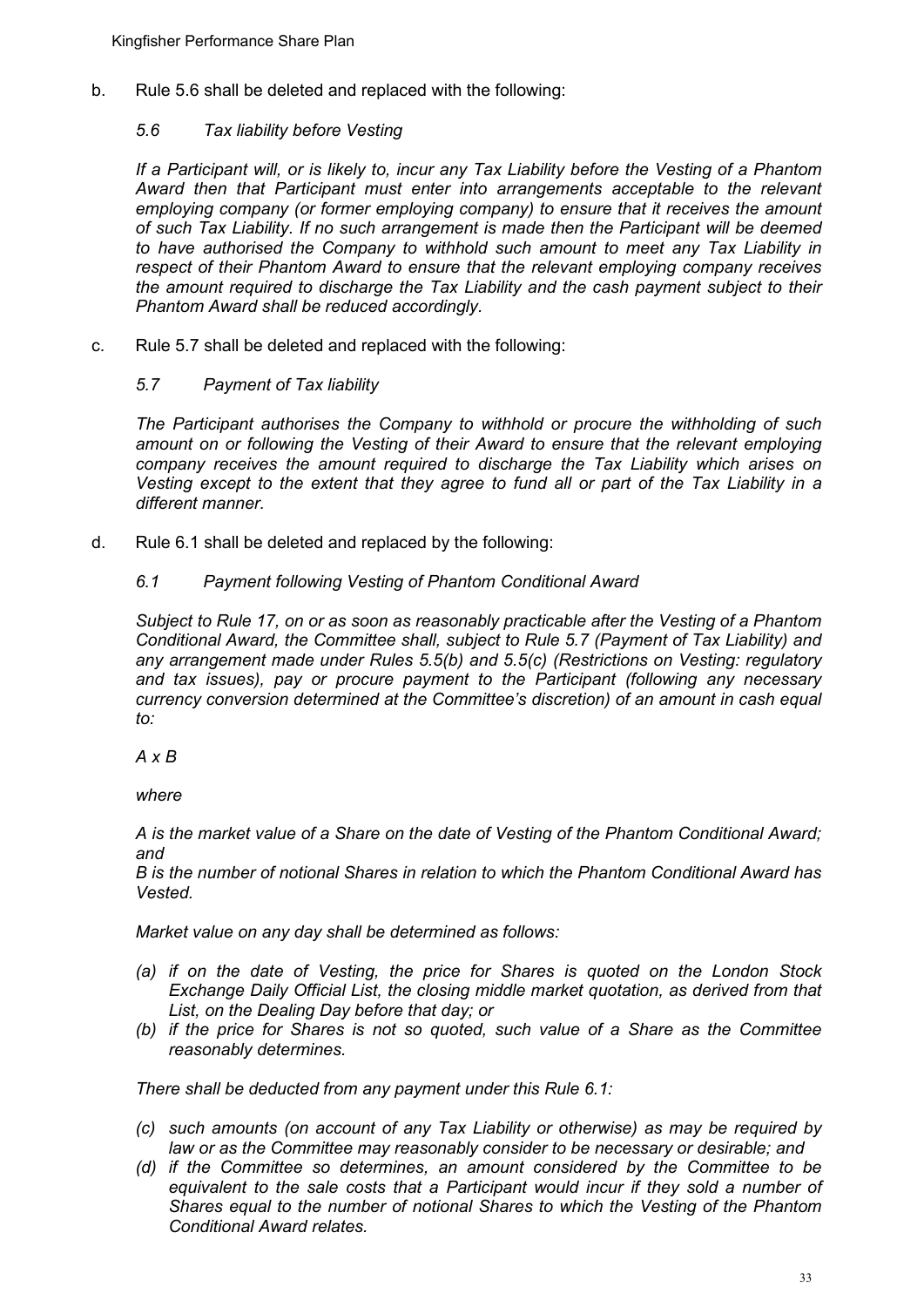e. Rule 7.5 shall be deleted and replaced with the following:

#### *7.5 Payment of Tax Liability*

*The Participant authorises the Company to withhold or procure the withholding of such amount on or following the exercise of their Phantom Option to ensure that the relevant employing company (or former employing company) receives the amount required to discharge the Tax Liability which arises on such exercise except to the extent that they agree to fund all or part of the Tax Liability in a different manner.*

f. Rule 7.6 shall be deleted and replaced by the following:

## *7.6 Payment following exercise of Phantom Option*

*As soon as reasonably practicable after a Phantom Option has been exercised, the Company shall, subject to Rule 7.5 (Payment of Tax Liability) and any arrangement made under Rules 7.1(b) and 7.1(c) (Restrictions on exercise: regulatory and tax issues) and subject also to Rule 17, pay or procure payment to the Participant (following any necessary currency conversion determined at the Committee's discretion) of an amount in cash equal to:*

*A x B*

*where*

*A is the market value of a Share on the day when the Phantom Option is exercised reduced by the Option Price per notional Share; and B is the number of notional Shares in relation to which the Phantom Option has been* 

*exercised.*

*Market value on any day shall be determined as follows:* 

- *(a) if on the date of exercise, the price for Shares is quoted on the London Stock Exchange Daily Official List, the closing middle market quotation, as derived from that List, on the Dealing Day before that day; or*
- *(b) if the price for Shares is not so quoted, such value of a Share as the Committee reasonably determines.*

*There shall be deducted from any payment under this Rule 7.6:*

- *(c) such amounts (on account of any Tax Liability or otherwise) as may be required by law or as the Committee may reasonably consider to be necessary or desirable; and*
- *(d) if the Committee so determines, an amount considered by the Committee to be equivalent to the sale costs that a Participant would incur if they sold a number of Shares equal to the number of notional Shares in respect of which they have exercised the Phantom Option.*
- g. Rule 12.2(c) shall be deleted and replaced with the following:
	- *(c) where any Phantom Award has Vested or any Phantom Option has been exercised but no payment has yet been made in respect of such Vesting or exercise, the number of notional Shares by reference to which the payment would be made.*
- h. Rule 16.2(c) shall be deleted and replaced with the following:
	- *(c) to pay to the Company (or, if required by the Company, any other person specified by the Company) an amount equivalent to all or part of the amount of any cash in respect of an Award paid to or for the benefit of the Participant including, but not limited to, any amounts paid under Rule 6.1 or Rule 7.6 and including an amount equivalent to any amount deducted under those Rules or otherwise; and/or*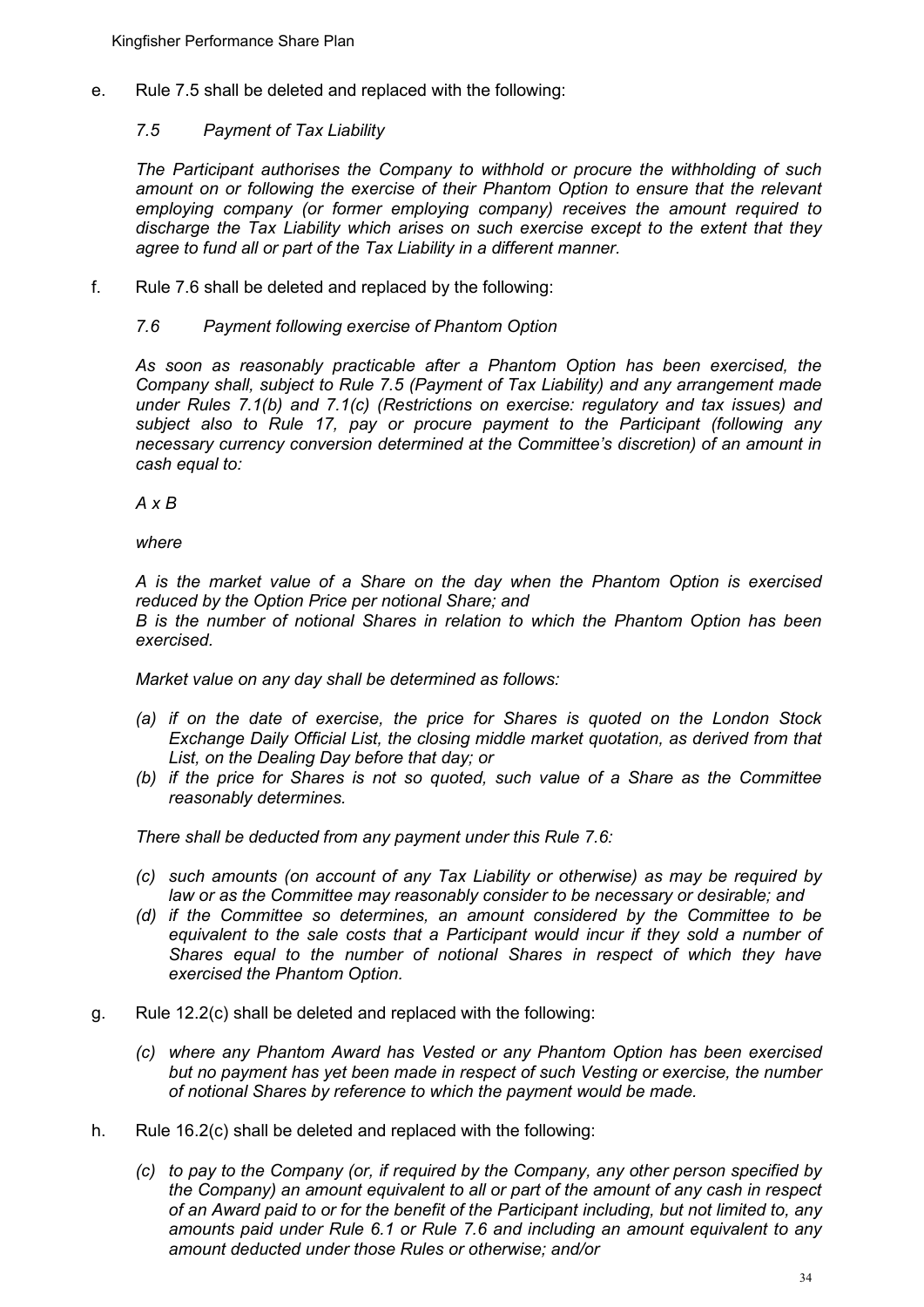- i. The following rules shall be deleted:
	- i. Rule 3.8 (*Method of satisfying Awards*),
	- ii. Rules 4.1 to 4.5 and 4.12 (*Limits on total number of Shares available for the Plan*), iii. Rule 7.4 (*Deemed exercise of Option*).
	- Rule 7.4 (*Deemed exercise of Option*),
	- iv. Rule 8 (*Cash Alternative*); and<br>v. Rule 14.4 (*Share rights*).
	- Rule 14.4 (*Share rights*).

#### **4. Lapse**

On lapse of a Phantom Award, it shall cease to be realisable with immediate effect.

#### **5. No Share rights**

A Phantom Award will give the holder of the Phantom Award no rights to acquire nor any rights in relation to Shares and the Rules shall be construed accordingly.

#### **6. Holding Period**

Rule 17.1 (*Holding Period*) shall be deleted and replaced with the following:

#### *17.1 Application*

*This Rule 17 applies to the extent that some or all of the notional Shares by reference to which a Phantom Conditional Award Vests or a Phantom Option is exercised are deemed to be subject to a Holding Period.* 

#### *17.2 Withholding of cash payment*

*Instead of arranging for the payment of cash in respect of the Phantom Holding Period Shares to the Participant on Vesting of a Phantom Conditional Award or exercise of a Phantom Option, the Committee may arrange for cash payable in respect of the Phantom Holding Period Shares to be paid to or retained by the Holding Period Holder, as designated by the Committee, to be held for the benefit of the Participant. Any balance of the notional Shares in respect of which a Phantom Award Vests or is exercised will be paid as described in the Rules as amended by Schedule 1.*

#### *17.3 No transfer during Holding Period*

*The Participant or Holding Period Holder may not transfer, assign or otherwise dispose of any of the cash in respect of the Phantom Holding Period Shares or any interest in them (or, where applicable, instruct the Holding Period Holder to do so) during the Holding Period unless the Committee otherwise determines.*

#### *17.4 Participant rights during Holding Period*

*Unless the Committee decides otherwise, the restrictions in this Rule 17 will apply to any cash or assets (other than notional ordinary dividends on the Phantom Holding Period Shares, which will be paid to the Participant as soon as reasonably practicable) deemed to be received in respect of the Phantom Holding Period Shares and such cash or assets will be held by the Participant or the Holding Period Holder until the end of the Holding Period.* 

#### *17.5 Ceasing employment during the Holding Period*

*Ceasing employment with the Group during the Holding Period will have no impact on the provisions of this Rule 17, save where cessation is by reason of death in which case the Holding Period shall immediately be deemed to have ended.*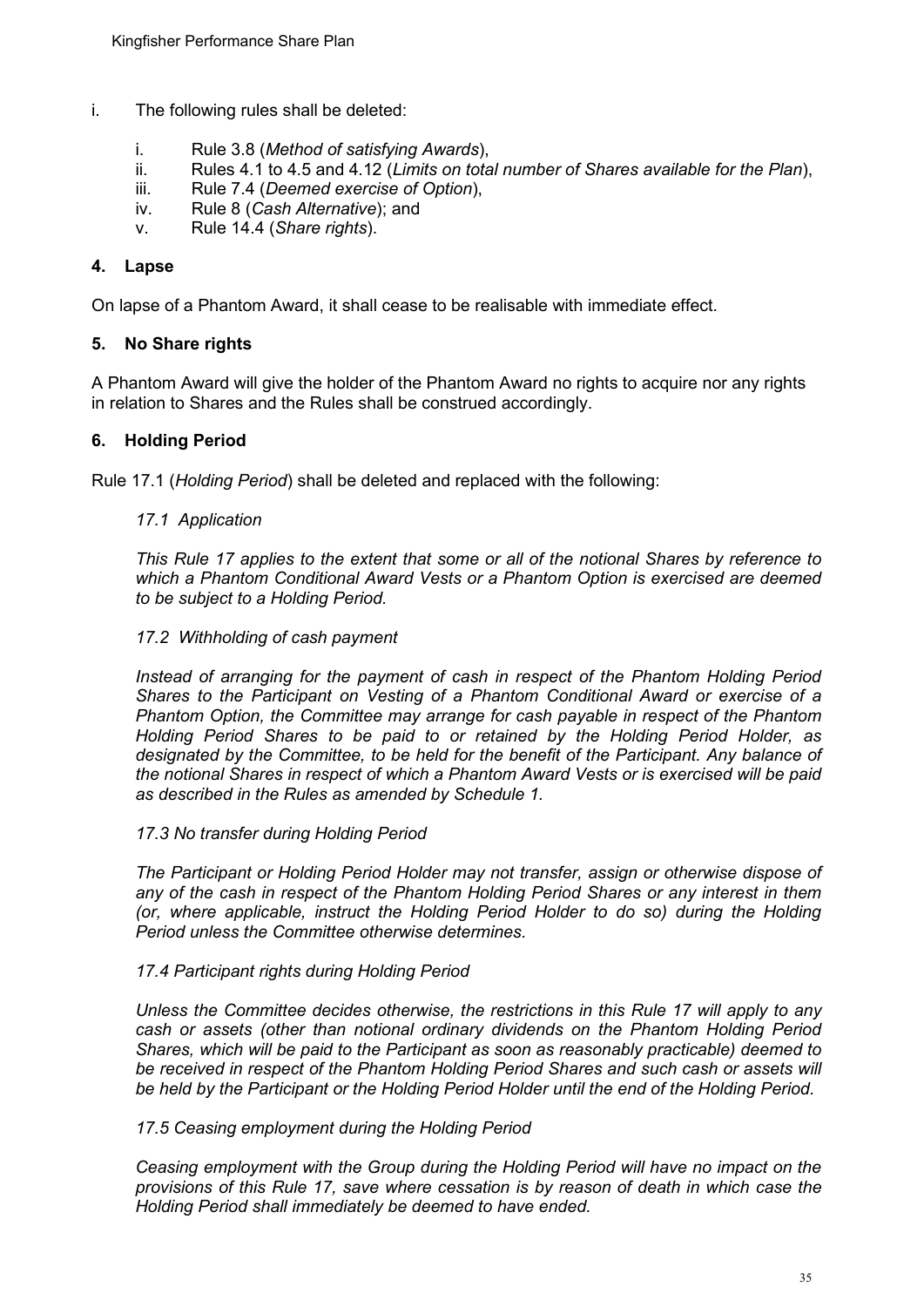#### *17.6 Clawback*

*For the avoidance of doubt, Rule 16 shall apply to the Phantom Holding Period Shares in the same way that it applies to any notional Shares acquired by a Participant following Vesting of Phantom Award or exercise of an option which are not Phantom Holding Period Shares.*

#### *17.7 End of Holding Period*

*Subject to the provisions of this Rule 17, the Holding Period will end on the earliest of the following:* 

- *(a) the date set under Rule 3.2(j);*
- *(b) subject to Rule 17.5, the relevant date on which a Phantom Award would have Vested under Rules 17.1 to 17.4;*
- *(c) if the Committee so allows, the circumstances in which any event described in Rule 11.3 would apply; and*
- *(d) any other circumstances in the absolute discretion of the Committee. Where this Rule 17.7(d) applies, the Committee may additionally determine that the Holding Period shall end only for such number of Phantom Holding Period Shares as it may specify.*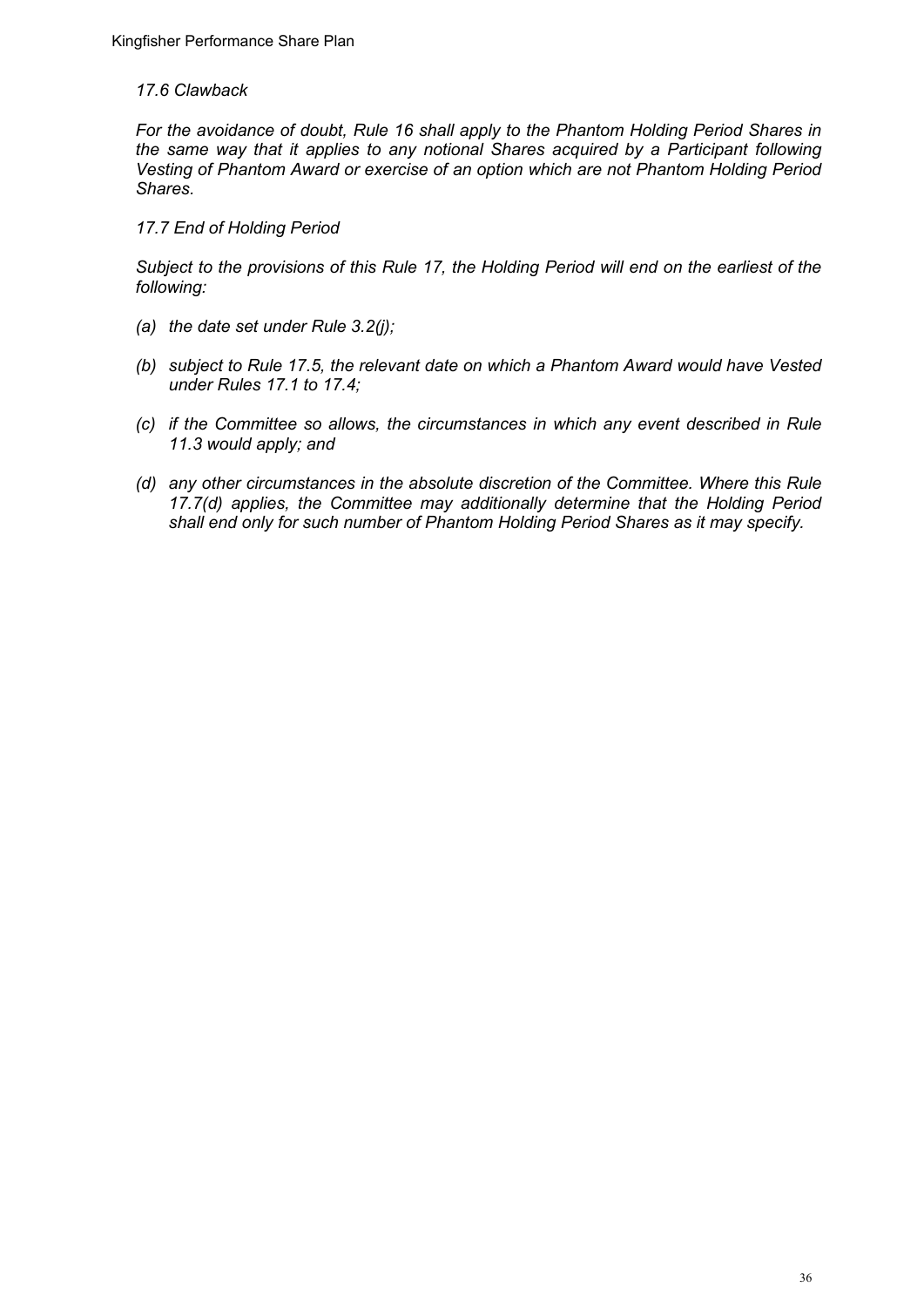## **Kingfisher Performance Share Plan PSP French Free Share Sub Plan 2022 Approved on [●] 2022, further to the authorisation granted by the shareholders on [22 June 2022]**

## **Terms applicable to Conditional Awards in France**

This Sub Plan to the Kingfisher Performance Share Plan (the **PSP** or the **Plan**) contains the rules which together with the provisions of the Plan govern the operation of the Plan insofar as it applies to Awards made to Eligible Employees of the Company or of its affiliates in France provided the award document notifying the award to the participant specially refers to the PSP French Free Share Sub Plan 2022 or to the 2022 French Plan. The terms and conditions of the Plan, as modified by the PSP French Free Share Sub Plan 2022, constitute the "**2022 French Plan**".

The terms and conditions of the Plan as modified by the PSP French Free Share Sub Plan 2022 intend to comply with the provisions of Articles L. 225-197-1 to L. 225-197-5 and L.22-10-59 to L.22-10-60 of the French Commercial Code and French employment law. The PSP French Free Share Sub Plan 2022 shall be construed and operated with that intention.

Under the PSP French Free Share Sub Plan 2022, Participants can only be granted Conditional Awards as defined hereinafter in Section 1.

The PSP French Free Share Sub Plan 2022 has been established to enable the Conditional Awards to qualify for the favourable French income tax and social security regime set out in the French tax code (article 80 quaterdecies) and on the French social security code (article L. 242-1) applicable in France to "qualified" free shares plan implemented after August 7, 2015 in accordance with the provisions of "*La loi pour la croissance, l'activité et l'égalité des chances économiques*", however nothing in the PSP French Free Share Sub Plan 2022 shall be construed as a guarantee or an undertaking by the Company or any of its subsidiaries that such regime will effectively apply.

The PSP French Free Share Sub Plan 2022 shall be read in conjunction with the rules of the Plan and Awards made under the PSP French Free Share Sub Plan 2022 shall be subject to the terms and conditions of the Plan except to the extent that the terms and conditions of the Plan differ from or conflict with the terms set out in the PSP French Free Share Sub Plan 2022, in which event, the terms set out in the PSP French Free Share Sub Plan 2022 shall prevail.

Initially capitalised terms used herein and which are not defined in Section 1 below shall have the meanings ascribed to such terms in the Plan. Reference to the singular shall include reference to the plural.

An Award shall be subject to the terms of the 2022 French Plan provided the applicable award documents notifying such Award refers specifically to the 2022 French Plan or to the PSP French Free share Sub Plan 2022.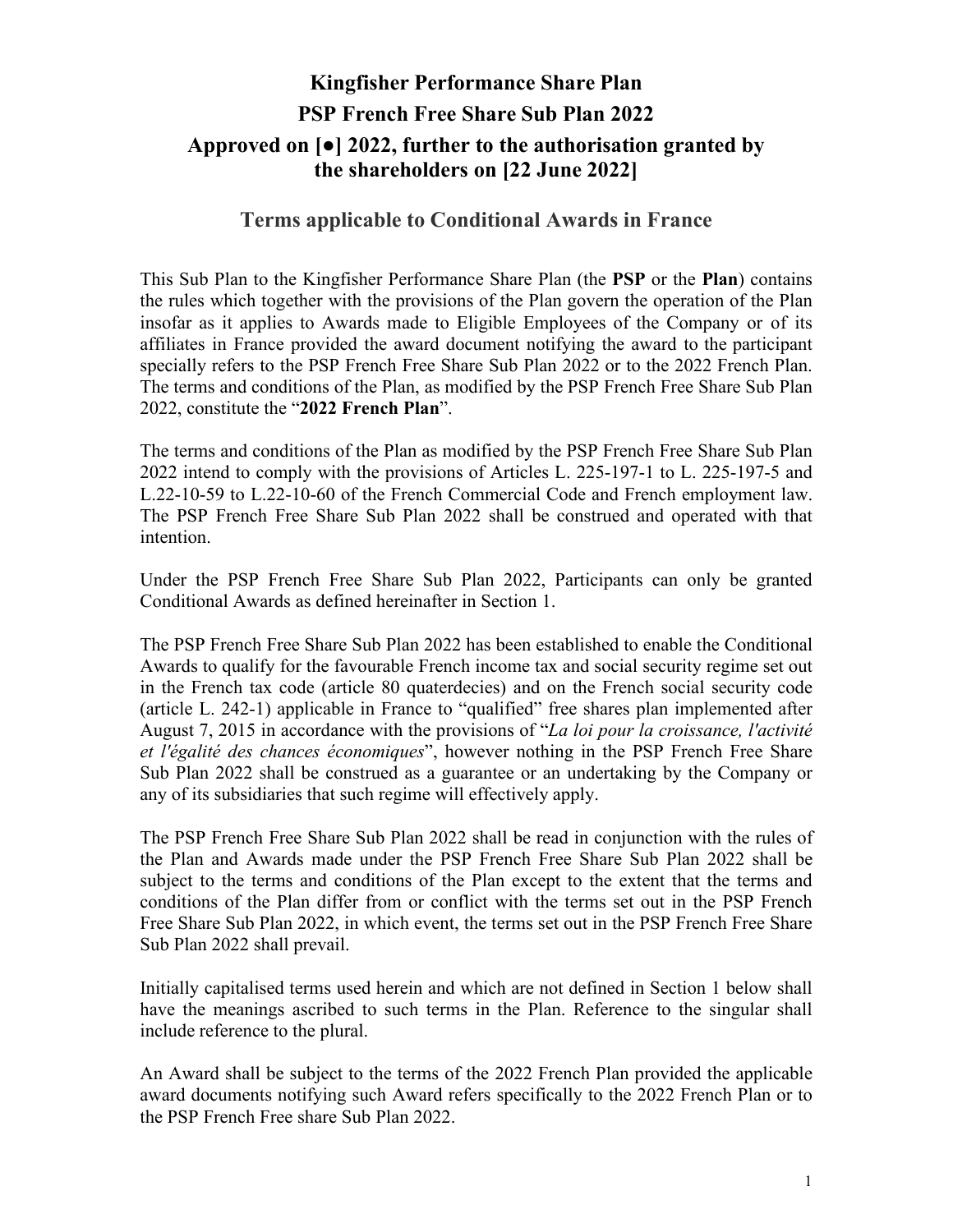The terms of the 2022 French Plan are the terms set out in the rules of the Plan, modified as follows.

## **1. DEFINITIONS**

## **1.1. Award**

The term "Award" shall consist only in a Conditional Award.

## **1.2. Conditional Award**

The term "Conditional Award" shall mean conditional rights to receive, for no consideration, Shares granted under the Plan as amended by the PSP French Free Share Sub Plan 2022.

## **1.3. Employee**

The term "Employee" shall mean a current salaried employee, as defined by French labor law.

## **1.4. Eligible Employee**

An Eligible Employee means any person who, on the Grant Date, is an Employee, as defined in Section 1.3. of the PSP French Free Share Sub Plan 2022, of the Company or a subsidiary having a capital link as defined in Article L. 225-197-2 of the French Commercial Code<sup>1</sup>.

No Conditional Awards shall be granted under the PSP French Free Share Sub Plan 2022 to any Eligible Employee who is holding Shares representing 10% or more of Kingfisher plc's capital at the Grant Date or who may hold Shares representing 10% or more of Kingfisher plc's capital due to the grant of Awards.

## **1.5. Disability**

The term "Disability" shall mean a disability corresponding to the second or the third categories of Article L. 341-4 of the French Social Security Code.

## **2. NUMBER OF SHARES GRANTED**

Notwithstanding any other provision of the Plan, the total number of Shares granted freely under the PSP French Free Share Sub Plan 2022 shall not exceed 10% of the Company's share capital.

## **3. SETTLEMENT OF AWARDS**

Notwithstanding any other provision of the Plan and notably Rule 8., the Awards shall only be settled by delivery of Shares and not in cash.

<sup>&</sup>lt;sup>1</sup> - At least 10% of the employer's company capital must be held, directly or indirectly, by the issuingcompany, OR

<sup>-</sup> the employer's company must directly or indirectly hold at least 10% of the issuing company's capital, OR

<sup>-</sup> at least 50% of the employer's company capital must be held, directly or indirectly, by a company whichholds at least 50% of the issuing company's capital.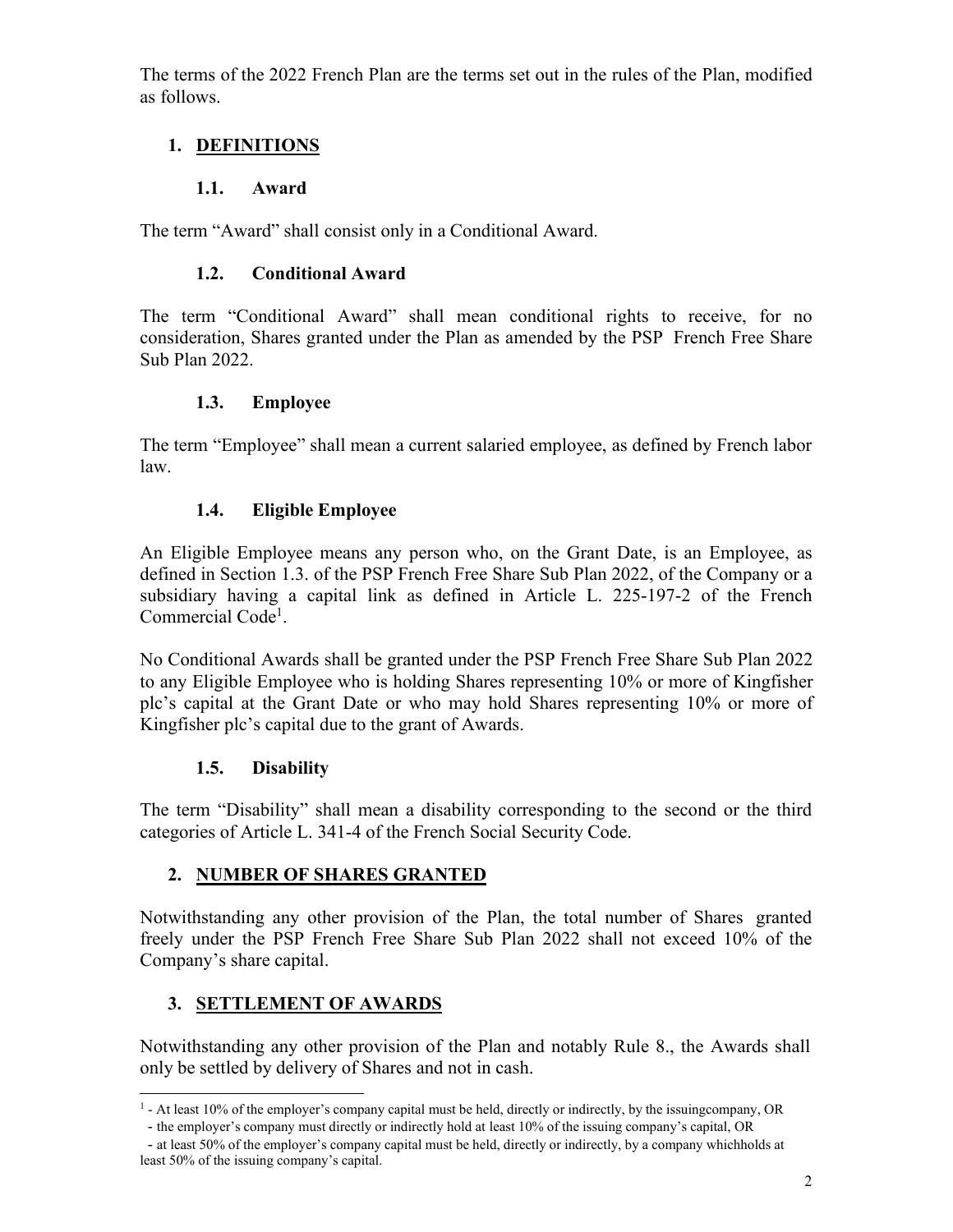## **4. DIVIDEND EQUIVALENTS**

Notwithstanding any other provision of the Plan, Rule 3.7. is not applicable for Awards granted under the PSP French Free Share Sub Plan 2022 and the Awards granted under the PSP French Free Share Sub Plan 2022 shall not give rise to the right to any Dividend Equivalent.

## **5. MINIMUM PERIOD BEFORE THE END OF WHICH THE TRANSFER OF PROPERTY OF SHARES SHALL NOT OCCUR**

Notwithstanding any other provision of the Plan, Conditional Awards granted under the PSP French Free Share Sub Plan 2022 shall not Vest and the Shares underlying the Conditional Awards shall not be delivered to Participants before the end of a minimum one-year period as from the Grant Date, except in the event of death as described below in Section 10.

In the event the Vesting date occurs before the first anniversary of the Grant Date, the delivery of the Shares will be compulsorily and automatically deferred to the first anniversary of the Grant Date, except in the event of death and Disability in which event the provisions of Section 9 and Section 10 shall apply.

## **6. DEFINITIVE DELIVERY OF THE SHARES**

Notwithstanding any other provision of the Plan and notably Rule 16, once delivered to the Participant (or to their heirs), the Shares are definitively delivered and cannot be cancelled or rescinded and a Participant cannot be forced to return the Shares, or an equivalent amount in cash.

## **7. RESTRICTION ON SALE OR TRANSFER OF OWNERSHIP OF THE SHARES**

## **7.1. Minimum holding period**

Notwithstanding any other provision of the Plan, in the event the Shares are delivered after the first anniversary of the Grant Date but before the second anniversary of the Grant Date, the Shares shall be held until the second anniversary of the Grant Date (holding period) except in any event provided for under French law as an exception to the minimum time period before which the shares cannot be sold, and notably in the event of Disability and death as described below in Sections 9 and 10.

## **7.2. Exchange**

In the event the Shares are delivered after the first anniversary of the Grant Date but before the second anniversary of the Grant Date the Shares, and if an exchange of Shares resulting from a public offer, a merger, a spin-off, a stock-split or a reverse stock split operation occurs during the sale restriction period described in Section 7.1. above, such sale restriction period, if any, remains applicable to the Shares received in the exchange for the time period remaining at the date of the exchange<sup>2</sup>.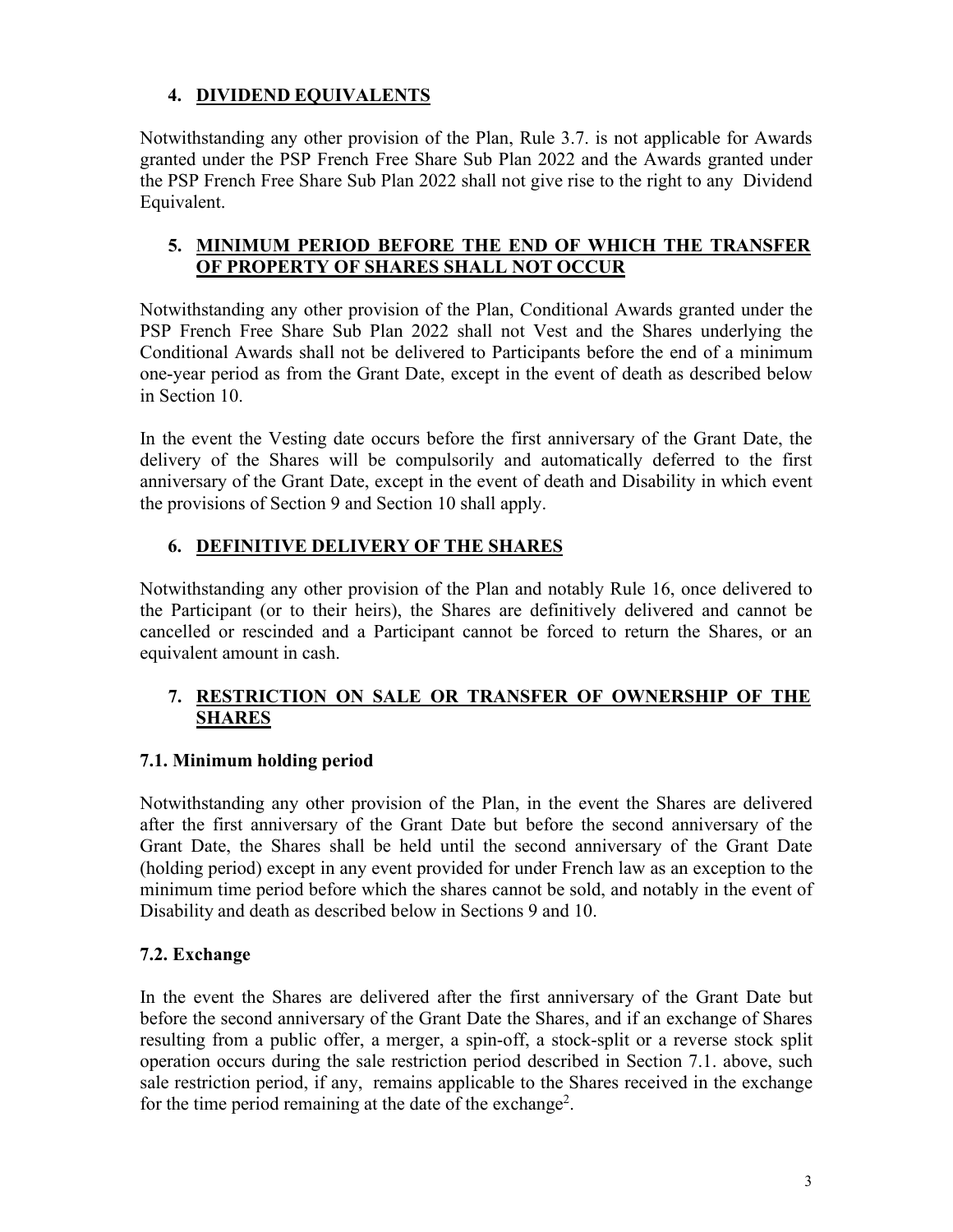## **7.3. Closed periods**

Notwithstanding any other provision of the Plan, once definitively delivered, Shares may not be disposed of within the periods as set forth in Article L. 22-10-59, II of the French Commercial Code<sup>3</sup>.

## **8. RESTRICTION ON SHARE WITHHOLDING**

Notwithstanding any other provision of the Plan, the Company or its subsidiaries and affiliates shall not be entitled or authorized to withhold Shares delivered to the Participant to meet any liability to taxation or social security contributions due in respect of Awards until the end of the holding period described in section 7.1 and 7.3 above, in the event such holding period is applicable.

## **9. DISABILITY**

Notwithstanding any other provision of the Plan, in the event the holding period described in Section 7 is applicable and Disability of a Participant occurs, Shares delivered shall become immediately disposable.

## **10. TRANSFER TO HEIRS**

Notwithstanding any other provision of the Plan, in the event of death of a Participant during the Vesting period, their heirs are entitled to request that the numbers of Shares corresponding to the number of Shares under Conditional Awards which have Vested or Vest as at the date of death be delivered, provided such request is made within six months as from the date of death.

## **11. NON-ADJUSTMENT OF THE AWARD**

Notwithstanding any other provision of the Plan, the number of Conditional Awards, as well as the number of Shares to be delivered shall not be adjusted or modified except:

 $\bullet$  In cases which would be authorised or rendered compulsory under French law<sup>4</sup>.

<sup>3</sup> The shares cannot be sold:

<sup>&</sup>lt;sup>2</sup> Additionally, if the shares are brought to a company or an investment trust whose capital exclusively consists of shares or equities derivatives giving a right to access to share capital issued by the company or anaffiliated company as defined at article L. 225-197-2 of the French Commercial Code, the holding period remains applicable to the shares received in exchange of the contribution for the time period remaining at the date of the contribution.

<sup>(</sup>i) In the period of thirty calendar days preceding the announcement of the publication of a financial intermediary report or the annual accounts that must be made public by the issuer;

<sup>(</sup>ii) By executive officers or employees who have knowledge of a privileged information, which has not been made public.